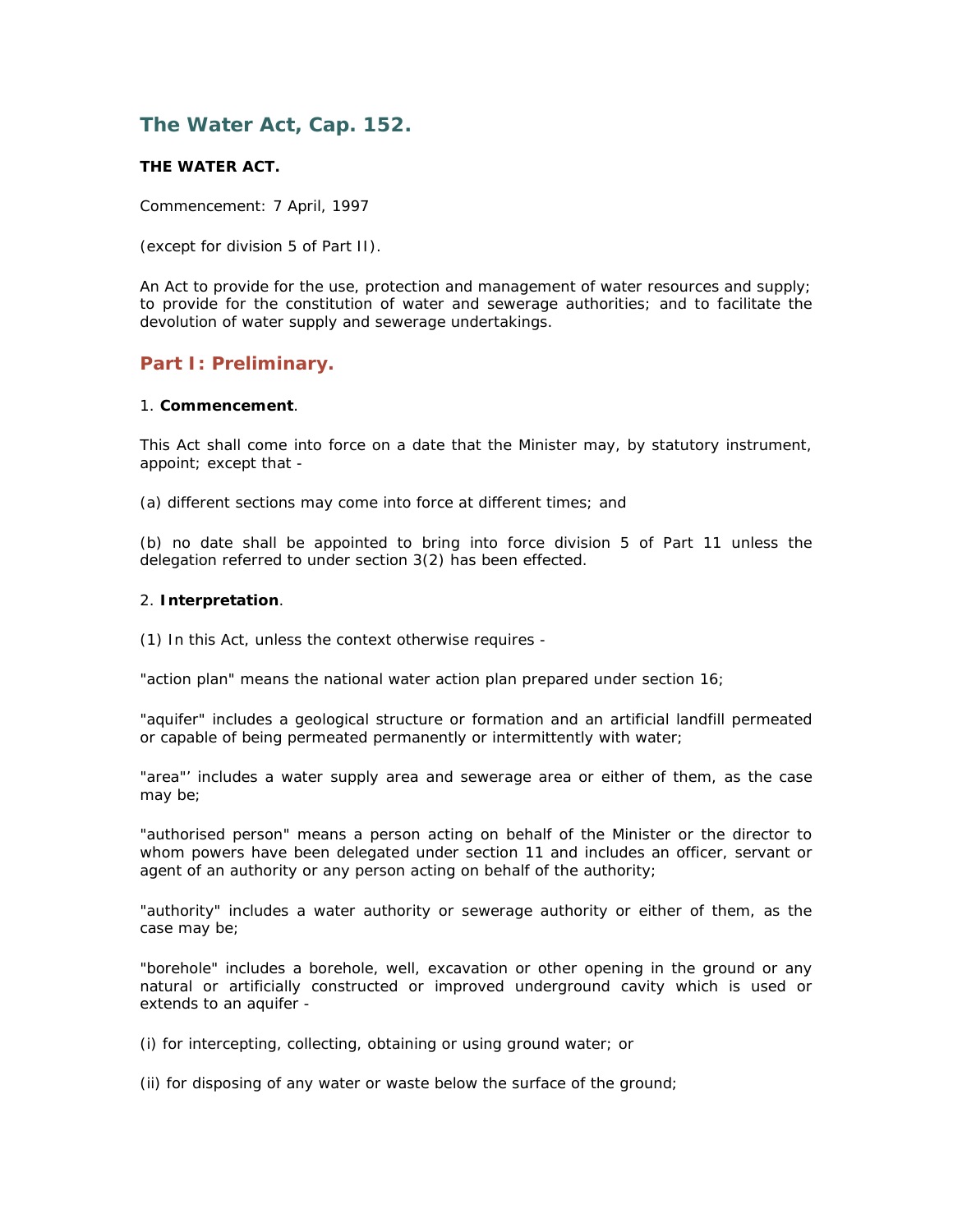"building sewer" in relation to land means any pipe conduit, underground gutter or channel provided on that land to convey sewage or trade waste, but does not include a sewer connection;

"connected fittings" includes any water closet, urinal, sink, lavatory, bath cistern or other sanitary fittings;

"construct" includes alter, improve, maintain and repair;

"director" means the director of water development;

"domestic sewage" includes faecal matter, urine, household slops and other liquid house refuse;

"domestic use" includes use for the purpose of -

(i) human consumption, washing and cooking by persons ordinarily resident on the land where the use occurs;

- (ii) watering not more than thirty livestock units;
- (iii) irrigating a subsistence garden; and
- (iv) watering a subsistence fish pond;

"easement'' means a right to enter on land owned or occupied by another person for all or any of the following purposes -

- (i) to construct works on or in that land;
- (ii) to store water on or in that land; or
- (iii) to carry water, drainage or waste under, through or over that land;

"environment" means all aspects of the surroundings of humans, including the physical, biological, economic, cultural and social aspects;

"ground water" means all water occurring or obtained from below the surface of the ground other than water contained in works, not being a borehole, for the distribution, reticulation, transportation, storage or treatment of water or waste and includes water occurring in or obtained from any borehole or aquifer;

"hydrological station" includes a gauging, recording or monitoring station or an investigation or monitoring borehole or ancillary works constructed or installed on land;

"land" includes premises;

"livestock unit" means a mature animal with a live weight of 500 kilograms and for the purposes of this definition -

(i) one head of cattle shall be deemed to be 0.7;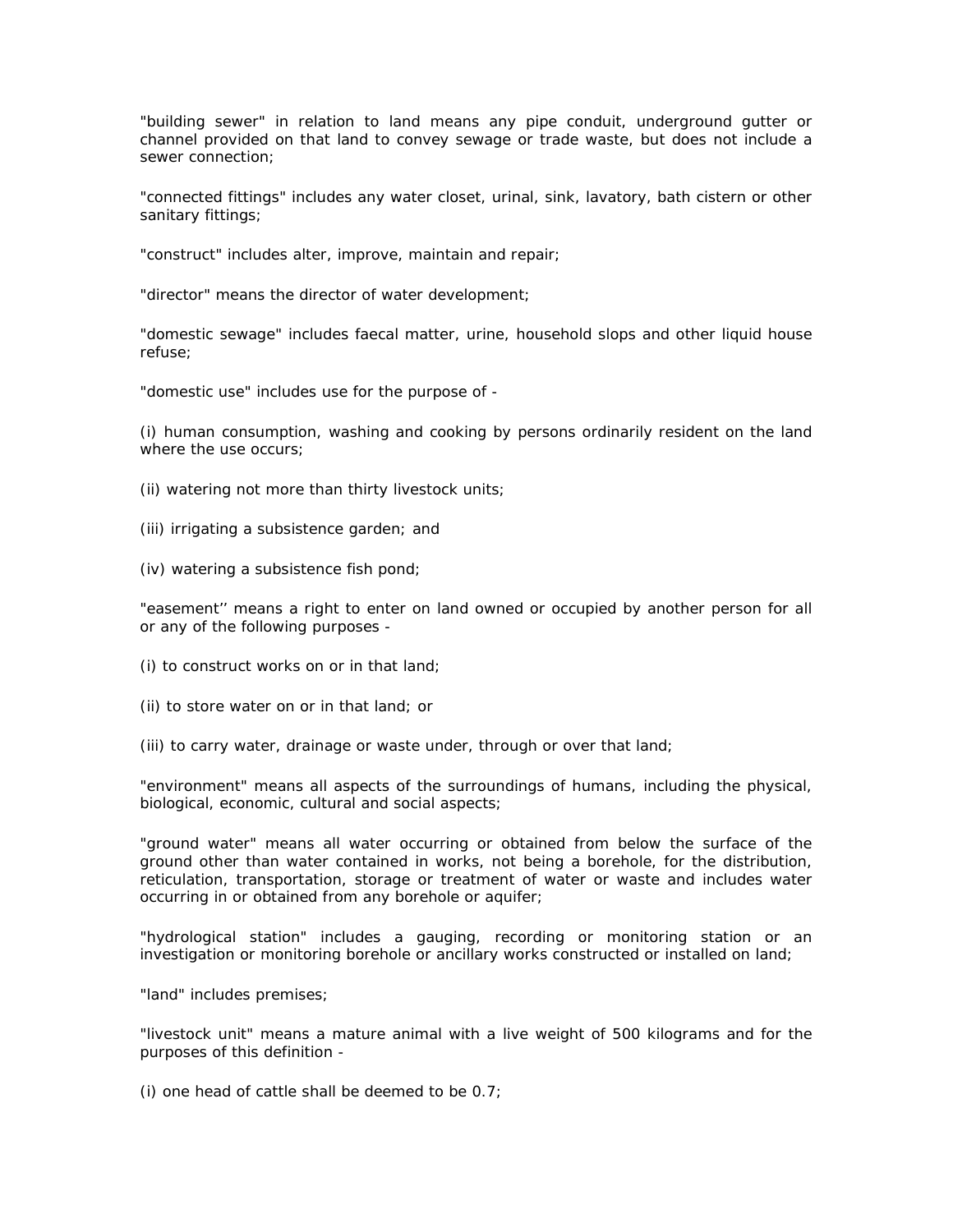(ii) one horse shall be deemed to be 0.6;

(iii) one donkey shall be deemed to be 0.4;

(iv) one goat shall be deemed to be 0.15;

(v) one sheep shall be deemed to be 0.15, of a livestock unit;

"main" means a main pipe forming part of the water supply system owned, operated or constructed by a water authority and includes any valves, meters, hydrants, access shafts, chambers and other fittings as may be necessary for proper functioning of the main pipe;

"Minister" means the Minister responsible for water or natural resources;

"occupier" means any person in occupation of the land or any part of the land or premises;

"owner" includes -

(i) the person for the time being receiving the rent of the land in connection with which the word is used, whether on his or her own account or as agent or trustee for any other person; or

(ii) the person who would receive the rent of the land were let to a tenant;

"performance contract" means a contract made under section 48;

"person" includes any corporation, authorised officer, public authority, other legal entity or water users group constituted for the purpose of acting as an authority under this Act;

"pollute" means directly or indirectly to alter the physical, thermal, chemical, biological or radioactive properties of any water so as to render the water less fit for any beneficial purpose for which it is, or may reasonably be, used or to cause a condition which is hazardous or potentially hazardous to public health, safety or welfare, or to animals, birds, fish or aquatic life or other

organisms or to plants; and "pollution" has a corresponding meaning;

"premises" includes any building or structure whether of a temporary or permanent nature and any vehicle or vessel;

"private sewer" includes a privately constructed pipe, conduit, underground gutter or channel, other than a building sewer, which may be connected to a private sewerage installation -

(i) for the conveyance of sewage or trade waste; or

(ii) for other private purposes and not being part of a public sewerage system vested in or constructed by a sewerage authority;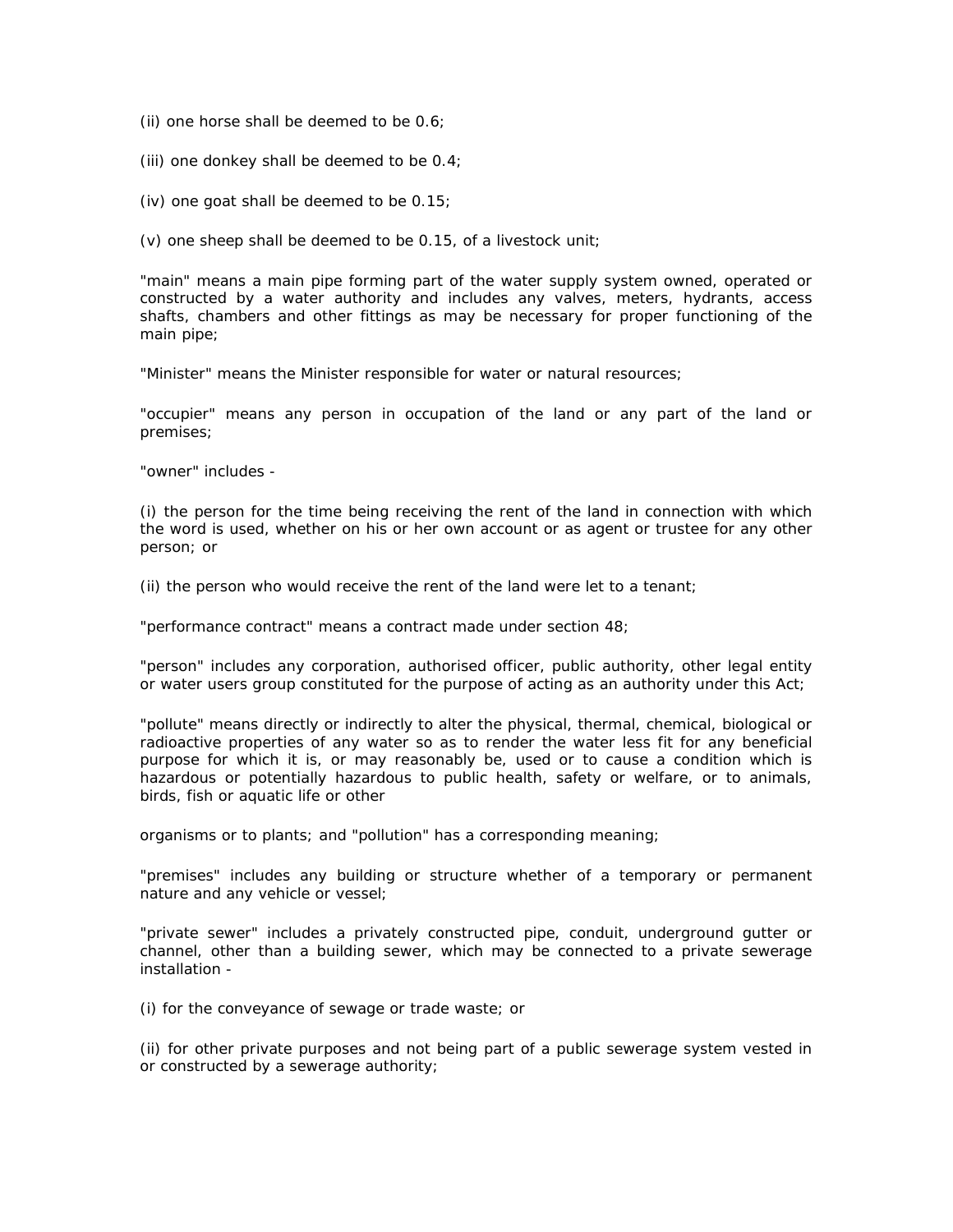''private sewerage installation'' includes a privately constructed latrine, septic tank or other sewerage system and all fittings connected to any of them but docs not include a building sewer;

"private water pipe" means any pipe provided by the owner or occupier of land for the receipt of a water supply but does not include a water connection or main;

"public authority" includes Government Minister, government department, statutory authority or any local government body, including any body provided for in the Local Governments Act;

"sewer connection" means a connection provided by the sewerage authority or at the authority's directions for the conveyance of sewage or trade waste between a building sewer and a sewer at or near the boundary of that land;

"sewerage area" means an area declared as such under section 45;

"sewerage authority" means a sewerage authority appointed under section 46;

"subsistence fish pond" means a fish pond appurtenant to, or used in connection with, a dwelling or group of dwellings for subsistence of its residents, the produce of which is predominantly consumed by the residents and is not sold or bartered;

"subsistence garden" means a garden, not exceeding 0.5 hectare in area, appurtenant to, or used in connection with, a dwelling or group of dwellings for the subsistence of its residents, the produce of which is predominantly consumed by the residents and is not sold or bartered;

"trade waste" means waste declared to be waste under section 68;

"trade waste agreement" means an agreement made under section 69 and includes a trade waste consent;

"use", in relation to water, includes to withdraw, pump, extract, take, use or reuse or to divert for the purpose of using or reusing, that water;

''waste" includes sewage and any other matter or thing, whether wholly or partly In solid, liquid or gaseous state, which if added to any water may cause pollution;

"waste discharge permit'' means a permit granted under section 29;

"water" includes -

(i) water flowing or situated upon the surface of any land;

(ii) water flowing or contained in -

(a) any river, stream, watercourse or other natural course for water;

(b) any lake, pan, swamp, marsh or spring, whether or not it has been altered or artificially improved;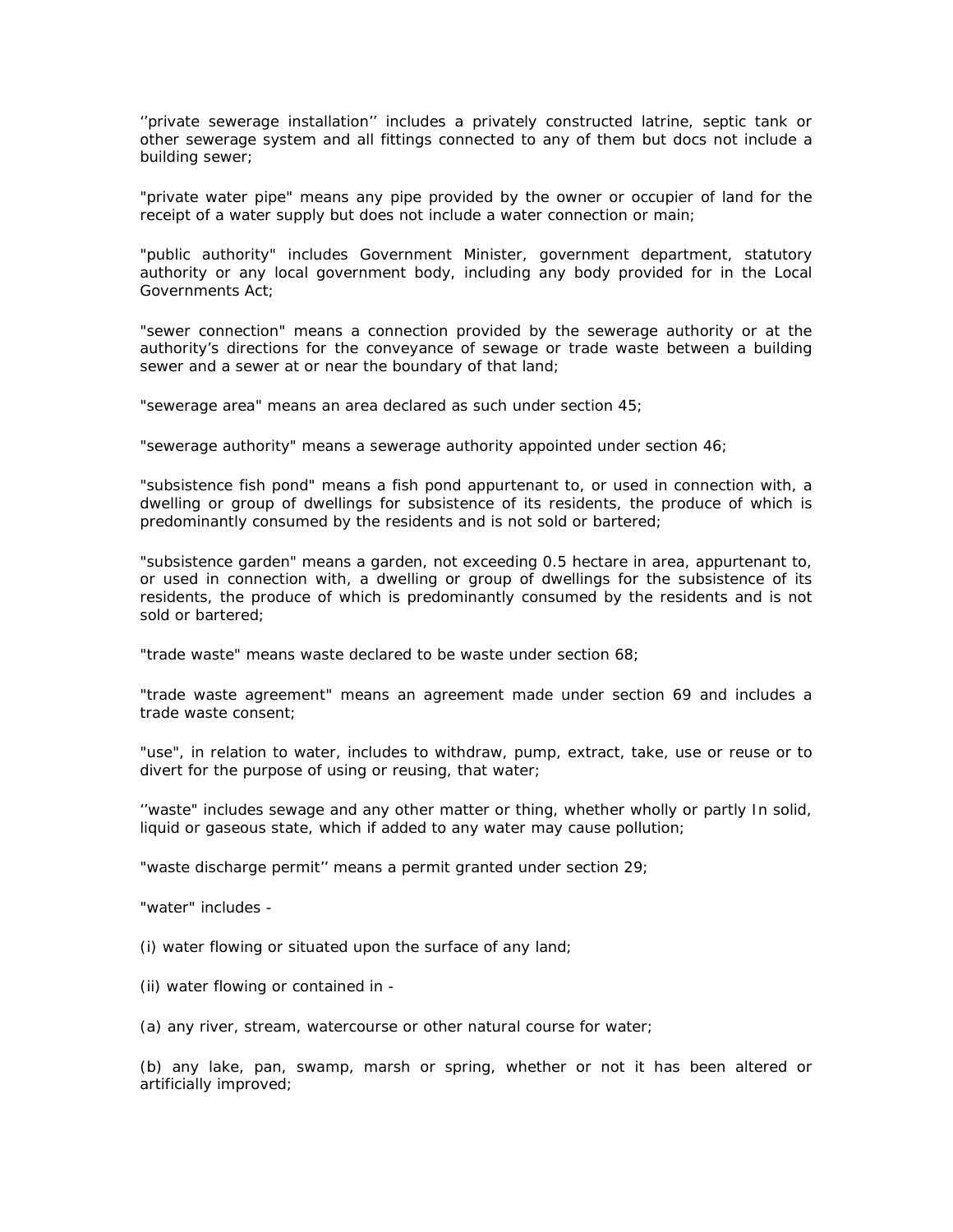(iii) ground water;

(iv) such other water as the Minister may from time to time declare to be water;

"water authority" means a water authority appointed under section 46;

"water connection" means a connection provided by a water authority, or at its direction, for the conveyance of a water supply between a main and any private water pipe constructed on land, at or near the boundary of that land;

"water permit" means a permit issued under division 3;

"Water Policy Committee" means the committee established under section 9;

"water supply area" means an area declared as such under section 45;

"works" includes any works whatever which are related to or may affect the investigation, use, control, management or administration of any water or waste and any works, excavations or boreholes -

(i) where water or waste may be used, extracted, collected, diverted, stored, conducted, regulated, controlled, supplied, discharged, treated or measured;

- (ii) where land may be drained;
- (iii) where flooding or erosion of land or siltation of water may be mitigated or prevented;
- (iv) partly or wholly situated within or on -
- (a) the bed or banks of any watercourse; or
- (b) any other source of water, by which any structure may be constructed or protected.

(2) In this Act, unless the contrary intention appears, a reference to the Act includes regulations made under the Act.

(3) In interpreting this Act, an interpretation, which promotes the purposes of the Act, must be preferred to one, which does not.

#### 3. **Application of the Act.**

(1) The Minister may, from time to time, by notice in the Gazette declare part of this Act not to apply to an area denned in the notice for a purpose defined in the water action plan.

(2) Division 5 of Part 11 of this Act shall not be applied until the National Environment Management Authority, acting under section 6(2) of the National Environment Act, has delegated to the relevant authorities referred to in that division and on terms acceptable by the Minister, its functions -

(a) under sections 26 and 34(2) of that Act; and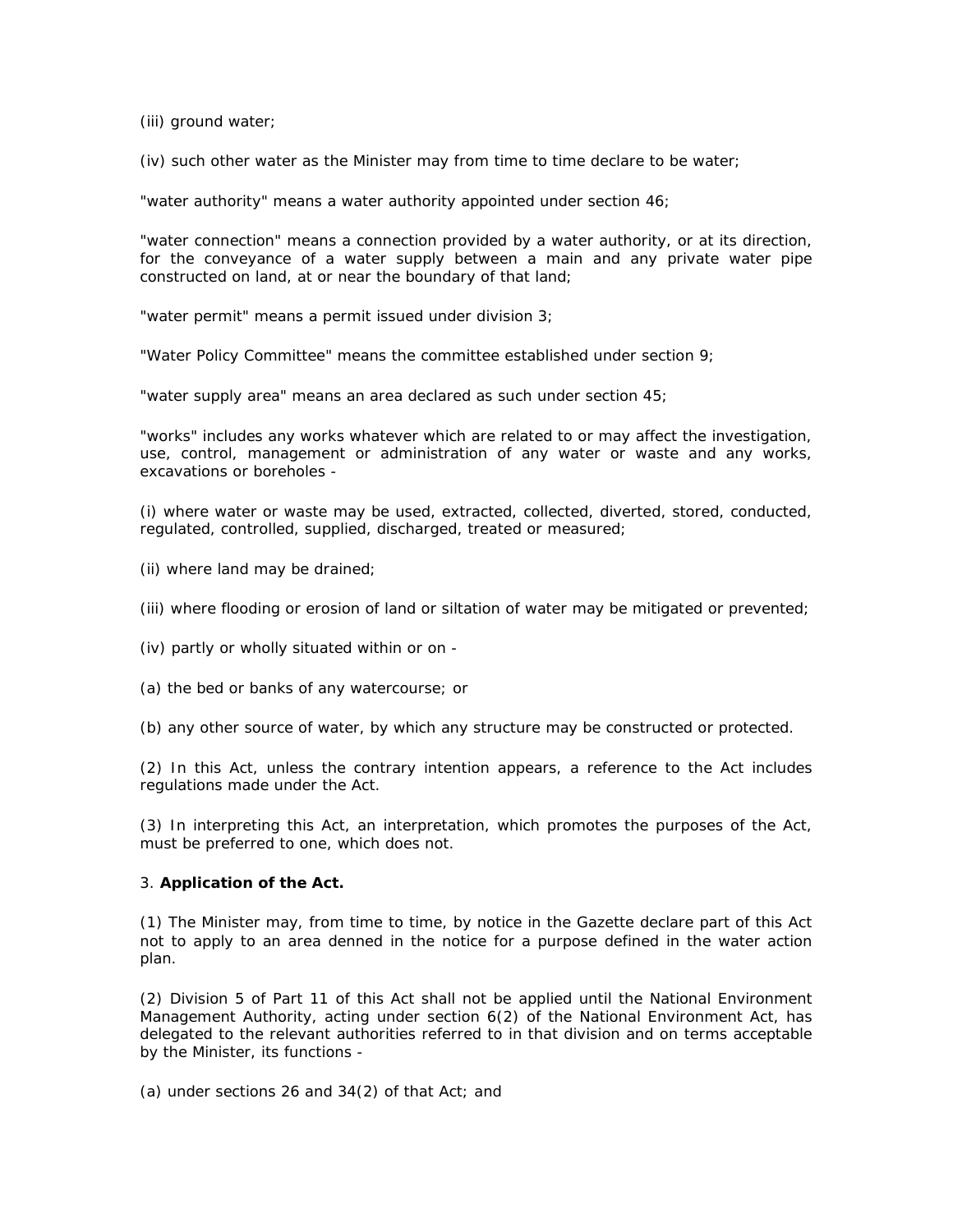(b) in relation to water, of granting pollution licences under Part VIII of that Act.

(3) After the delegation has been made as provided under subsection (2) and division 5 has come into effect, if there is any conflict between this Act and section 26, section 34(2) or Part VIII of the National Environment Act, this Act shall prevail.

#### 4. **Objectives**.

The objectives of the Act are -

(a) to promote the rational management and use of the waters of Uganda through -

(i) the progressive introduction and application of appropriate standards and techniques for the investigation, use, control, protection, management and administration of water resources;

(ii) the coordination of all public and private activities which may influence the quality, quantity, distribution, use or management of water resources;

(iii) the coordination, allocation and delegation of responsibilities among Ministers and public authorities for the investigation, use, control, protection, management or administration of water resources;

(b) to promote the provision of a clean, safe and sufficient supply of water for domestic purposes to all persons;

(c) to allow for the orderly development and use of water resources for purposes other than domestic use, such as the watering of stock, irrigation and agriculture, industrial, commercial and mining uses, the generation of hydroelectric or geothennal energy, navigation, fishing, preservation of flora and fauna and recreation in ways which minimise harmful effects to the environment;

(d) to control pollution and to promote the safe storage, treatment, discharge and disposal of waste which may pollute water or otherwise harm the environment and human health.

## **Part II: Water Resources.**

Division I: Rights in Water and Water AWdministration.

*Rights in water.*

## 5. **Rights in water vested in the Government.**

All rights to investigate, control, protect and manage water in Uganda for any use is vested in the Government and shall be exercised by the Minister and the director in accordance with this Part of the Act.

## 6. **Interests to be in accordance with the Act.**

(1) Notwithstanding any other law to the contrary, no person shall acquire or have a right to -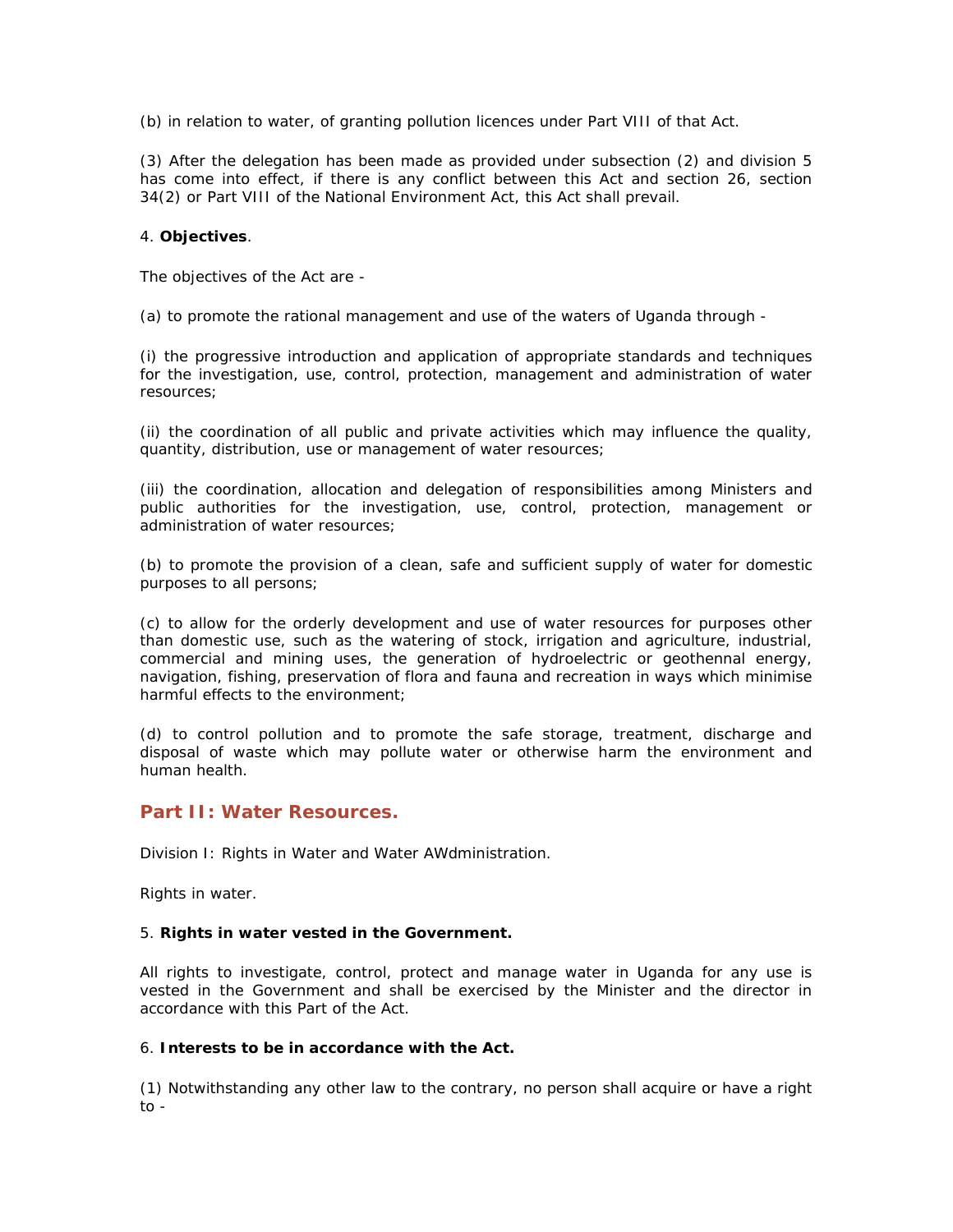(a) use water;

(b) construct or operate any works; or

(c) cause or allow any waste to come into contact, whether directly or indirectly, with any water, other than under the provisions of this Part of the Act.

(2) At the commencement of this Act -

(a) no person shall sink any well or use any water pursuant to section 31 of the Mining Act without a permit to undertake works or a water permit as may be required by the Minister or Regulations made under this Act;

(b) no consent for alluvial or river locations under section 41 of the Mining Act shall be given without the prior written approval of the Minister, and any consent given shall be subject to conditions that the Minister may require;

(c) reference to the Minister under section 56 of the Mining Act shall be deemed to be a reference to the Minister under this Part of the Act;

(d) the provisions of section 42 dealing with works and uses existing before the commencement of this Act shall apply to existing permits and rights to use water granted under Part IV of the Mining Act exercised by the Minister and the director in accordance with the provisions of this Act.

#### 7. **General rights to use water**.

(1) Subject to section 8, a person may -

(a) while temporarily at any place; or

(b) being the occupier of or a resident on any land, where there is a natural source of water, use that water for domestic use, fighting fire or irrigating a subsistence garden.

(2) In addition to the right to water under subsection (1), the occupier of land or resident on land may, with the approval of the authority responsible for the area, use any water under the land occupied by him or her or on which he or she is resident on or any land adjacent to that land.

(3) The rights under subsections (1) and (2) do not per se authorise a person to construct any works.

#### 8. **Limitation on use of water.**

(1) The Minister may, in relation to any water source, where the situation so requires, by notice published in a manner appropriate for the area as the Minister may see fit -

(a) prescribe places from which water may be extracted for use;

(b) prescribe the time and manner in which water may be used;

(c) at times of shortage or anticipated shortage -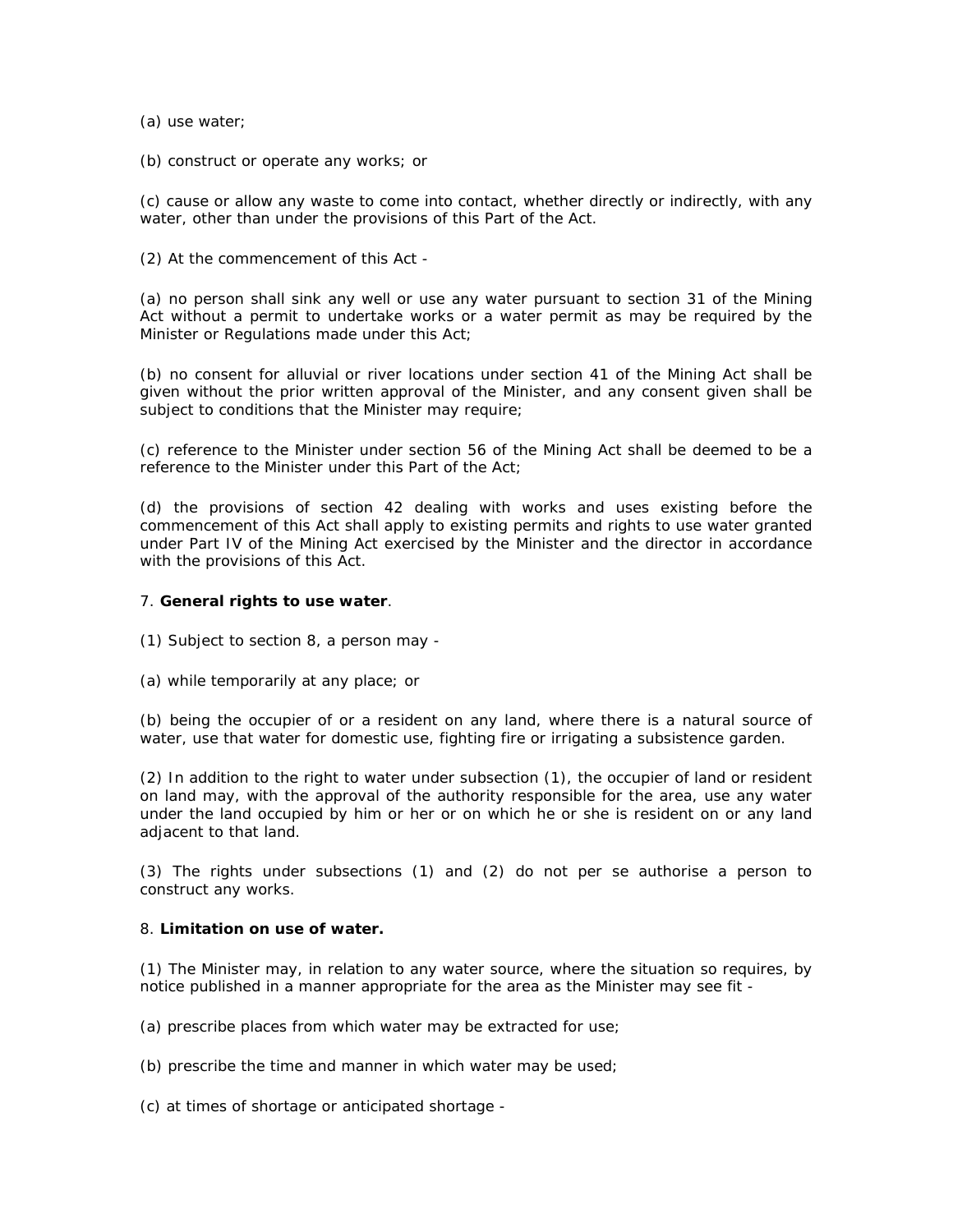(i) regulate water to be used for particular purposes;

(ii) regulate, restrict or prohibit the application of a water permit, waste discharge permit or other permit or licence issued under this Part of the Act;

(iii) on the advice of the Water Policy Committee, declare any part of Uganda to be a controlled area and establish a comprehensive and integrated plan for managing land, water and other natural resources within that area;

(d) temporarily or permanently prohibit the use of water from a given source on health grounds;

(e) require any person to take measures, as may be specified in the notice, to avoid, reduce or repair damage to a source of water or neighbouring land from the watering of stock.

(2) No person shall extract water unless authorised under this Part of the Act.

(3) Water shall be deemed to have been extracted if there exists on the land in question any pipe, channel, tank or other means of extracting water.

#### *Water Policy Committee.*

#### 9. **Water Policy Committee.**

- (1) There shall be a Water Policy Committee consisting of -
- (a) the Permanent Secretary in the Ministry responsible for water resources;
- (b) the executive director. National Environment Management Authority;
- (c) the director responsible for irrigation;
- (d) the director responsible for animal industry and fisheries;
- (e) the commissioner responsible for industry;
- (f) the commissioner responsible for hydropower;
- (g) one district council chairperson;
- (h) one chief administrative officer;
- (i) the managing director, National Water and Sewerage Corporation;

(j) two persons having special qualifications or experience relevant to the functions of the Water Policy Committee; and

(k) the director of water development.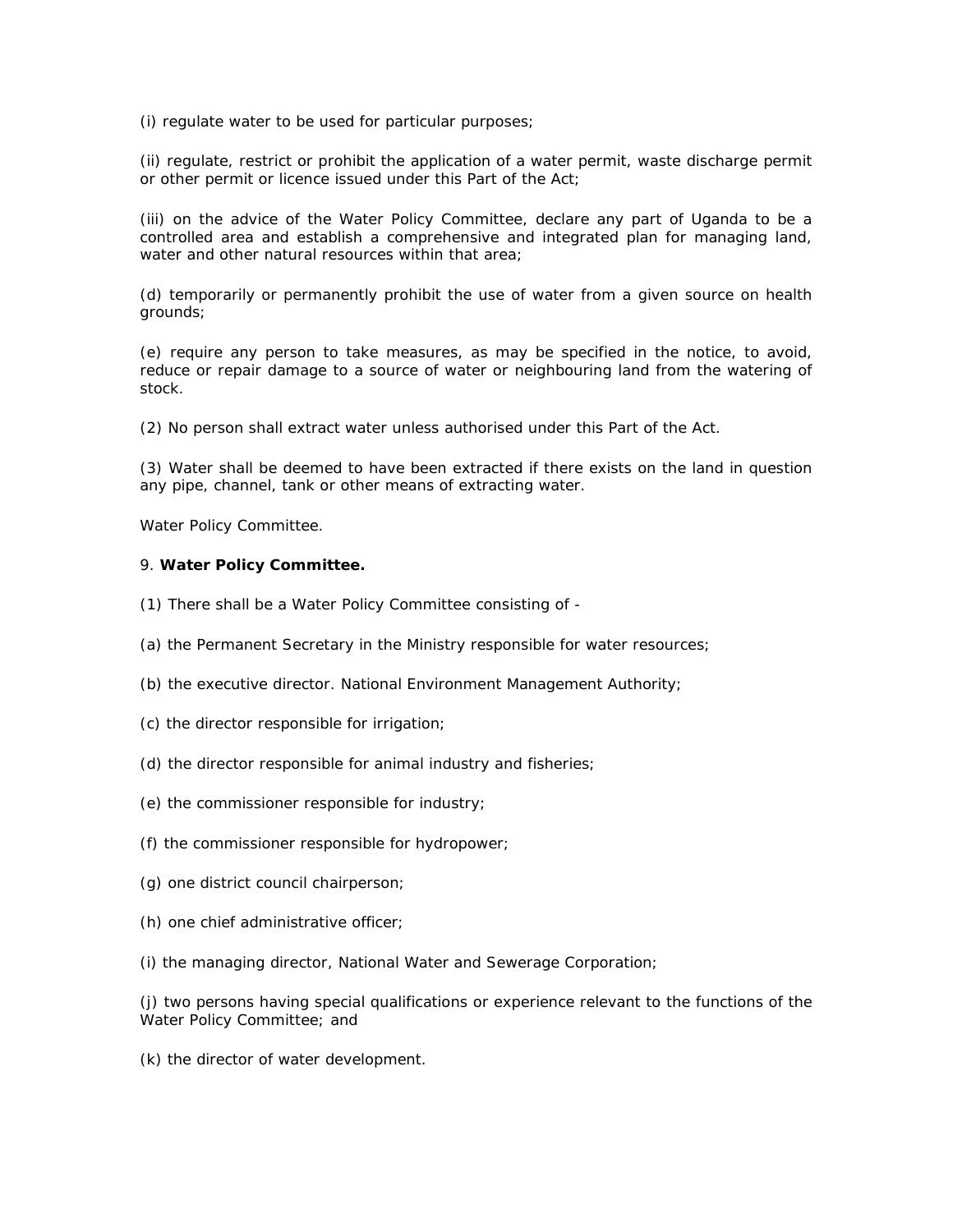(2) The Minister shall appoint the members specified under subsection  $(1)(q)$ ,  $(h)$  and  $(i)$ who shall hold office for a period of three years.

(3) The officers who are members of the Water Policy Committee by virtue of their offices shall not delegate their powers under the committee.

(4) The Permanent Secretary of the Ministry responsible for natural resources shall be the chairperson of the Water Policy Committee.

(5) The director shall be the secretary of the Water Policy Committee.

(6) The Minister shall appoint a deputy chairperson of the Water Policy Committee from among the members of the committee.

(7) The Water Policy Committee may co-opt any person to the Committee as it may require for the proper discharge of its functions.

(8) The directorate of water development of the Ministry responsible for natural resources shall be the secretariat of the Water Policy Committee.

#### 10. **Functions of the Water Policy Committee.**

The functions of the Water Policy Committee shall be -

(a) to assist the Minister in the coordination of hydrological and hydrogeological investigations;

(b) to coordinate the preparation, implementation and amendment of the water action plan and to recommend the water action plan to the Minister;

(c) at the request of the Minister, to advise any other Minister who may request advice on -

(i) issues of policy relevant to the investigation, use, control, protection, management or administration of water;

(ii) any other issue that may be referred to it;

(d) whether on request or otherwise, to review the law relating to water and advise the Minister on any amendments that may be required for the improvement or better administration of that law;

(e) to advise the responsible Minister, as the case may require, on any dispute between agencies involved in water management that may be referred to it; and

(f) to undertake any other functions conferred upon it under this Act or referred to it from time to time.

## 11. **Delegation of powers and functions.**

(1) The Minister may, in writing, delegate all or any of his or her powers or functions under this Part of the Act other than -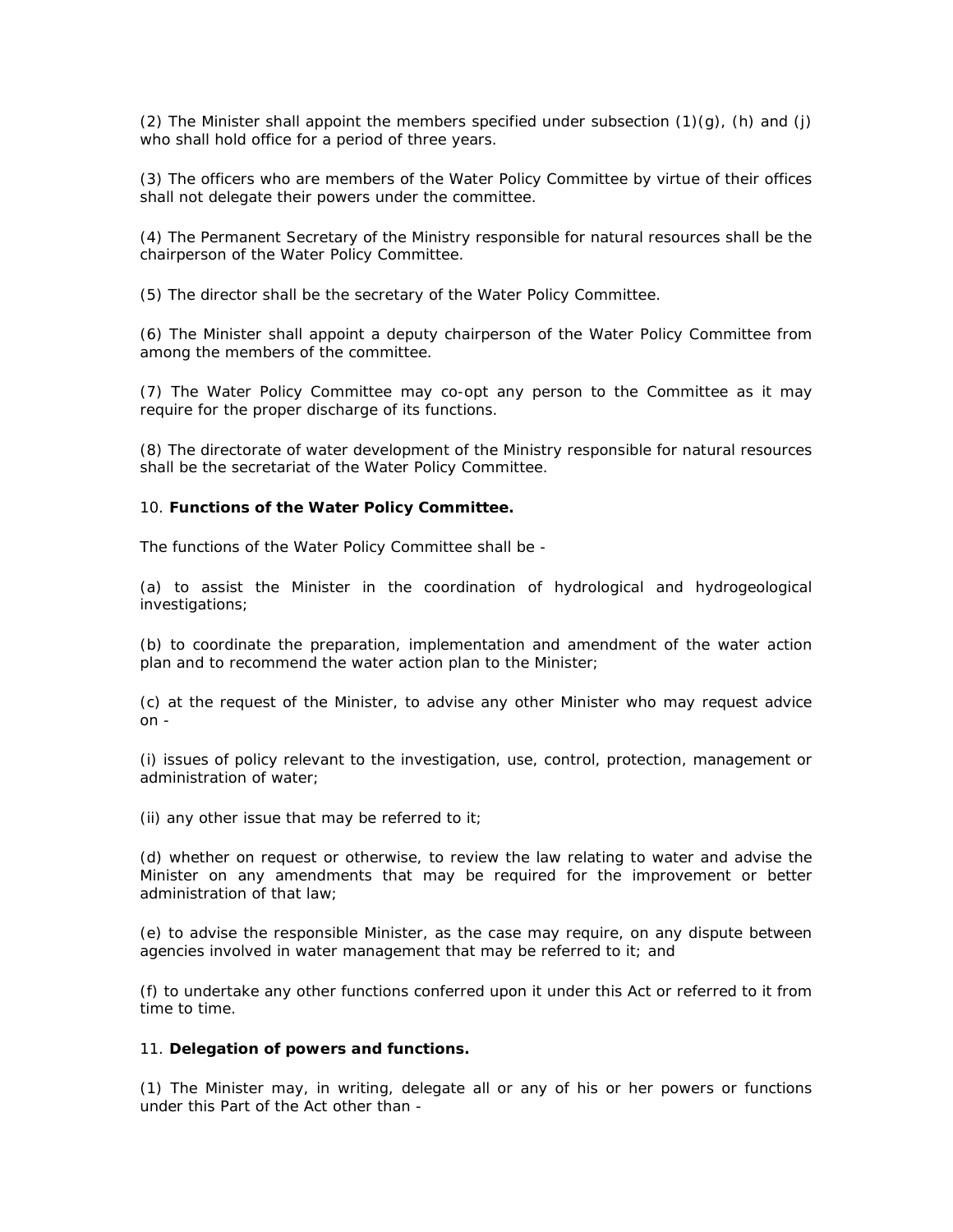(a) the powers conferred by this section;

(b) the power to make regulations;

(c) the power to fix charges or fees; and

(d) the power to determine appeals.

(2) Delegation under subsection (1) may be in relation to a matter or class of matters or to a part of Uganda.

(3) The Minister may in writing, revoke a delegation under subsection (1), and the fact that the Minister has delegated a power or function shall not prevent him or her from exercising that power or function.

(4) Powers and functions delegated under subsection (1) shall be exercised or performed in accordance with the conditions set out in the instrument of delegation.

(5) A delegate under this section shall have all necessary power to exercise the powers or functions delegated notwithstanding that the delegate would not be legally empowered were it not for this section.

(6) A delegate exercising the powers and functions delegated under this section may receive written or oral submissions from any person on any matter within the delegation.

(7) Where in the exercise of a power or performing of a function the opinion or discretion of the Minister is required, the delegate may, unless the contrary intention appears, exercise or perform the power or function upon his or her own opinion or discretion as the case may require.

(8) Where there is a conflict between matters to which regard has to be made under this Act and the instrument of delegation, the person acting on behalf of the Minister or an authorised person may apply to the Minister for directions; and the Minister shall issue directions within fourteen days of receiving the request, and the directions shall be binding on the applicant, who may publish such directions as he or she may see fit.

Division 2: Water Resource Planning.

*Inventory of water resources*

#### 12. **Water resources investigation.**

(1) The director may provide for -

(a) the collection, collation and analysis of data concerning the occurrence, flow, characteristics, quality and use of any water or waste;

(b) the systematic gauging and recording of rainfall and of the volume, flow and quality of other water or waste;

(c) the construction, operation and removal of gauging, recording and monitoring stations and investigation and monitoring boreholes;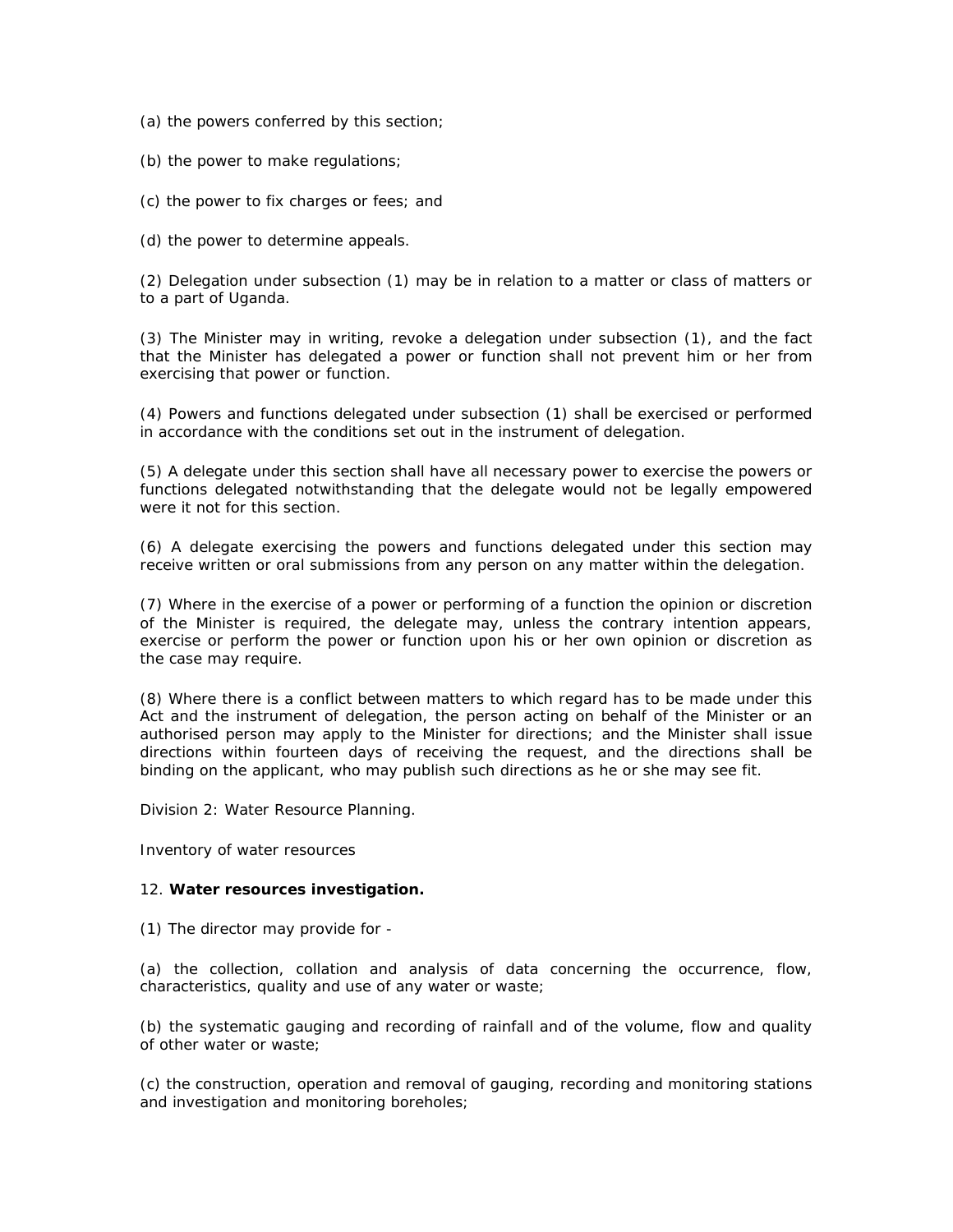(d) the sampling and analysis of any water or waste.

(2) The director may do anything necessary or expedient for or in connection with the exercise of the powers conferred by subsection (1),

## 13. **Minister's power to require records, etc.**

(1) The director may, by regulation or by notice served on any person, require any class or type of persons, or the person on whom notice is served, as the case may be, to -

(a) keep and maintain records;

(b) install, operate and maintain equipment;

(c) take samples, dispose of them in a manner and submit them to such analysis by such person or class of persons;

(d) provide information to a person, concerning the investigation, use, control, protection, management or administration of any water or concerning any waste, as may be prescribed in the regulation or notice.

(2) Anything required to be done by a regulation made or a notice given under subsection (1) shall be done at the expense of the person to whom the notice or regulation applies, unless the Minister otherwise determines.

(3) A person who contravenes or fails to comply with or causes or allows any person to contravene or fail to comply with this section commits an offence.

(4) Any person who furnishes any information under this section or who causes or allows any statement or representation to be made which he or she knows to be false or misleading in a material particular commits an offence.

#### 14. **Power to enter land and investigate water resources.**

(1) The director, an authorised person or a public authority may enter and remain on land for purposes of performing functions or exercising powers conferred under this Part of the Act and may take such measures and construct or operate works as may be necessary for the investigation, use, control, protection, management or administration of water.

(2) Subject to section 33, an authorised person may enter any land for the purpose of investigating water resources and may -

(a) construct works;

- (b) install and equip gauging, recording and monitoring stations;
- (c) investigate or monitor bores and ancillary works on any land;
- (d) make surveys;
- (e) take measurements or samples;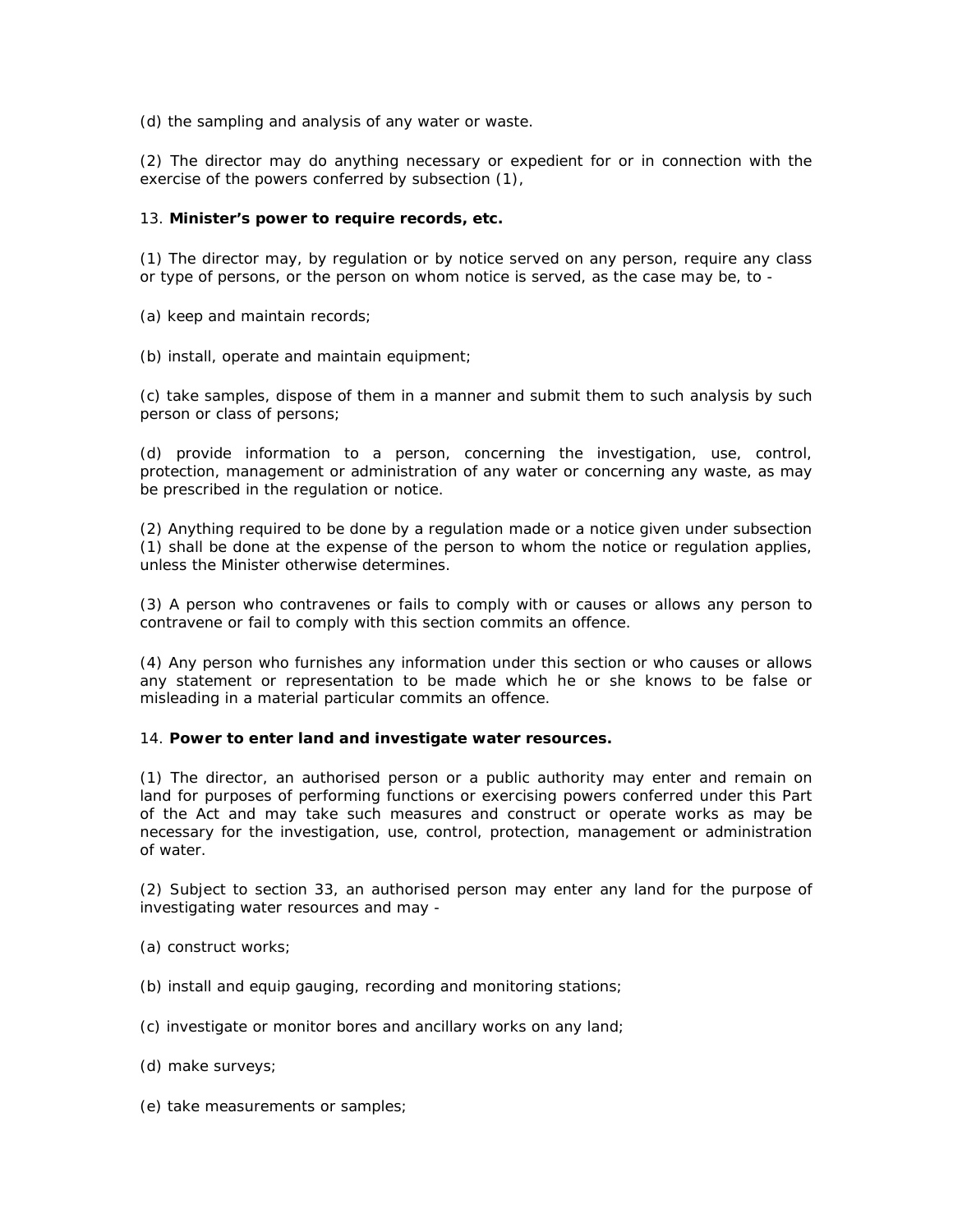(f) make alterations or remove any of the above.

(3) Whatever is attached to land does not become part of the land for the purposes of giving the owner or occupier of land a proprietory interest in it.

## 15. **Obligations on entry on land.**

In exercising the powers under section 14(1), the authorised person shall -

(a) cooperate as much as possible with the owner and occupier of the land;

(b) cause as little harm and inconvenience as possible;

(c) stay on the land only for as long as is reasonably necessary;

(d) remove from the land, on completing any works, all plant machinery, equipment, goods or buildings brought on to the land, other than anything that the owner or occupier of the land agrees may be left there;

(e) leave the land as nearly as possible in the condition in which it was prior to entry being made.

*National Water Action Plan.*

#### 16. **National water action plan.**

(1) The Minister may, on the basis of data progressively generated under water resources investigations, require the Water Policy Committee to -

(a) coordinate the preparation, revision and keeping up-to-date of a comprehensive action plan for the investigation, use, control, protection, management and administration of water for the nation;

(b) recommend an action plan and revision of it.

(2) The Minister shall submit the action plan recommended to him or her under subsection (1) to the Cabinet with his or her recommendations within twenty-one days of receiving it.

(3) The components of the action plan and procedures for its preparation, revision and recommendations to and consideration by the Minister may be as prescribed by the Minister, and if the Minister does not prescribe, as may be determined by the Water Policy Committee.

## 17. **Action plan to be adhered to.**

(1) After approval by the Cabinet, the Minister shall by legal notice issue the action plan which shall be binding to all persons and public authorities.

(2) The action plan may, from time to time, specify the types of activities, developments or works which may not be done without -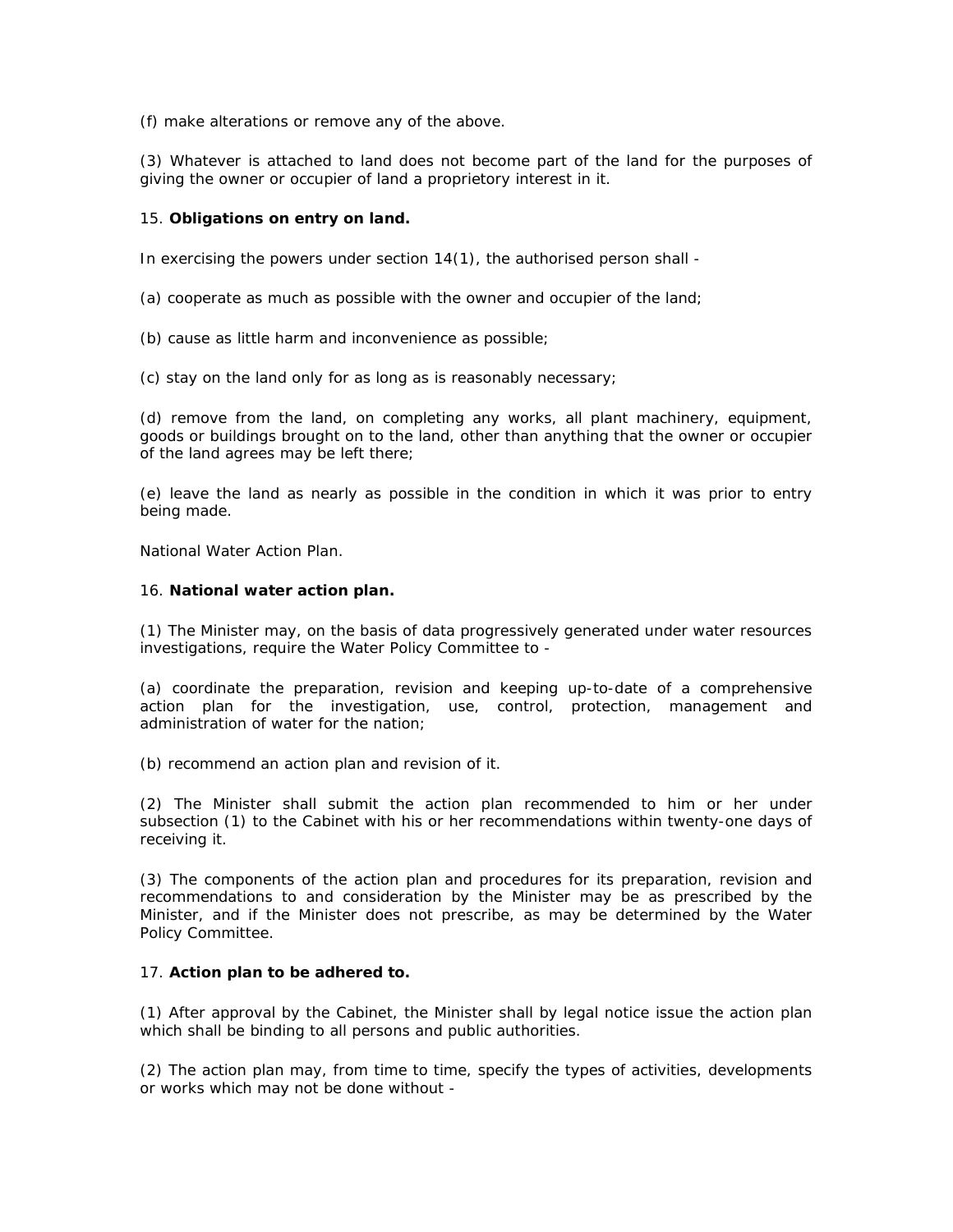(a) prior approval of the Water Policy Committee; or

(b) prior amendment of the action plan.

Division 3: Hydraulic Works and Uses of Water.

### 18. **Construction of works.**

(1) No person shall construct or operate any works unless authorized to do so under this Part of the Act.

(2) A person wishing to construct any works or to take and use water may apply to the director in the prescribed form for a permit to do so.

(3) The director shall, on receipt of an application under subsection (1), give public notice of the application in the prescribed manner.

(4) The director may, after taking into consideration any objection that may be raised and after consultation with any person or public authority as he or she may see fit, grant a permit to the applicant.

(5) The director may grant the permit under subsection (4) on conditions that he or she may think fit; and the conditions may -

(a) require the payment of fees or charges that may be prescribed under this Act;

(b) specify the way in which land where water is used under the water permit is to be drained;

(c) require the person to whom the permit is granted to make compensation to any other person.

(6) Subject to article 26 of the Constitution, compensation under subsection (5)(c) shall be in a manner prescribed by the Minister

(7) A grant of an application under this section does not imply any representation or guarantee by the director, authorised person or public authority that water will be available at the place.

## 19. **Exemption of works.**

Subject to guidelines established by the Minister from time to time, the director may exempt -

(a) a public authority; or

(b) a class of persons or works, from all or any of the provisions of section 18(1) on such conditions as he or she may deem fit.

## 20. **Standard conditions.**

A holder of a permit issued under this division of the Act shall -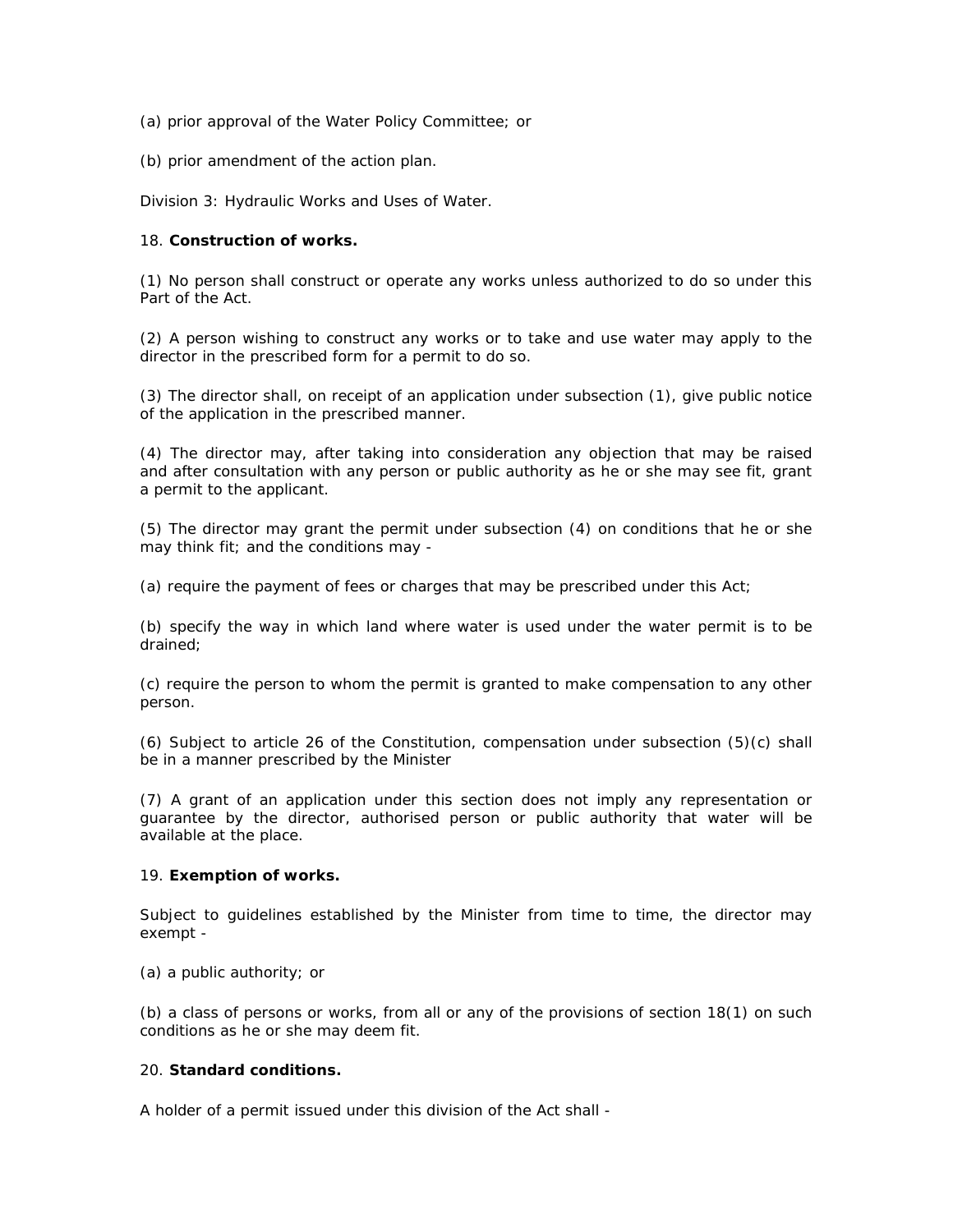(a) not cause or allow any water to be polluted;

(b) prevent damage to the source from which water is taken or to which water is discharged after use;

(c) take precautions to ensure that no activities on the land where water is used result in the accumulation of any substance which may render water less fit for the purpose for which it may be reasonably used;

(d) observe conditions prescribed by regulations made under this Act; and

(e) observe any special condition that may be attached to the permit.

#### 21. **Inspection of works.**

Where under section 18 a permit is granted subject to a condition that the works shall for purposes of this Act be inspected and approved by an authorised person, the inspection, approval or certificate given by the authorised person shall not –

(a) be deemed to imply that the works are properly designed or constructed; or

(b) support or justify any claim against the Government, public authority or authorised person in connection with the works.

D0ivision 4: Revision, Variation and Cancellation of Water Permits.

## 22. **Suspension or variation of a water permit.**

(1) Where in the opinion of the director the water available in an area is, or is likely to become, insufficient in quantity or quality for the needs of the persons using or seeking to use it from that source, the director may, by notice in writing to the holder of a water permit for that area, suspend or vary the water permit.

(2) The director may impose conditions to any permit varied, suspended or granted under subsection (1), including requiring compensation to a holder of a water permit by another holder of a water permit.

(3) Subject to article 26 of the Constitution, compensation under subsection (2) shall be as is prescribed under this Act.

## 23. **Quantification for a water permit.**

The director may specify the quantity of water that may be taken under a permit where the permit does not specify the quantity.

## 24. **Duration of a water permit.**

(1) The director may specify the duration of a permit where it is not specified in the permit.

(2) Unless the director determines otherwise, the director shall not, under subsection (1), specify a date less than two years from the date of the director's specification.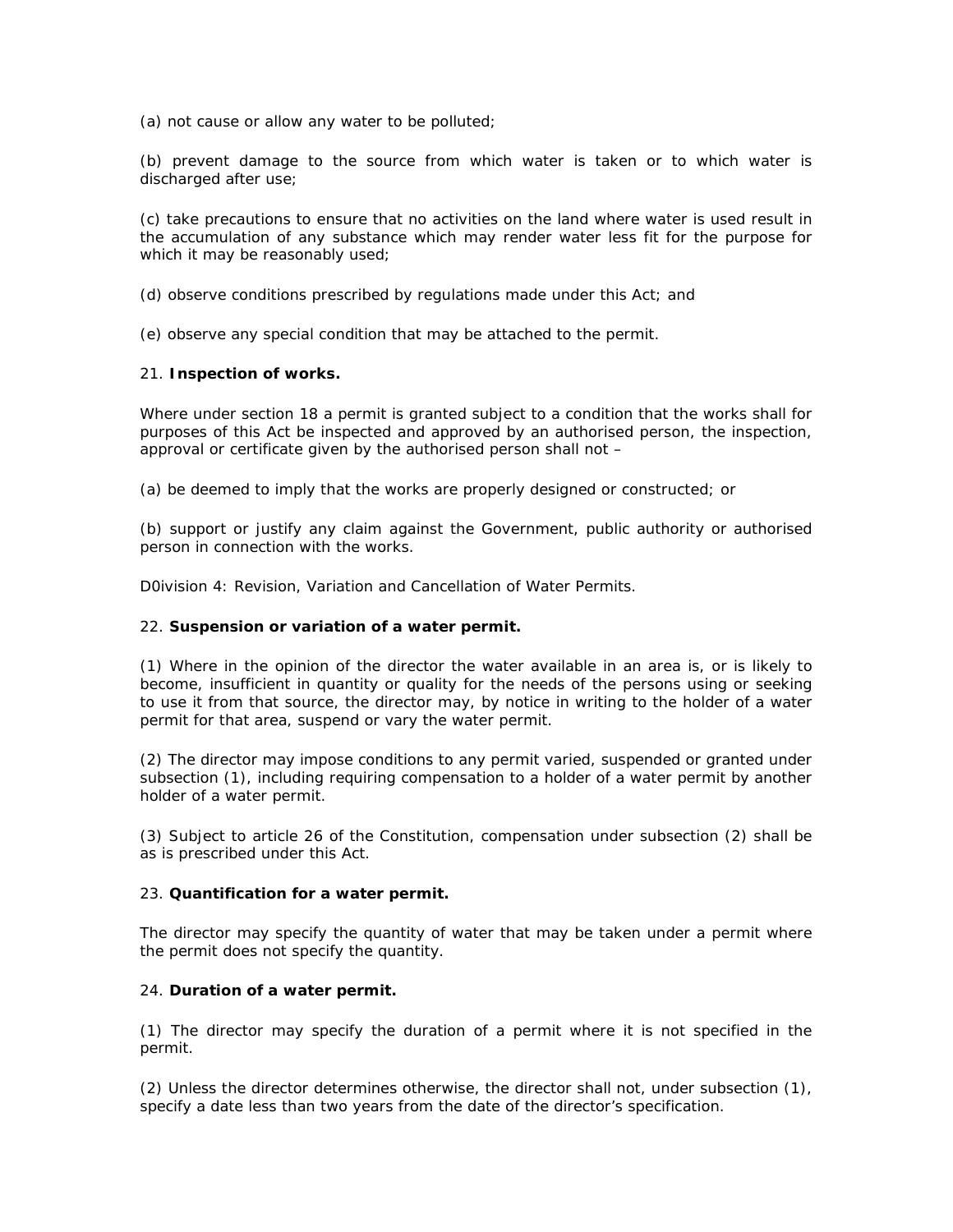## 25. **Cancellation of a permit.**

The director may cancel a water permit where in his or her opinion the holder of a water permit has -

(a) failed to comply with any express or implied condition to which the water permit is subject;

- (b) taken or used more water than he or she is entitled to take in any period;
- (c) taken or used water for a purpose other than that for which he or she is entitled;
- (d) failed to comply with any provision of this Act;
- (e) not made full beneficial use of the pen-nil within the two preceding years.

#### 26. **Cancellation or variation of a permit for a public purpose.**

(1) Subject to section 33, where the director is of the opinion that in order to make water available for a public purpose it is necessary to cancel or vary a water permit, the director may cancel or vary the water permit.

(2) The Minister may, by notice in the Gazette, declare any purpose to be a public purpose for the purpose of this section.

#### 27. **Variation of a water permit upon application of the holder**.

On the application of the holder of a water permit, the director may vary the permit or any condition attached to a permit.

Division 5: Waste Discharge Permits.

## 28. **Declaration of prohibited waste by the Minister.**

- (1) The Minister may, in any area prescribe -
- (a) waste which may not be discharged;
- (b) trades which may not discharge waste; or
- (c) classes of premises or particular premises from which waste may not be discharged,

directly or indirectly into any water except in accordance with a waste discharge permit.

- (2) A person who -
- (a) is responsible for the production, storage, discharge or deposit of any waste;
- (b) is engaged in any trade; or
- (c) owns or occupies any premises,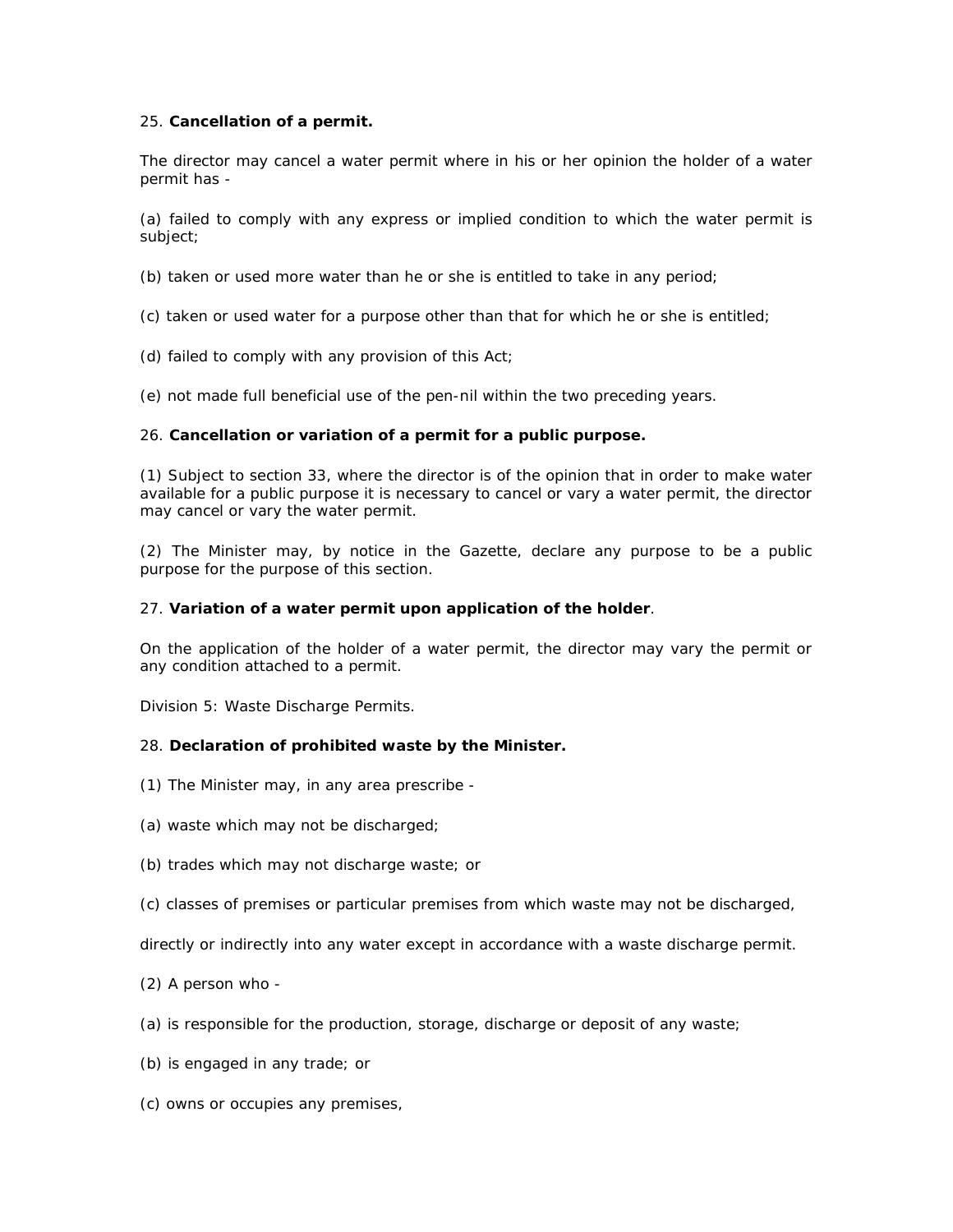prescribed under subsection (1) shall not cause or permit any waste to be discharged directly or indirectly into any water, except in accordance with a waste discharge permit.

(3) A person who contravenes subsection (2) commits an offence.

## 29. **Application for a waste discharge permit.**

(1) A person wishing to discharge waste may apply to the director for a waste discharge permit in the prescribed manner.

(2) The director shall, on receipt of an application under subsection (1), give public notice of the application made in the prescribed manner.

(3) Any person with an interest in the outcome of an application made under this section may give notice of objection to the director in a manner and within the time prescribed.

(4) The director shall consider every application and objection to it and, after consultations with any persons or public authorities, which he or she sees fit, may grant the permit on such terms and conditions as he or she sees fit.

(5) The Water Policy Committee, at the request of the Minister or on its own initiative, may prepare guidelines or conditions concerning waste discharge permits and recommend them to the Minister.

(6) The Minister shall consider the recommendations made under subsection (5) and may prescribe the recommended guidelines or conditions as the case may require, with or without amendments.

(7) Without limiting subsection (4), the conditions of any waste discharge permit may

(a) specify, restrict or prohibit certain types, volumes or concentrations of waste which may be produced, stored, discharged or deposited;

(b) specify the manner in which waste is to be stored, treated, discharged or otherwise dealt with;

(c) require the holder, at his or her own cost, to install pollution control or waste treatment equipment of a type specified by the director and to operate that equipment in a manner determined by the director;

(d) require the holder to take measures specified by the director for the purpose of minimising the possibility of pollution occurring as a result of any activity conducted or proposed to be conducted on land owned or occupied by the holder;

(e) require the holder, at his or her own cost, to provide monitoring equipment specified by the director;

(f) require the holder, at his or her own expense, to carry out a monitoring programme specified by the director and to provide the director with information and data relating to the characteristics, volume and effects of waste being produced, stored, treated, discharged, deposited or otherwise disposed of;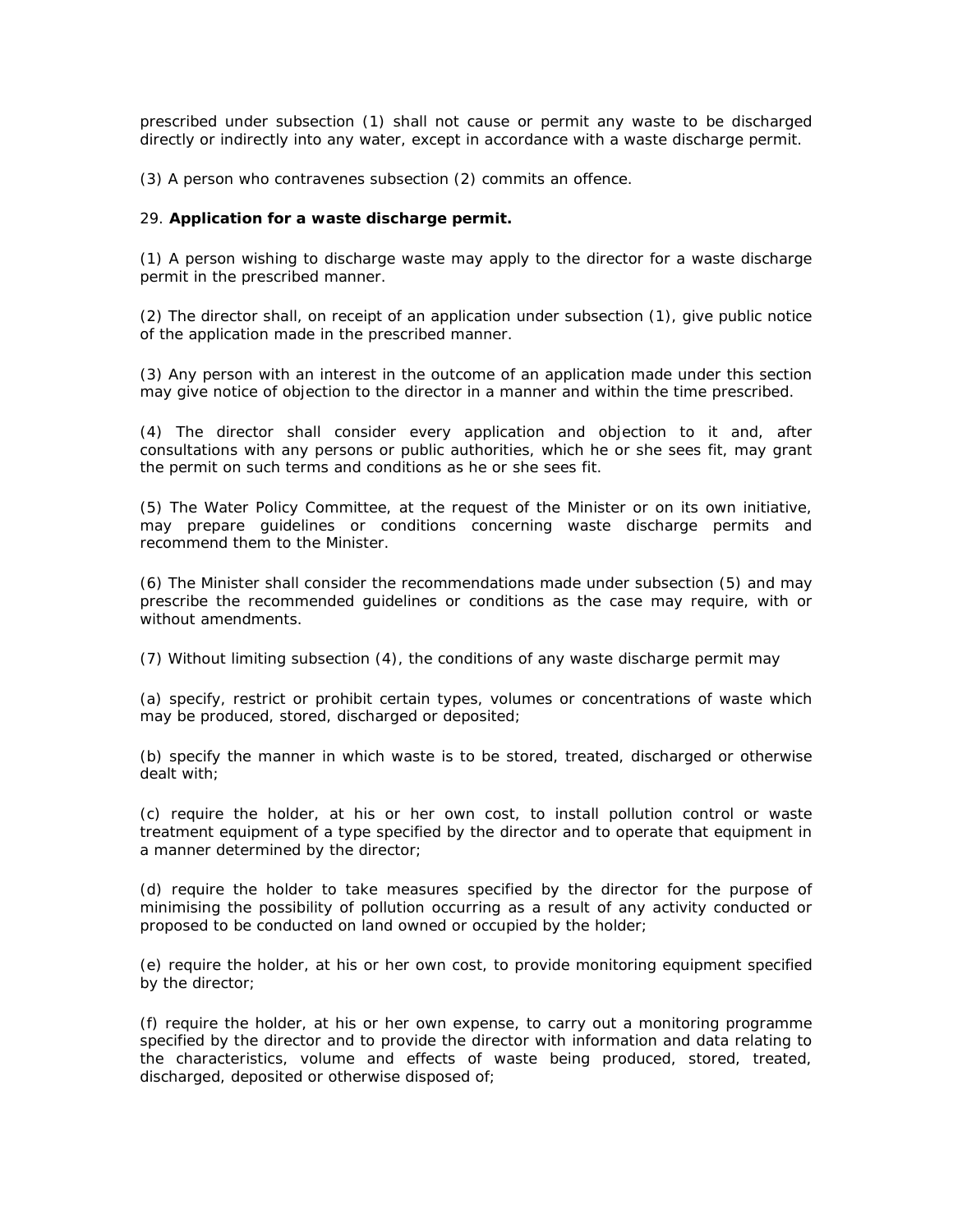(g) require the holder to do or cause to be done any other act or thing specified by the director which the director considers necessary for protecting the environment or preventing, controlling or abating pollution.

(8) The director may, at the request of a holder of a waste discharge permit, amend the terms of the permit.

(9) The director may, at any time, amend the terms of, suspend the operation of, or cancel a waste discharge permit if, in his or her opinion, it is necessary to protect the environment or to prevent the pollution of any water.

## 30. **Reference of permits to other authorities.**

(1) Where the director proposes to amend the terms of a waste discharge permit, he or she shall refer the proposal, together with a copy or summary of the application and appropriate plans, specifications and other information -

(a) to public authorities or persons that may be prescribed by regulation; and

(b) to any other public authority which or person who may be directly affected by activities pursuant to the proposed amendment,

and shall take further steps that may be prescribed concerning the public advertisement of, and objections to, the proposed amendment.

(2) A public authority or person to which a proposal is referred under subsection (1) shall inform the director in writing within thirty days after the day on which the proposal was referred -

(a) whether the proposal is supported or whether there are objections to it;

(b) whether, and if so what, special terms should be included in the proposed permit or amendment.

(3) The director shall -

(a) take into account any report and comments received under subsection (2); and

(b) refuse to grant the proposed permit or make the proposed amendment if a competent public authority or person submits a written report objecting to the proposal on the grounds that public health is likely to be endangered by the proposed permit or amendment.

#### 31. **Prohibition of pollution.**

(1) A person commits an offence who, unless authorised under this Part of the Act, causes or allows -

(a) waste to come into contact with any water;

(b) waste to be discharged directly or indirectly into water: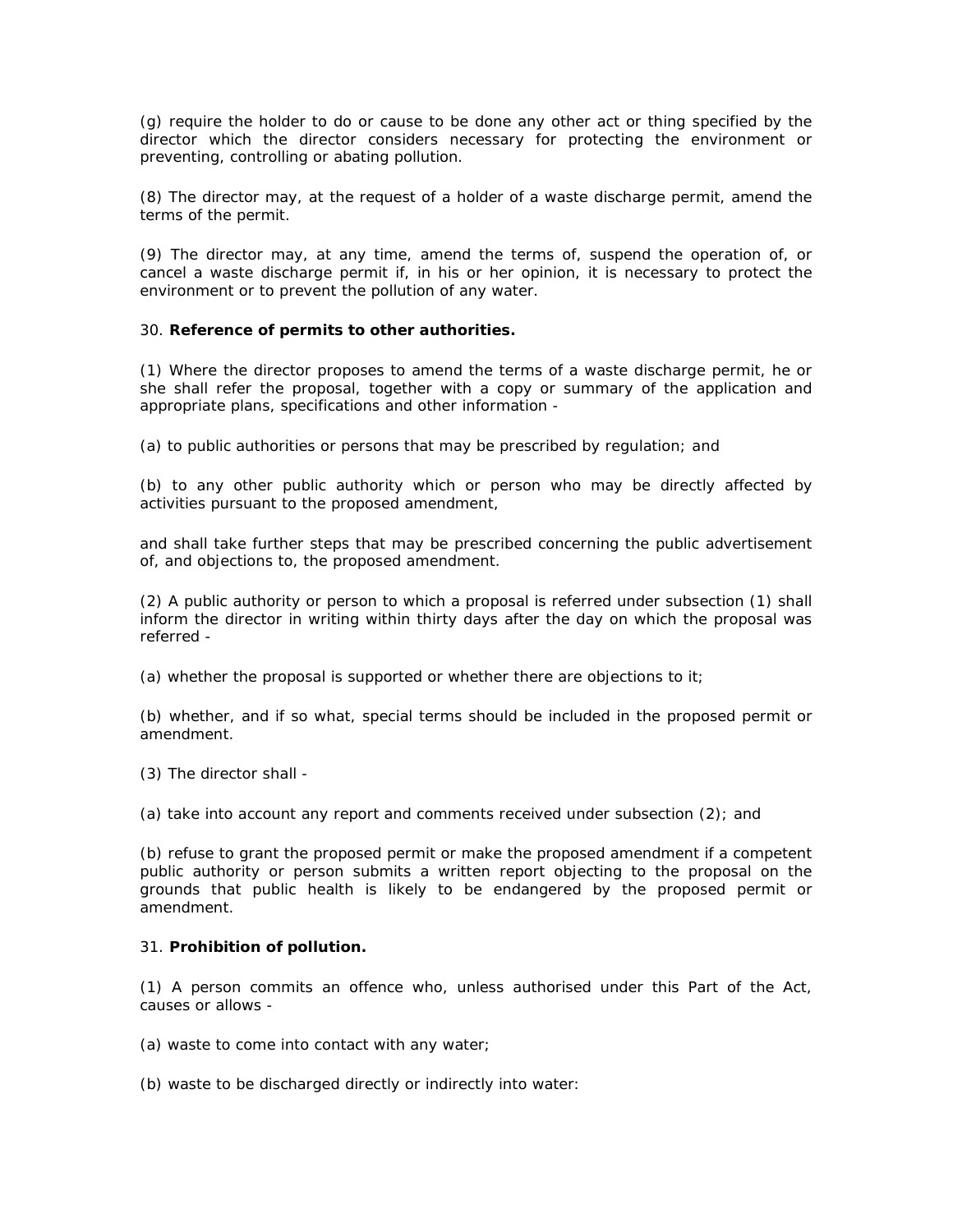(c) water to be polluted.

(2) Subsection (1) shall apply to permits granted and works constructed before the commencement of this Act.

(3) In any proceedings for an offence under subsection (1), proof of the existence of a drain, pond, dump or other means by which waste may be conveyed, retained or deposited as to come into contact, directly or indirectly, with water shall be prima facie evidence of pollution of that water.

(4) A person or public authority contravening subsection (1) through which damage is caused is liable to pay the cost of remedying the damage caused and reinstating the environment, as far as is possible, to the condition that would have existed if the damage was not caused.

(5) Where a person or authority fails to comply with subsection (4), the Minister may -

(a) apply to court for enforcement of compliance with the provisions; or

(b) enter any land and take such measures as may be necessary to ensure compliance with the provisions.

(6) In any proceedings under subsection (5), the court may, on application by the Minister, require that person or authority to pay into court a sum not being less than 80 percent of the cost estimated by the Minister of remedying the damage caused and reinstating of the environment.

Division 6: Miscellaneous Provisions for Part II

## 32. **Charges and fees.**

(1) The Minister may, by notice in the Gazette, fix fees and charges for-

(a) services provided by the Minister, the director, a public authority or authorised person under this Part of the Act;

(b) the taking or use of water under a water permit granted under this Part of the Act; or

(c) the discharge of waste under a waste discharge permit granted under this Part of the Act.

(2) Charges and fees fixed under subsection (1) shall be in accordance with pricing policies established by the water action plan or other policy as may be determined by the Government.

(3) The director may levy and demand charges or fees fixed by the Minister under subsection (1).

## 33. **Damage caused by the Minister etc. to be compensated.**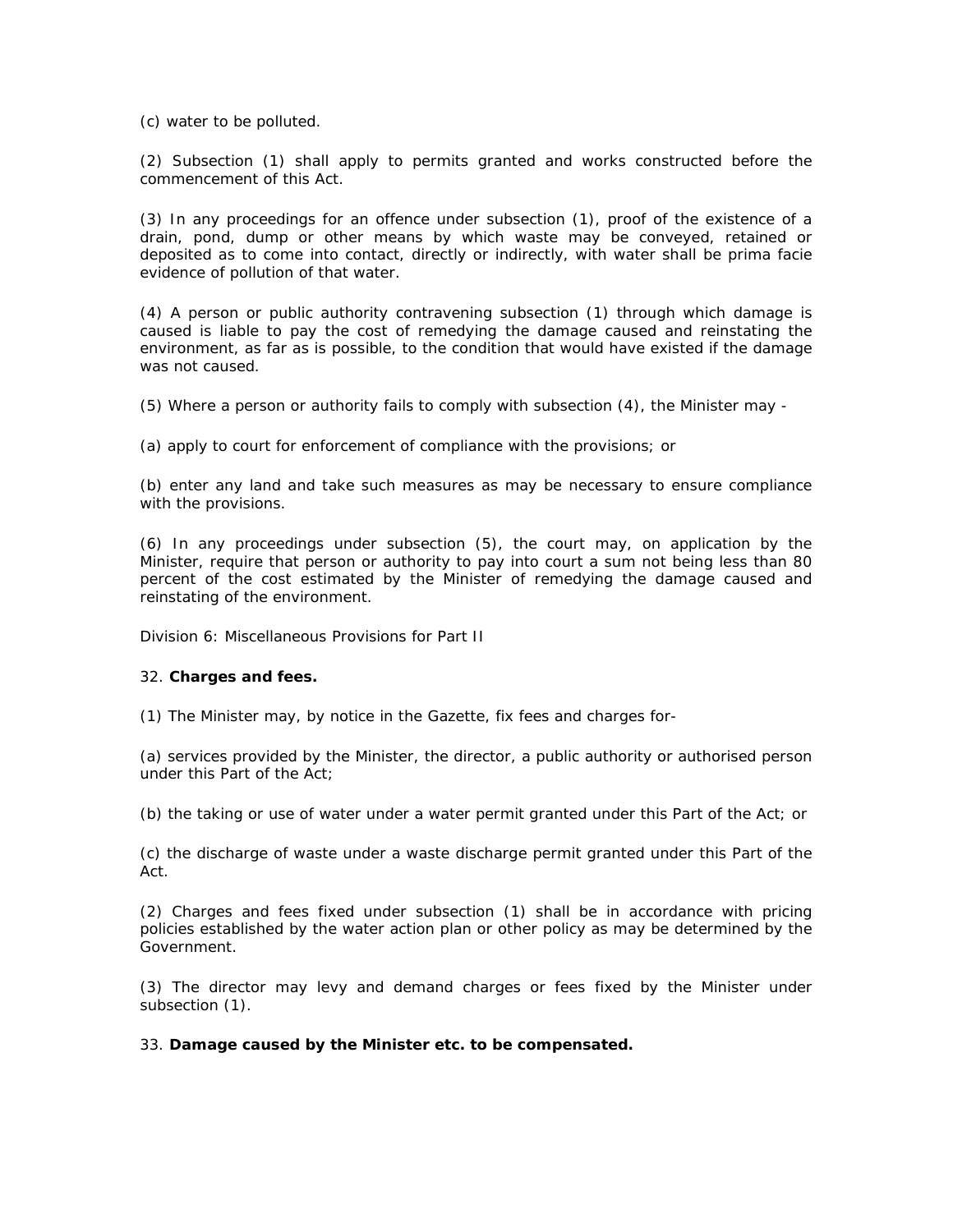(1) Where damage is caused to land through the exercise of powers conferred upon the Minister, the director or an authorised officer by this Act, the Government shall compensate all parties having an interest in that land.

- (2) For purposes of this section, damage to land includes -
- (a) deprivation of possession of the surface land;
- (b) damage to the surface of land and any improvements, trees or crops;
- (c) damage to stock; and
- (d) all consequential damage.
- (3) Compensation under this section may be -
- (a) in the form of money;
- (b) provision of an alternative supply of water;

(c) exchange of land for another piece of public land if the land lost was under the Land Reform Decree, 1975; or

(d) any other type of compensation which the Minister may consider appropriate.

- (4) In calculating monetary compensation
- (a) for damage to land under this section;

(b) in respect of compulsory acquisition of any interest in land, no amount shall be paid in respect of the taking or use of water on, adjacent to or beneath that land, unless the effect of that taking or use is to deprive the owner or occupier of the right to use water conferred by section 8, or any water permit granted under this Part of the Act.

## 34. **Register of permits.**

(1) The director shall maintain a register of all permits granted and any works or uses of water registered under this Part of the Act and shall record in the register -

(a) any variation, modification, suspension or cancellation thereof; and

(b) any easement created over land.

(2) The director may provide extracts from the register maintained under subsection (1) to any person who applies in the prescribed manner.

(3) An extract from the register, certified to be under the hand of the director, shall be -

(a) admissible evidence in all court proceedings without further proof unless proved otherwise; and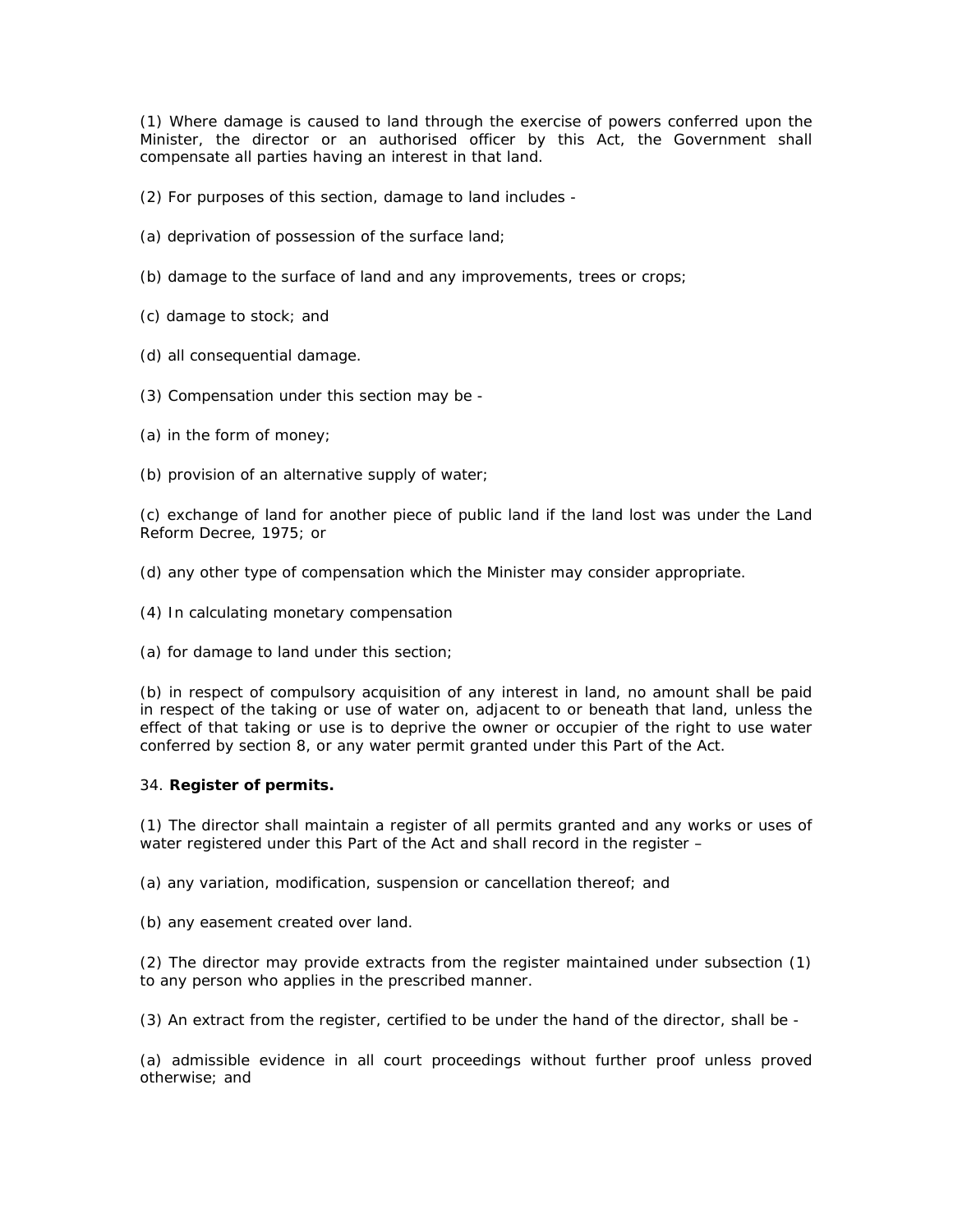(b) prima facie evidence of the facts recorded in the extract.

#### 35. **Prescribed guidelines.**

The Minister may, on the advice of the Water Policy Committee, from time to time prescribe guidelines to be followed by the director, authorised person or public authority while exercising their powers under this Part of the Act.

#### 36. **Easements**.

(1) The holder of a water permit who wishes to bring water to, or drain water from, his or her land over land owned or occupied by another person may apply to the director for the creation of an easement over that land if he or she has been unable to obtain an easement by agreement with the owner or occupier of that land.

(2) The holder of a waste discharge permit who wishes to drain waste from his or her land over land owned or occupied by another person may apply to the director for the creation of an easement over that land if he or she has been unable to obtain an easement by agreement with the owner or occupier of that land.

(3) On receiving the application under subsection (1) or (2), the director shall, in the prescribed manner, give notice to the owner, occupier or any other person having an interest in that land.

(4) A person having any objection to an application made under subsection (1) or (2) may give notice of objection to the director in a manner and within the period that may be prescribed.

(5) Subject to section 35 and after giving a hearing to all persons having an interest in the land, including the applicant, who wish to be heard, the director may create an casement over that land in the prescribed form as may be appropriate.

(6) An easement under subsection (5) may make provision for –

(a) the construction of works necessary to carry water or waste across that land;

(b) construction offences, bridges, crossings or other works on that land;

(c) the amount of compensation, if any, to be paid to the owner, occupier or other person having interest in that land,

and the person having the easement shall comply with the provisions.

(7) Any person aggrieved by the decision of the director under subsection (6) may appeal to the High Court against the decision, if the decision was made without his or her consent.

(8) If a person having an easement fails to comply with subsection (6), the director may cancel the casement and notify that person and the registrar of titles.

(9) If the person having an easement fails to maintain any works he or she constructed under this section, the owner or occupier of the land on which the works are situated may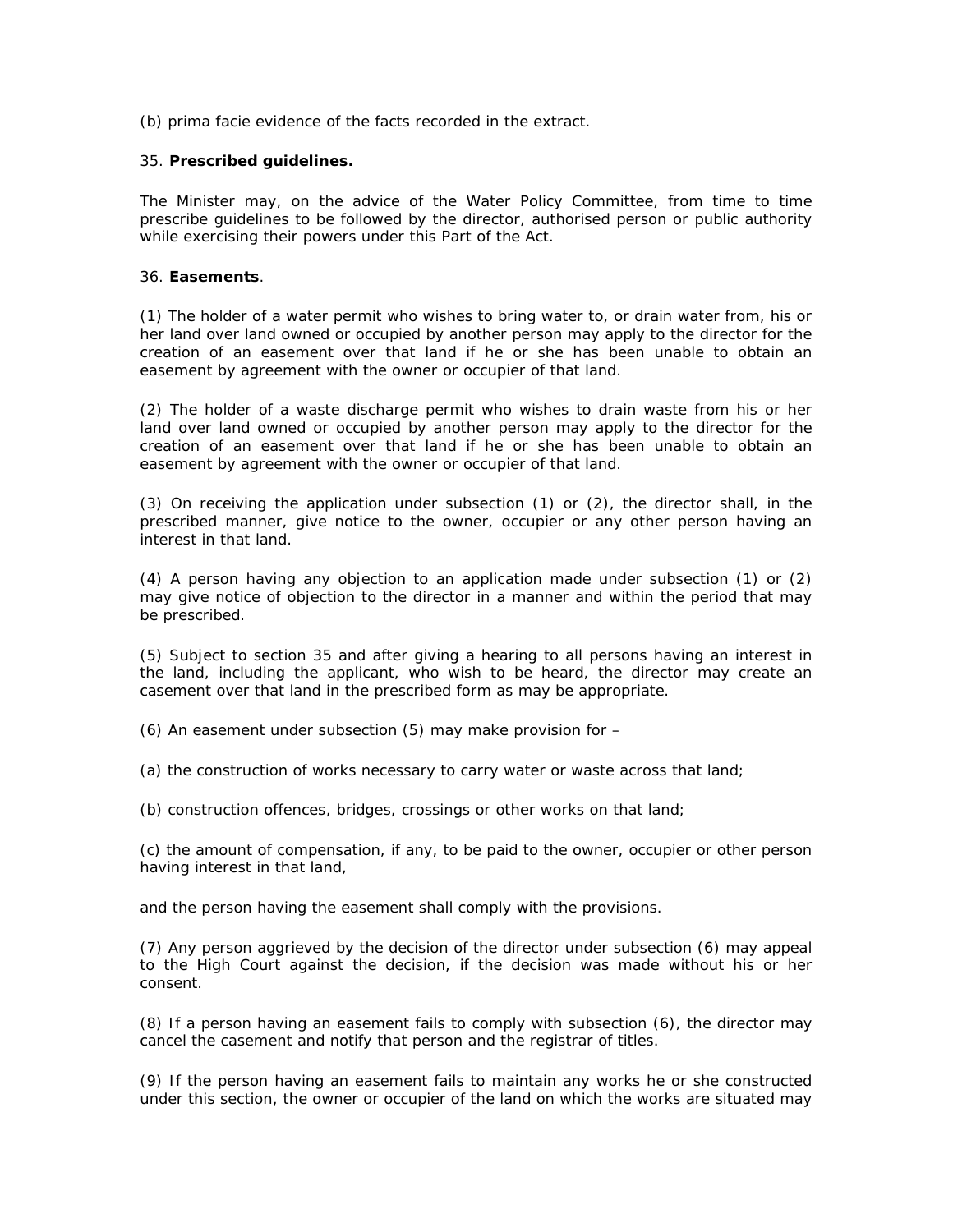maintain or repair the works and recover the reasonable costs as a civil debt from the person having the easement.

(10) Any compensation due under this section, which remains unpaid for an unreasonable period, may be obtained as a civil debt.

(11) An easement created under this section terminates six months after the date of creation, unless it is registered with the registrar of titles.

#### 37. **Inspection of land in relation to water use.**

An authorised person may enter land for purposes of -

- (a) inspecting works or use of water; or
- (b) taking samples or making tests, to find out whether -

(i) water is being wasted, misused or polluted;

(ii) the terms of any water permit, waste discharge permit or any other permit granted under this Part of the Act are being complied with;

(iii) an offence is being committed against this Part of the Act, or the Act is otherwise being complied with.

#### 38. **General appeals.**

(1) Except as otherwise provided under this Act, any person aggrieved by a decision of the director, authorised person or public authority made under this Part of the Act may, within one month, appeal to the Minister in a prescribed manner.

(2) A person who failed without reasonable cause or neglected to exercise his or her right of objection under this Part of the Act shall not have a right to appeal under subsection  $(1).$ 

#### 39. **Offences**.

(1) Any person who -

(a) causes or allows water to be wasted, misused, or without reasonable cause, excessively consumed; or

(b) takes or uses water for a purpose other than provided by the water permit,

commits an offence,

(2) A person commits an offence who -

(a) assaults, threatens, resists, obstructs, hinders or delays the authorised person or a public authority in the performance of any function or duty under this Part of the Act; or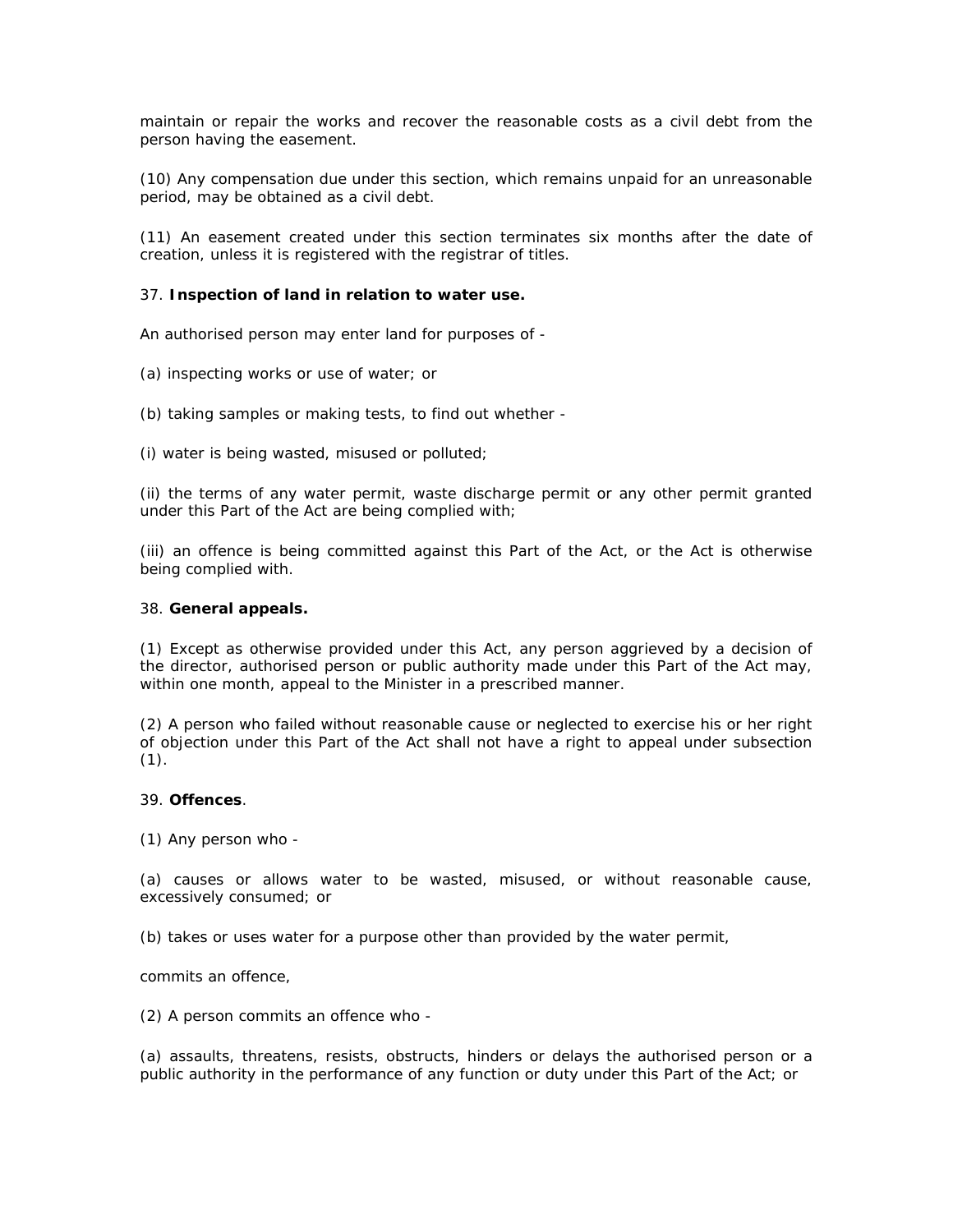(b) allows or encourages another person to do any of the acts under paragraph (a).

(3) Where a person is convicted under subsection (2), the court may, in addition to any other penalty, order that person to pay, by way of |compensation, any person who may have suffered any damage as a result of the action for which that person is convicted.

(4) A person commits an offence who -

(a) interferes;

- (b) attempts to interfere; or
- (c) allows another person to interfere,

with any hydrological station.

(5) Any person who contravenes any of the provisions of this Part of the Act commits an offence.

#### 40. **Penalties**.

(1) Any person convicted of an offence under this Part of the Act for which no other penalty is provided is liable to a term of imprisonment of not more than five years or to a fine of not more than six million shillings and is liable to a fine of one million shillings for every day during which the offence is continued.

(2) Where under this Part penalty is provided for a continuing or subsequent offence, the penalty shall apply -

(a) in the case of a continuing offence, if the person continues to contravene the provision for which he or she was convicted after the date on which he or she was convicted; or

(b) in the case of a subsequent offence, if that person contravenes the same provision for which he or she was convicted earlier.

## 41. **Protection from liabilities.**

Except as expressly provided under this Part of the Act, the Minister, director or authorised officer shall not be personally liable for any act done or omission made in good faith in the exercise of the functions and duties under this Part of the Act.

## 42. **Transitional period and existing works and permits.**

(1) All works lawfully constructed and all permits dealt with under this Part of the Act which were lawfully issued before the commencement of this Act shall be deemed to have been issued under this Act, and any such works or pen-nits shall be registered in the manner and within the period prescribed by regulations; and the Minister may, in relation to those works or permits, exercise all powers conferred upon him or her under this Part of the Act.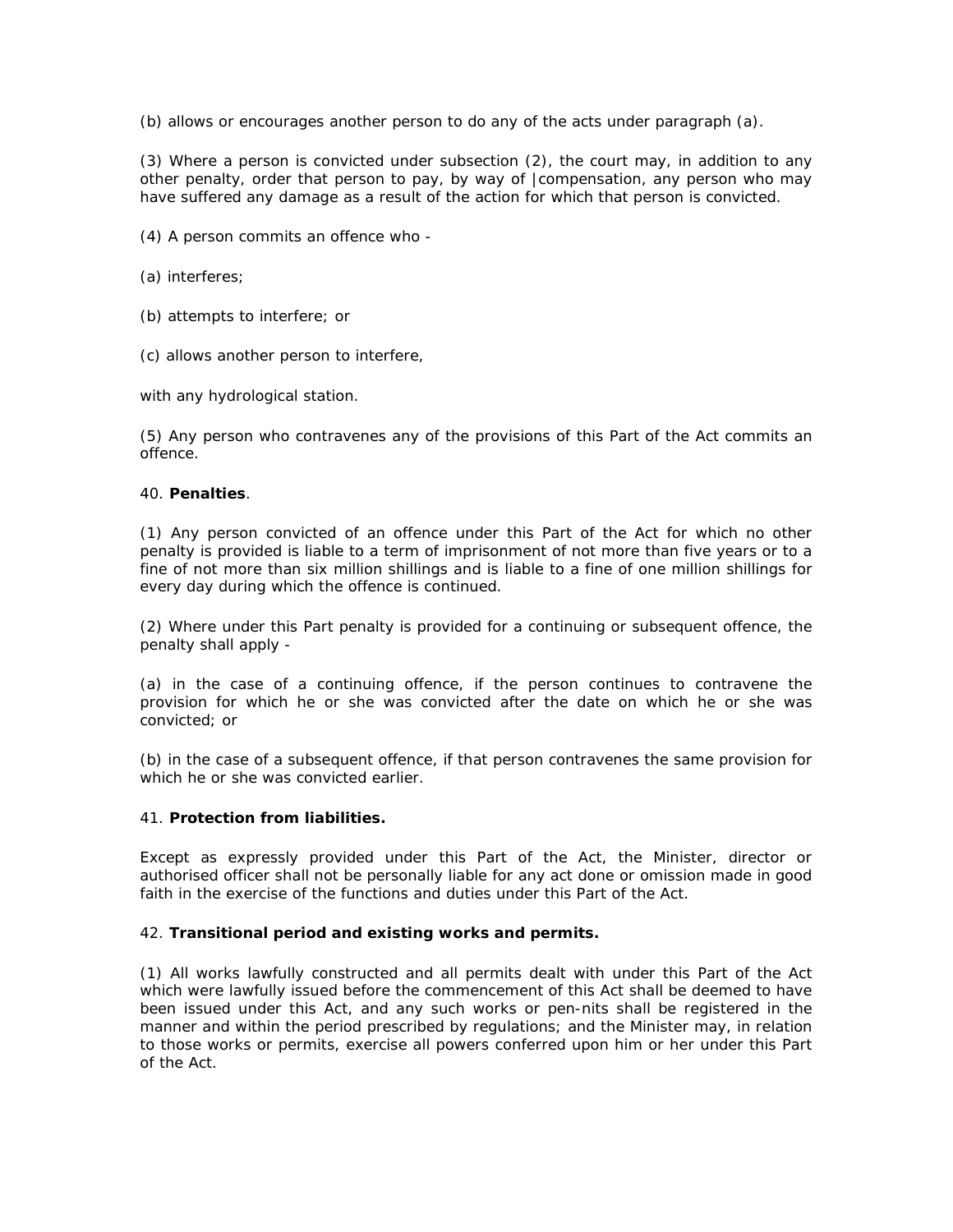(2) Where a person fails to register his or her permit or works within the period prescribed by the Minister, his or her water permit or permit for works shall lapse, and he or she shall only use water or the works after obtaining a water permit or permit to construct works under this Part of the Act.

#### 43. **Decision to be in regard to objectives.**

While exercising his or her powers and function under this Act, the Minister, director, authorised person or any other person shall have regard to -

(a) the objectives of this Act;

(b) any relevant international agreement regulating the use of water to which Uganda is a party;

(c) the provisions of the water action plan;

(d) any policy of the Government concerning the decentralisation of administrative responsibilities;

(e) any guidelines prescribed by the Minister under this Part of the Act; and

(f) any delegation that may have been made by the Minister.

#### 44. **Director's power to give direction.**

(1) The director may, by notice in writing served on any person, require that person, within the period specified in the notice, to do or not to do any thing or to take such measures or construct or remove works that may, in the opinion of the director, be necessary or desirable for the investigation, use, control, protection, management or administration of water.

(2) Where a person fails to comply with a notice served under subsection (1), the director may enter any land and take such measures and construct or remove such works as are necessary to ensure complete compliance with the notice and may recover reasonable costs of so doing from that person.

## **Part III: Water Supply and Sewerage.**

Division 7: Water and Sewerage Areas and Authorities, and User Groups and Associations.

#### 45. **Declaration of water and sewerage areas.**

(1) The Minister may, for purposes of this Part, by notice published in the Gazette, declare any area to be -

- (a) a water supply area; or
- (b) a sewerage area.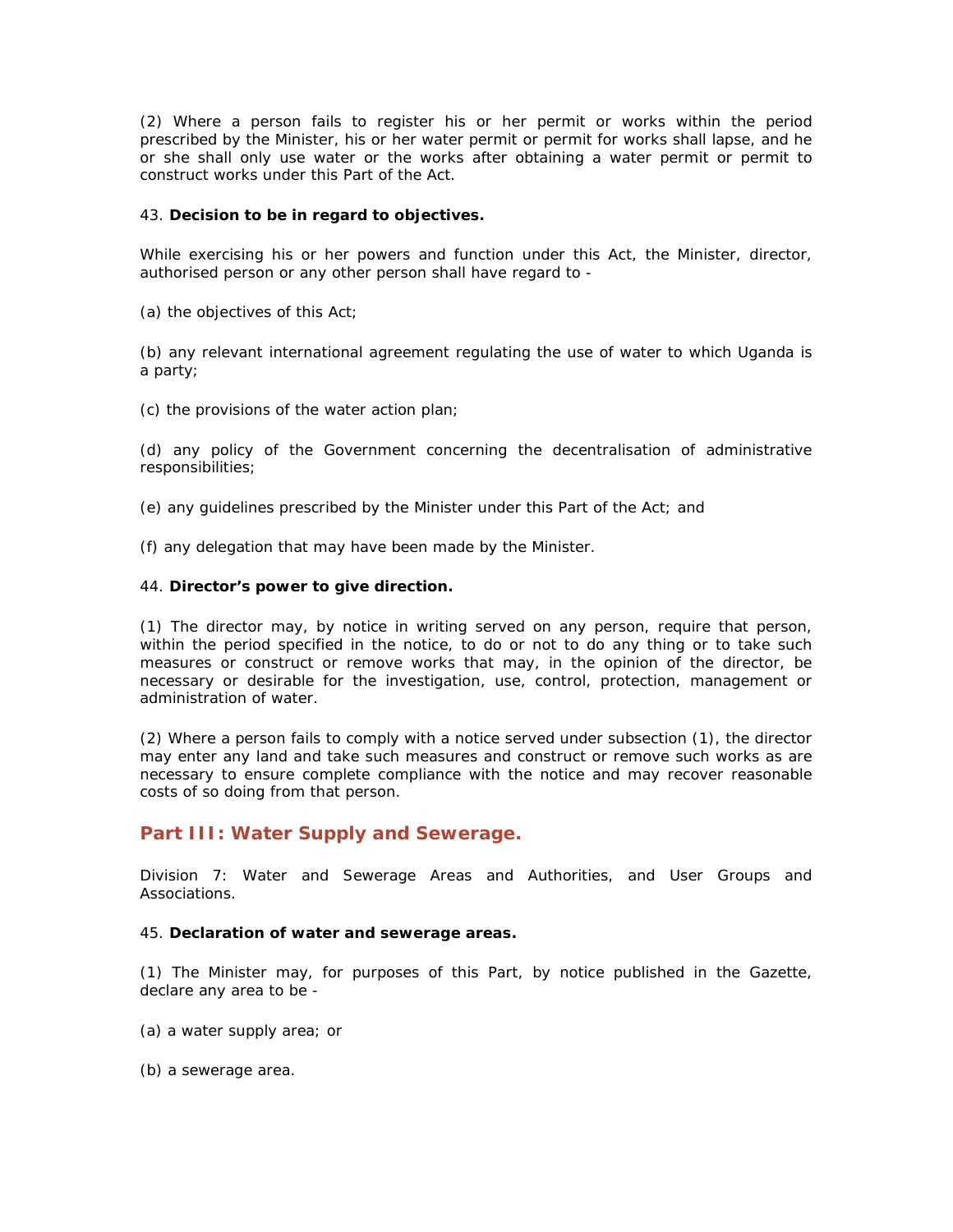(2) A notice made under subsection (1) shall declare the boundaries of an area by any means that is most descriptive of the area or by reference to either or both of -

(a) survey coordinates; or

(b) distances from one or more prominent physical features.

#### 46. **Appointment of water or sewerage authorities.**

(1) The Minister shall by notice published in the Gazette or other form of publication most appropriate for the area appoint any person or public body to be -

(a) a water authority for any water supply area declared under section 45;

(b) a sewerage authority for any sewerage area declared under section 45.

(2) The Minister may appoint under subsection (1) a person or existing public authority together with any other person or persons named by the Minister.

#### 47. **Functions of water and sewerage authorities.**

(1) The functions of an authority shall be -

(a) to provide water supply services for domestic, stock, horticultural, industrial, commercial, recreational, environmental and other beneficial uses as is required by the declaration establishing the authority or the performance contract;

(b) to manage the water resources entrusted to it;

(c) to provide and manage sewerage services as may be required by the declaration or performance contract;

(d) to give effect to any direction by the Minister relating to water or sewerage; and

(e) to do anything connected or incidental to the above,

(2) In the exercise of its functions, an authority shall endeavour to provide its services to the extent and standards determined by the Minister and provide those services -

(a) in a manner which is most beneficial to the people of Uganda;

- (b) efficiently and economically;
- (c) in a socially and environmentally responsible manner; and

(d) in consultation with appropriate public authorities and relevant community groups.

(3) In all its functions, an authority shall adhere to all relevant stipulations set out in divisions 3, 4, 5 and 6 of Part II of this Act.

## 48. **Performance contracts.**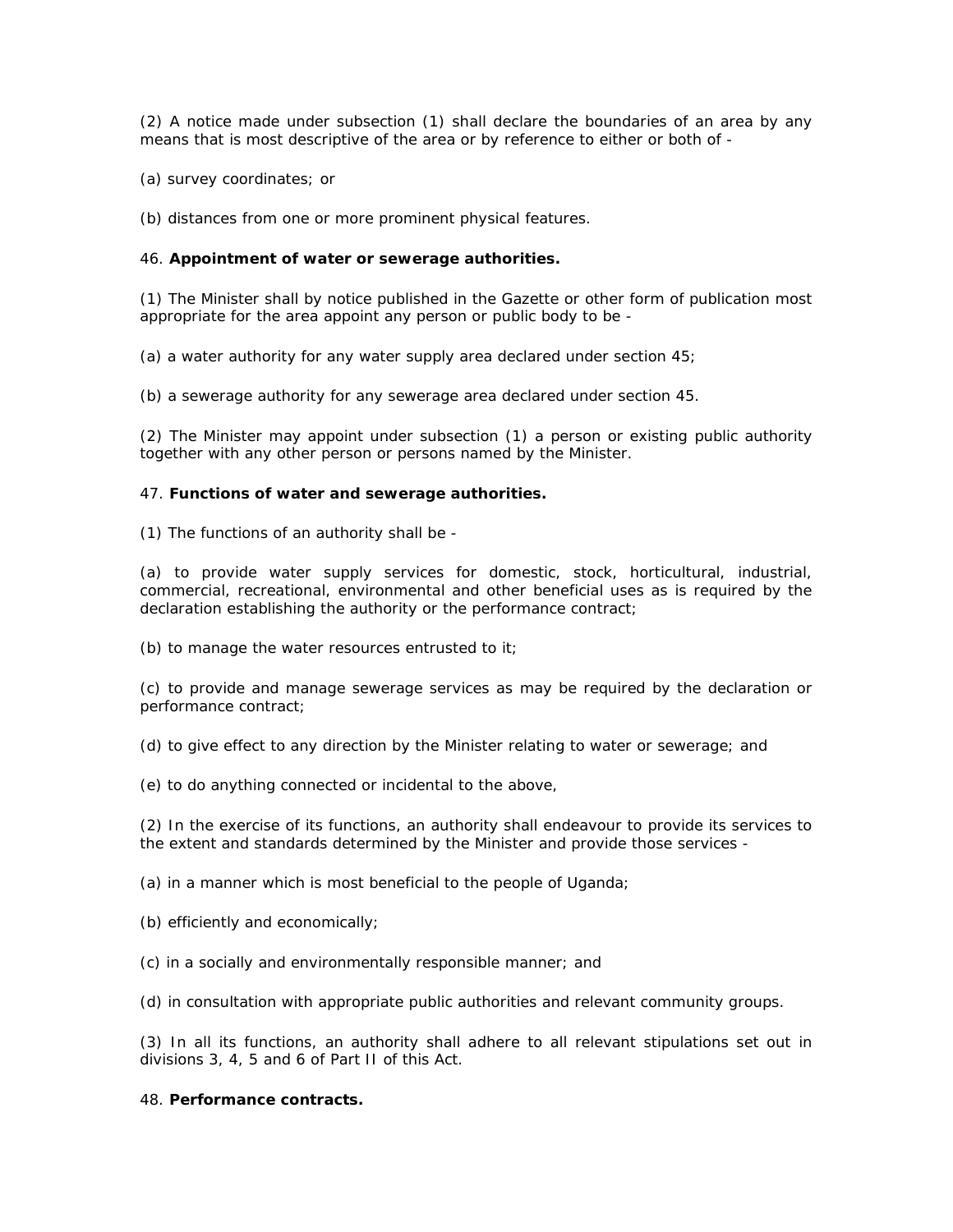(1) The Minister shall enter into performance contracts with each authority appointed by him or her, and a contract shall include among other things -

(a) terms of reference of the authority relating to its rights and obligations;

(b) the extent of the authority's interest in any land, or works constructed or financed by the Government or works constructed by the authority;

(c) terms of reference of the authority relating to the operations of the authority in the exercising of its functions;

(d) provisions under this Part of the Act, if any, that will not apply to the authority;

(e) the period of the contract; and

(f) any other information or matter that the Minister and the authority may find necessary for the better operations of the authority.

(2) In the performance of the contract, an authority shall make a report to the Minister on the achievements of the authority since the making of the contract or the last report by the authority at such intervals and in a manner that the Minister may prescribe in relation to that authority.

(3) The director may exercise such functions in relation to a performance contract as may be specified -

(a) in that performance contract; or

(b) by the Minister,

including any power to supervise or inspect the activities of an authority and report his or her findings to the Minister.

(4) No contract shall dispense with or qualify any duty or obligation imposed upon an authority under Part II of this Act or any other law.

(5) The Minister may, from time to time, give directions to any authority on general policy, and the authority shall give effect to that policy.

#### 49. **Service discretionary.**

The supply of any services by an authority to any person shall be a discretion of the authority; but where the authority chooses to supply services, the water or other service quality shall be that required by regulations or by a performance contract with the authority.

*Water user groups and associations.*

#### 50. **Water user groups and water and sanitation committee.**

(1) A set of individuals or households may form a water user group and collectively plan and manage the point source water supply system in their area.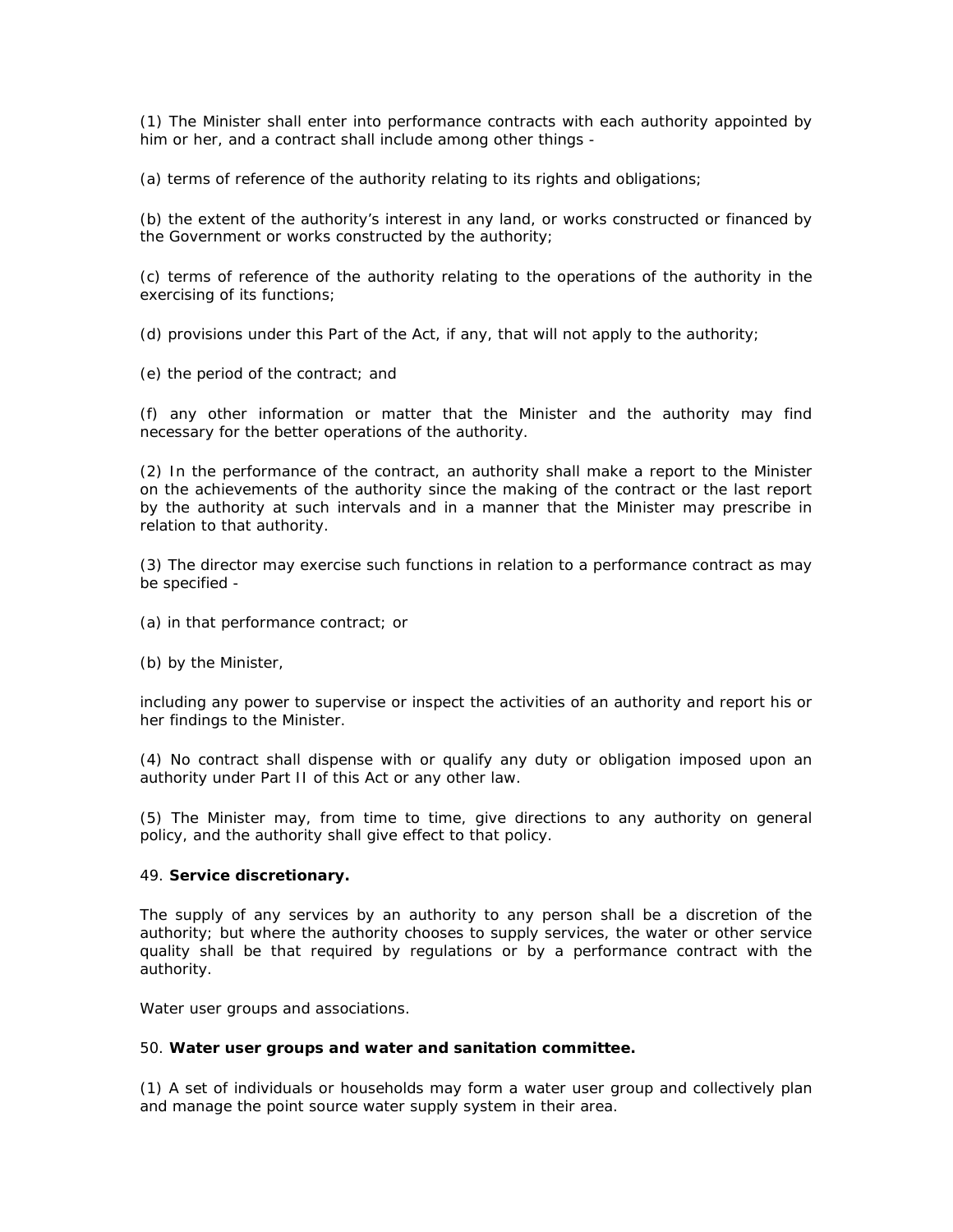(2) A water user group may collect revenue from persons using the water supply system for the maintenance of the system, and the tariffs to be collected under this subsection shall be approved by the director.

(3) A water user group shall operate through a water and sanitation committee which shall be -

(a) the executive organ of the group; and

(b) in addition to water supply, responsible for sanitation and hygiene in the area.

## 51. **Water user association.**

(1) Where a water supply system is established by and serving more than one water user group, each operating through a water and sanitation committee, the committees involved shall form a water user association which shall consist of an agreed representative of each committee.

(2) An association formed under subsection (1) shall manage the water system and may with the approval of the director set tariffs and collect revenue for the maintenance of the system.

#### 52. **Associations and committees to work under director.**

(1) Water and sanitation committees and associations shall operate under the direction of the director of the directorate of water development.

(2) Local authorities may organise the formation of water user groups and associations within their jurisdiction.

Division 8: Water Supply.

*Supply for private and public purposes*.

#### 53. **Construction of water works.**

(1) A water authority may acquire, construct or operate works for the supply of water.

(2) Works acquired, constructed or operated under this section may be situated within or outside the area for which the authority is appointed.

(3) An authority may alter the capacity or location of any works and may temporarily or permanently discontinue the use of any works generally or for any specified purpose.

(4) Before discontinuing the use of any works the authority shall, where practicable, give notice to all persons likely to be affected by the non-operation of the works.

#### 54. **Recovery of capital costs.**

(1) With the approval of the Minister, an authority may recover the costs or any part of the costs of acquiring or constructing any works after considering the benefits from the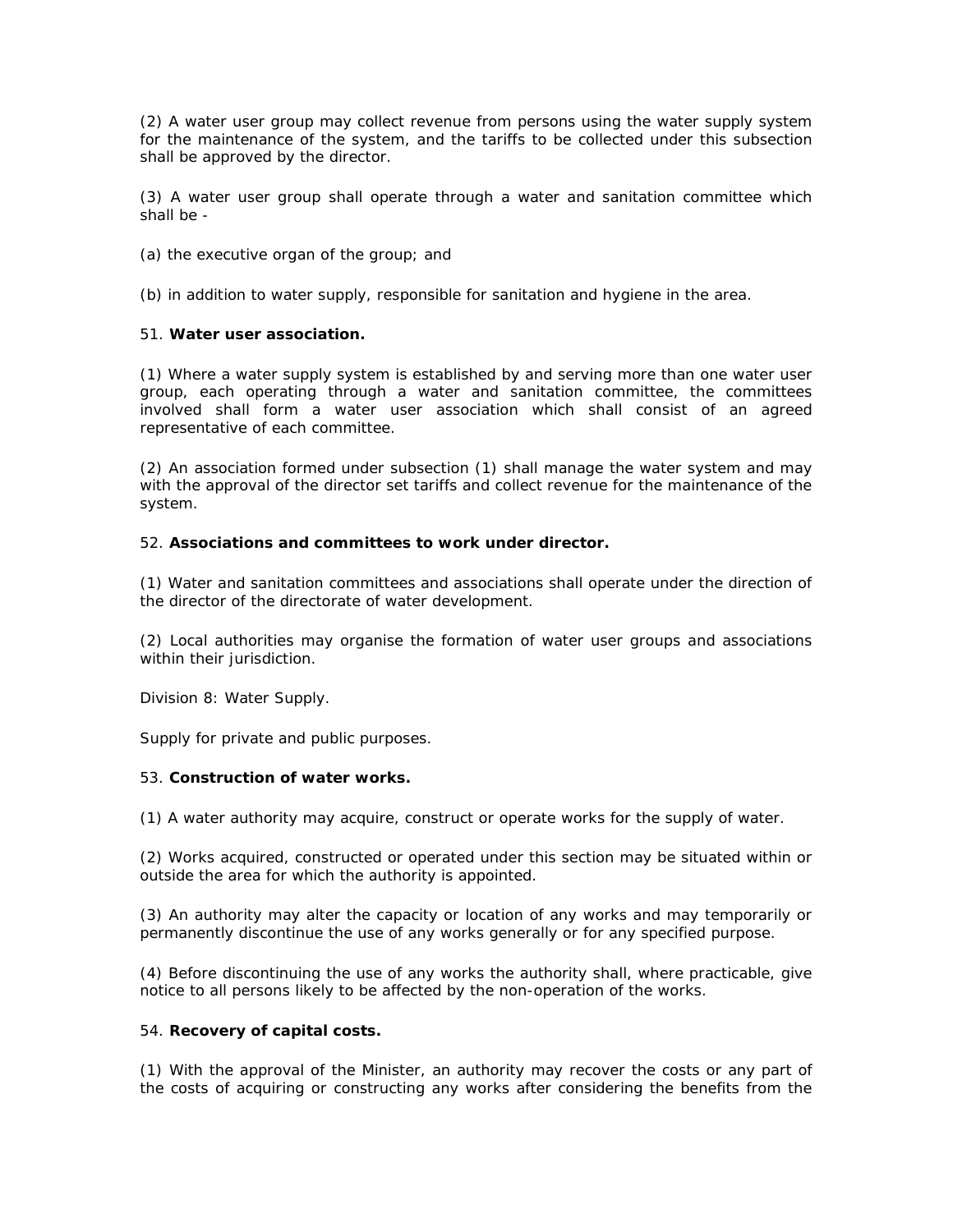works and any contribution that the authority may assess to be contribution from the owner of the land.

(2) Any amount to be recovered by the authority under subsection (1) shall be paid to the authority -

(a) by the owner of the land; or

(b) from such other fund as the Minister from time to time may establish for the purpose of defraying amounts payable to authorities by an owner excused from payment on the ground -

(i) of poverty of the owner of land; or

(ii) that payment would cause undue hardship.

#### 55. **Declaration of completed water supplies.**

(1) A water authority may, by notice published in a manner deemed appropriate by the authority, declare any works acquired or constructed by the authority to be effective in a given water supply area.

(2) On the declaration of works to be effective in an area, the owner of any land within the water supply area shall if he or she benefits in any way from the works be liable to the rates or charges that may be prescribed by the water authority, whether or not the land is occupied or connected to the works.

(3) Where, in the opinion of the water authority, the cost of extending existing works to supply water to an applicant is not commensurate with sums likely to be recovered from water charges, the authority may require the applicant to meet the costs of extending the existing works as a condition of providing supply.

#### 56. **Requiring owner to connect to works.**

(1) A water authority may, by notice in writing, require an owner of land within the water supply area -

(a) to connect the land to the authority's works;

(b) to remove any existing connection between that land and the authority's works; or

(c) to carry out any works or repair that the authority considers necessary for the provision of the services.

(2) The owner of land or his or her agent may apply, in a manner and form prescribed by the water authority, and the water authority may agree, to connect that land to the works on terms and conditions as the authority may determine.

(3) A water authority may, by notice in writing to a group of owners of land, require those owners to connect their land by a combined connection to the authority's works within a specified period.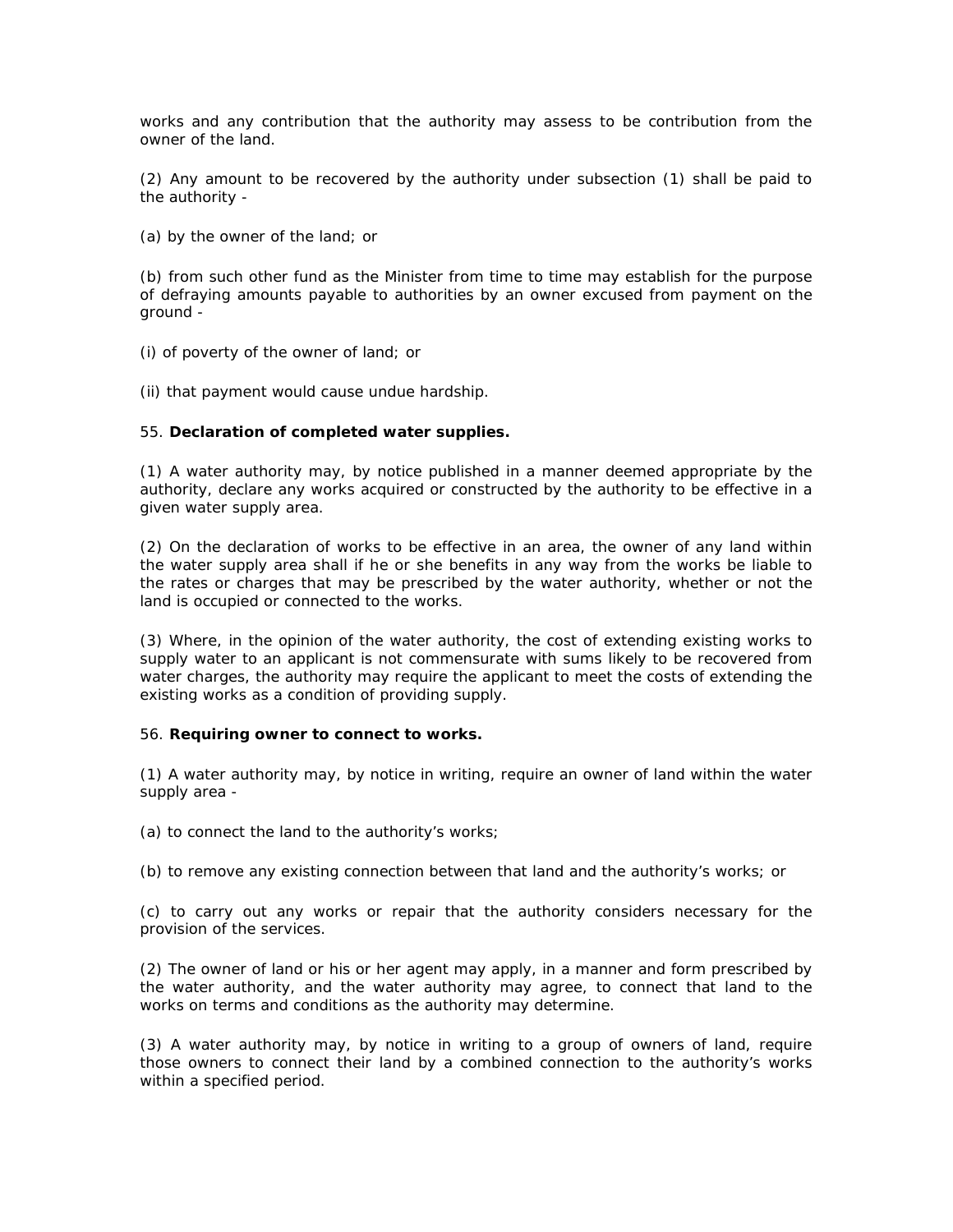(4) Any notice under this section shall be served on each owner whose land is required to be connected.

(5) Where the owner of land notified under this section fails to comply with the notice within the specified period or any longer period agreed to by the authority, the authority may connect the land as required by the notice and recover reasonable costs of doing so from the owner or under section 54.

(6) An application made under subsection (2) shall not be unreasonably refused.

(7) The authority may, as it may consider just and reasonable, apportion the costs or expenses to be paid by each owner of land where a group of owners are required to make a combined connection.

#### 57. **Authority to supply water by measure or otherwise.**

A water authority may supply water to any person or land by measure or in any other manner, subject to terms and conditions that the authority may determine or as may be prescribed by the Minister.

### 58. **Metering**.

(1) The water authority may install a meter for the purposes of measuring the amount of water supplied by it.

(2) The water authority shall keep a record of all meters installed by it.

(3) An authorised person may enter land for purposes of affixing, installing, maintaining, repairing, replacing, removing, testing or reading any meter and may take such action and do such things as may be reasonably necessary.

(4) Where a meter is installed -

(a) the person supplied shall not cause or permit the meter to be tampered with, altered, damaged or destroyed;

(b) the meter shall be properly protected and shall remain accessible to an authorised person, free from soil, plants, vegetation or any other obstruction.

(5) Where a person falls to comply with subsection (4), an authorised person may enter the land where the meter is situated and repair any damage or remove any obstruction or alter the position of the meter and recover the cost involved from that person.

(6) A meter installed under this section remains the property of the water authority.

(7) Where a meter is not functioning properly, the authorised person may estimate the amount of water used for the period during which the meter was or is not functioning properly.

(8) A person requiring to remove or alter the position of a meter shall give seven days notice in writing to the water authority; and a reading of the water used shall be taken before any meter is removed or altered.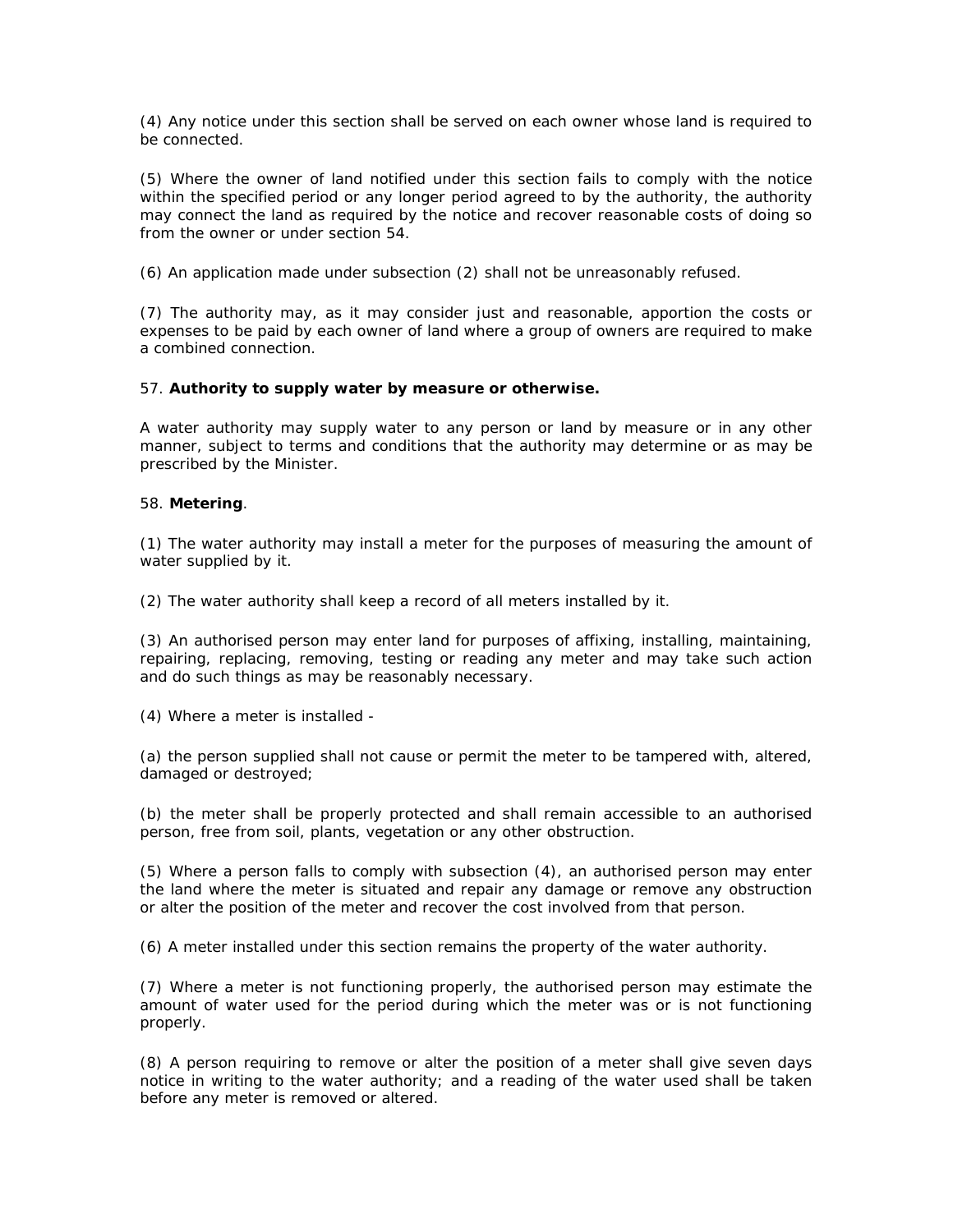(9) No person other than an authorised person shall remove, disconnect, or alter the position of, or in any way interfere with, a meter.

## 59. **Testing meters**

(1) This section shall apply to those areas in which the Minister declares it to apply.

(2) Where a meter has been installed under section 58, the person supplied may request the water authority in writing to test the meter; and on receipt of the request and payment of a fee that may be prescribed, the water authority shall test the meter.

(3) If the meter registers above 5 percent more than was actually passed through the meter at the test, the water authority shall return the fee.

#### 60. **Authority to erect hydrants and standpipes.**

(1) The Minister may require a water authority to erect fire hydrants And standpipes for the supply of water for extinguishing fires.

(2) Hydrants shall be erected in conspicuous places and at convenient distances that a water authority considers appropriate, and the authority shall keep them in effective order.

(3) Where it is impractical or inappropriate for a water authority to provide a reticulated supply of water to particular premises, it may supply Water to those premises by a standpipe erected in such reasonably convenient location, as the authority considers appropriate.

*Water Restrictions.*

#### 61. **Water restrictions.**

(1) A water authority may prohibit, regulate or restrict the consumption of water supplied, by notice published as is provided under subsection (3).

- (2) The following shall be specified in a notice made under subsection (l) -
- (a) the area to which the notice applies;
- (b) the period during which the restriction, prohibition or regulation shall last;
- (c) the manner in which the notice shall be enforced; and
- (d) the purpose for the restriction, prohibition or regulation of the water.
- (3) A notice issued under subsection (1) may be published -
- (a) in a newspaper circulating in the area to which the notice relates;
- (b) by radio, television or mobile loudspeaker in the area to which the notice relates.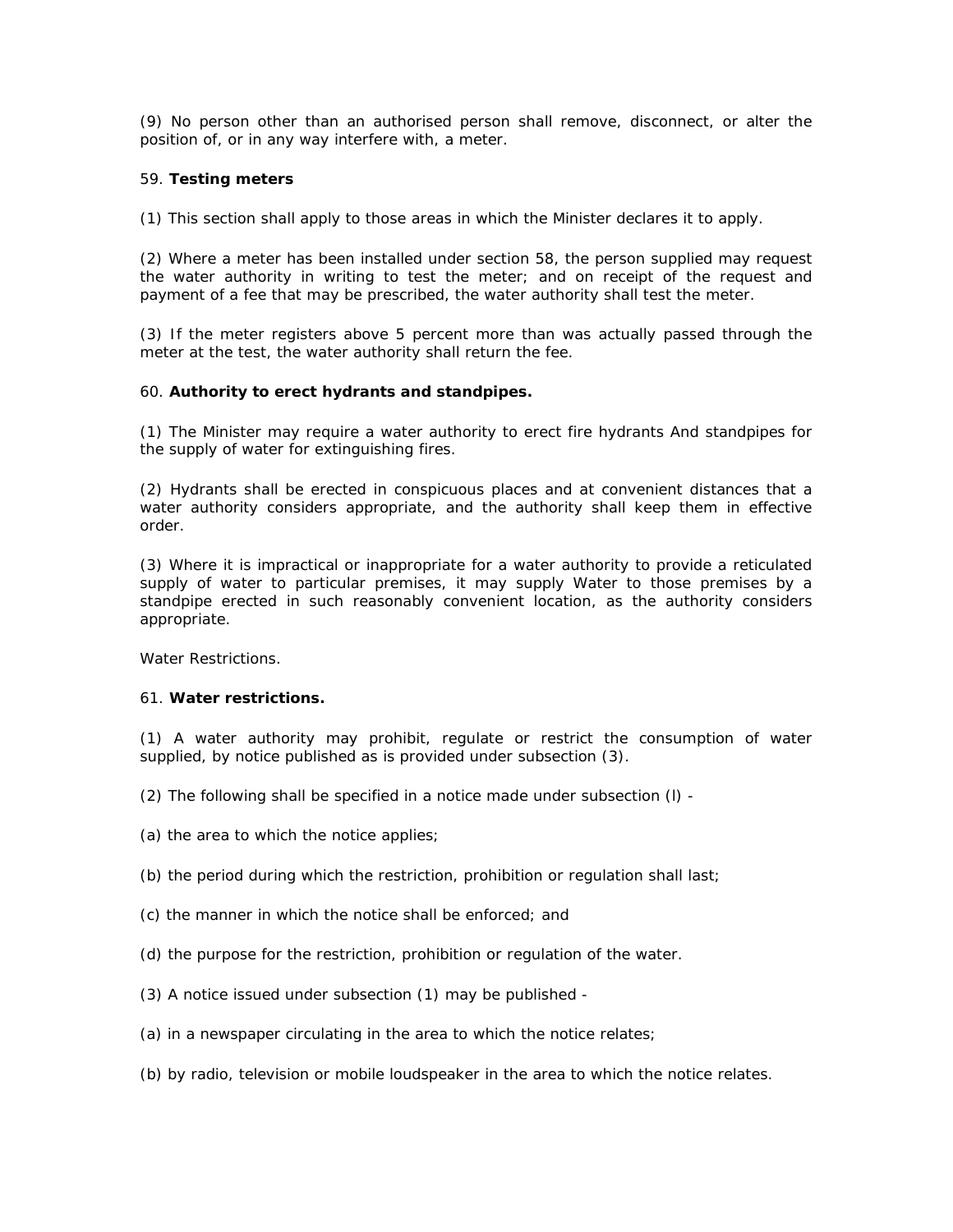(4) A person commits an offence who fails to comply with, or causes or allows any other person not to comply with, a notice under this section.

(5) In any proceedings for an offence under this section, a certificate signed by the person who, at the time of the broadcast, was in charge of the radio, television station or mobile loudspeaker from which publication was made, stating that the broadcast -

(a) was made at the time or times specified in the certificate; and

(b) included a statement of specified restrictions for a given period and in the areas specified in the certificate,

shall, unless the contrary is proved, be evidence of the broadcast of the matter.

Division 9: Public and Private Sewerage Works.

#### 62. **Construction of sewerage works.**

(1) A sewerage authority may acquire, construct, operate or arrange for the construction or operation of works to provide sewerage services or to dispose of or treat any sewage or waste.

(2) Sections 53(2) and (3) and 54 shall apply to a sewerage authority.

(3) A sewerage authority shall not temporarily discontinue or prohibit the use of any sewer unless it is expedient to do so in order to -

(a) install, maintain or repair any works;

(b) make any connection to or disconnection from a sewer; or

(c) prevent the escape of sewage or the pollution of any water.

(4) Before permanently discontinuing or prohibiting the use of any sewer, a sewerage authority shall ensure that -

(a) an alternative sewer exists which is capable of serving all land previously served by the existing sewer;

(b) all affected land has been provided with a sewer connection to the alternative sewer, at the expense of the authority,

## 63. **Declaration of completed sewerage works.**

(1) Whenever it becomes possible to provide sewerage to land within any sewerage area from works acquired or constructed under this Part of the Act, a sewerage authority may by notice declare the works to be effective in that sewerage area.

(2) On the declaration of works to be effective in an area, the owner of any land in the sewerage area shall be liable to the rates or charges that may be prescribed by the sewerage authority whether or not the land is occupied or connected to the works.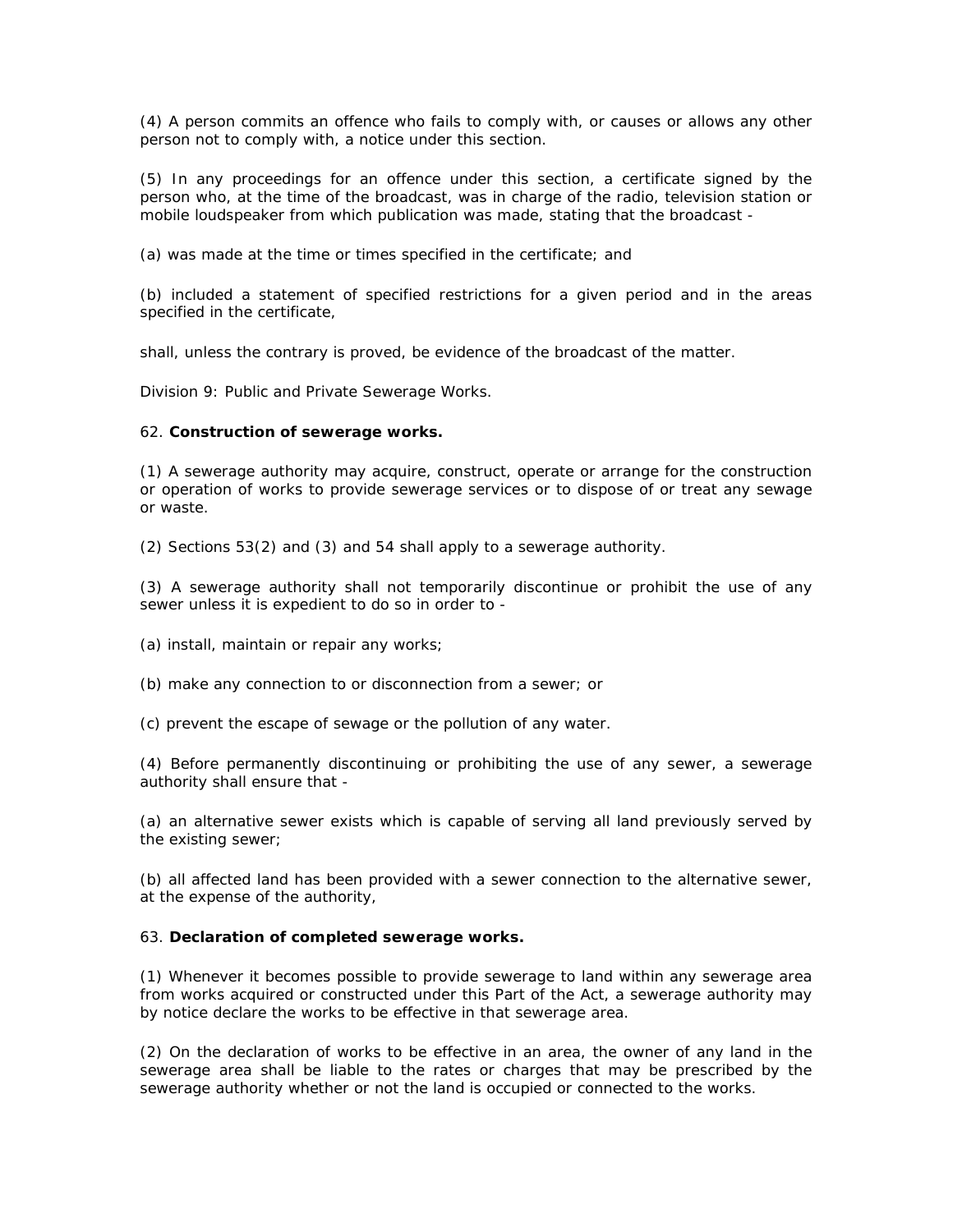(3) The sewerage authority may -

(a) with the approval of the Minister and by notice in writing, require any owner of land in any sewerage area to connect that land to the works;

(b) connect any land to its works on application by the owner or his or her agent, in a form prescribed by regulation or the authority.

(4) Within one month of receipt of a notice under this section, the owner of land shall submit a plan for providing the land with a building sewer and other connected fittings to the authority; and the authority may approve the plan with or without conditions as it may see fit; and where the plan is approved, work shall be executed in conformity with the approved plan within such period as the authority may specify.

(5) An application made under subsection (3)(b) shall not be unreasonably refused.

(6) Where in the opinion of a sewerage authority the cost of extending the existing works to provide sewerage to an applicant is not commensurate with the sums likely to be recovered through sewerage charges, the sewerage authority may require the applicant to meet the costs of extending the existing works.

(7) Where the owner of land fails to undertake work required of him or her under this Part -

(a) the lessee or occupier of that land may, with the approval of the authority, execute the work and deduct the cost with interest at the rate of 10 percent per year (or such other rate as may be specified from time to time by the Minister) until repayment is made, from any rent due from him or her to that owner, or may recover the costs directly from the owner; or

(b) the authority may execute the work and recover the cost as set out in section 54.

## 64. **Connections and work requirements within a sewerage area.**

After the declaration of a sewerage area, no building shall be erected or reerected unless it is connected to the sewerage authority's works, and all sewerage work on the land shall be constructed with the approval of the authority in conformity with the code of workmanship that may be prescribed.

## 65. **Application for the construction of a private sewer.**

- (1) A person who wishes
- (a) to construct a private sewer within that sewerage area; or

(b) to connect a private sewer to the authority's sewer, may apply to the relevant sewerage authority in a manner prescribed by regulations or the authority.

(2) The sewerage authority may, within one month, approve any application on conditions that it sees fit.

## 66. **Incorporation with public sewerage system.**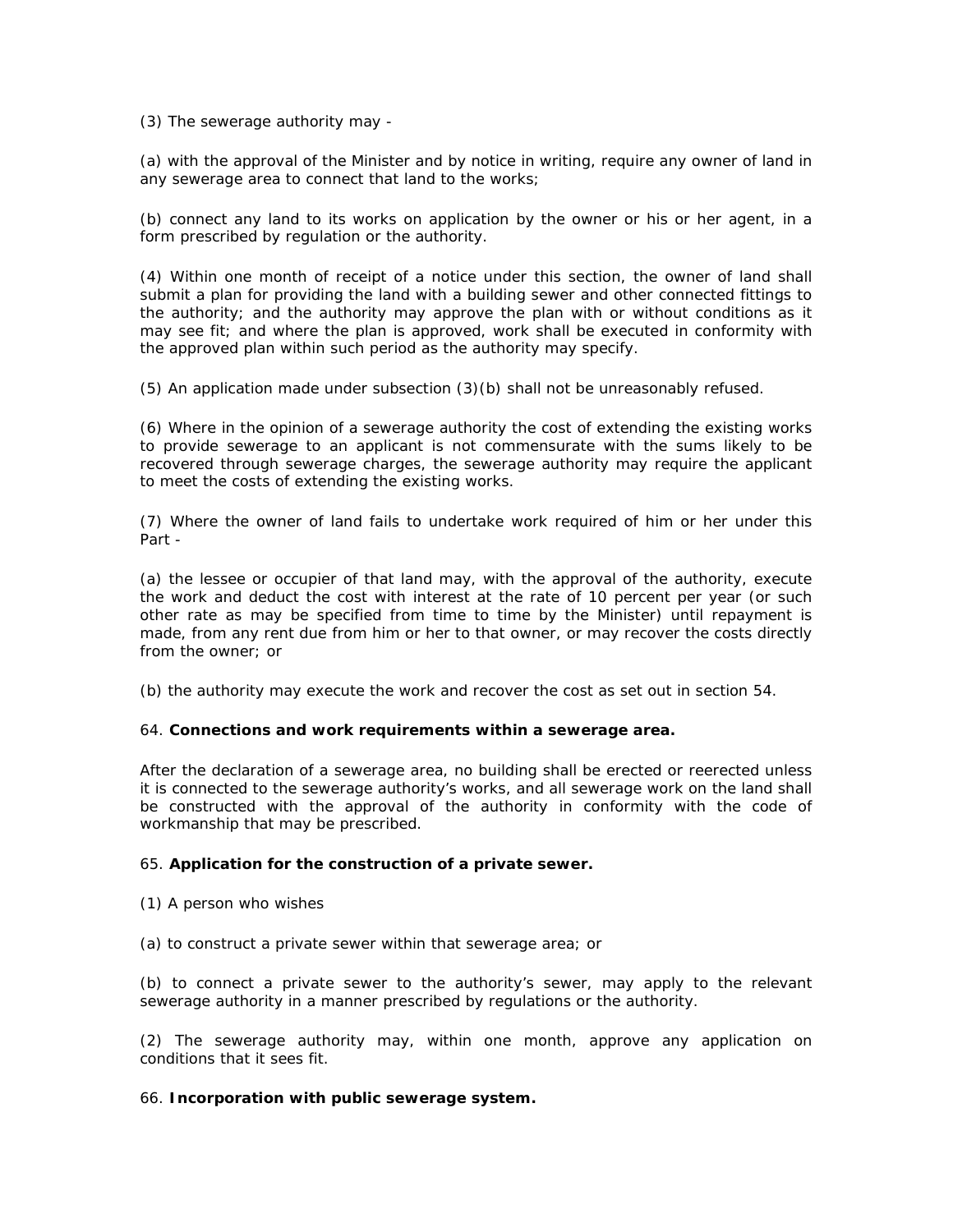(1) Where in the opinion of a sewerage authority it would be expedient if an existing or proposed private sewer were made part of or connected with a sewerage scheme proposed or operated by the sewerage authority, the sewerage authority may require the applicant to construct the private sewer in a manner and to specifications that the sewerage authority may direct

(2) Subject to subsection (4), a person shall comply with any direction given by a sewerage authority under subsection (1).

(3) On the connection of a private sewer to an authority's works

(a) all property, rights and liabilities of the owner in relation to the private sewer and any land necessary for the operation, maintenance, repair or removal of the sewer vest in the authority; and

(b) the authority shall be solely responsible for operating, maintaining and meeting all outstanding or future costs of that sewer.

(4) A person aggrieved by a direction given by a sewerage authority under this section may within one month of being notified of the direction abject in writing to the Minister.

(5) The Minister shall within fourteen days of receiving any objection made under subsection (4) consider the objection and decide whether to -

- (a) disallow the direction;
- (b) allow the direction subject to conditions or modifications; or

(c) allow the direction.

(6) A sewerage authority shall pay to any person affected by a direction under this section -

(a) any additional expenses incurred by that person in constructing or connecting the private sewer in the manner and to the specifications directed by the sewerage authority;

(b) any additional costs of cleaning, repairing or maintaining the private sewer which arc attributable to the direction.

(7) Any dispute or difference as to the amount of payment due from a sewerage authority to a person under this section may, at the election of that person, be determined either by a court or by arbitration.

## 67. **Proper construction and operation.**

(1) No person shall construct a private sewerage installation except in accordance with any relevant code of workmanship prescribed under section 70; but any private sewerage installation which was legally constructed prior to the commencement of this Act shall be deemed to have been constructed under this Act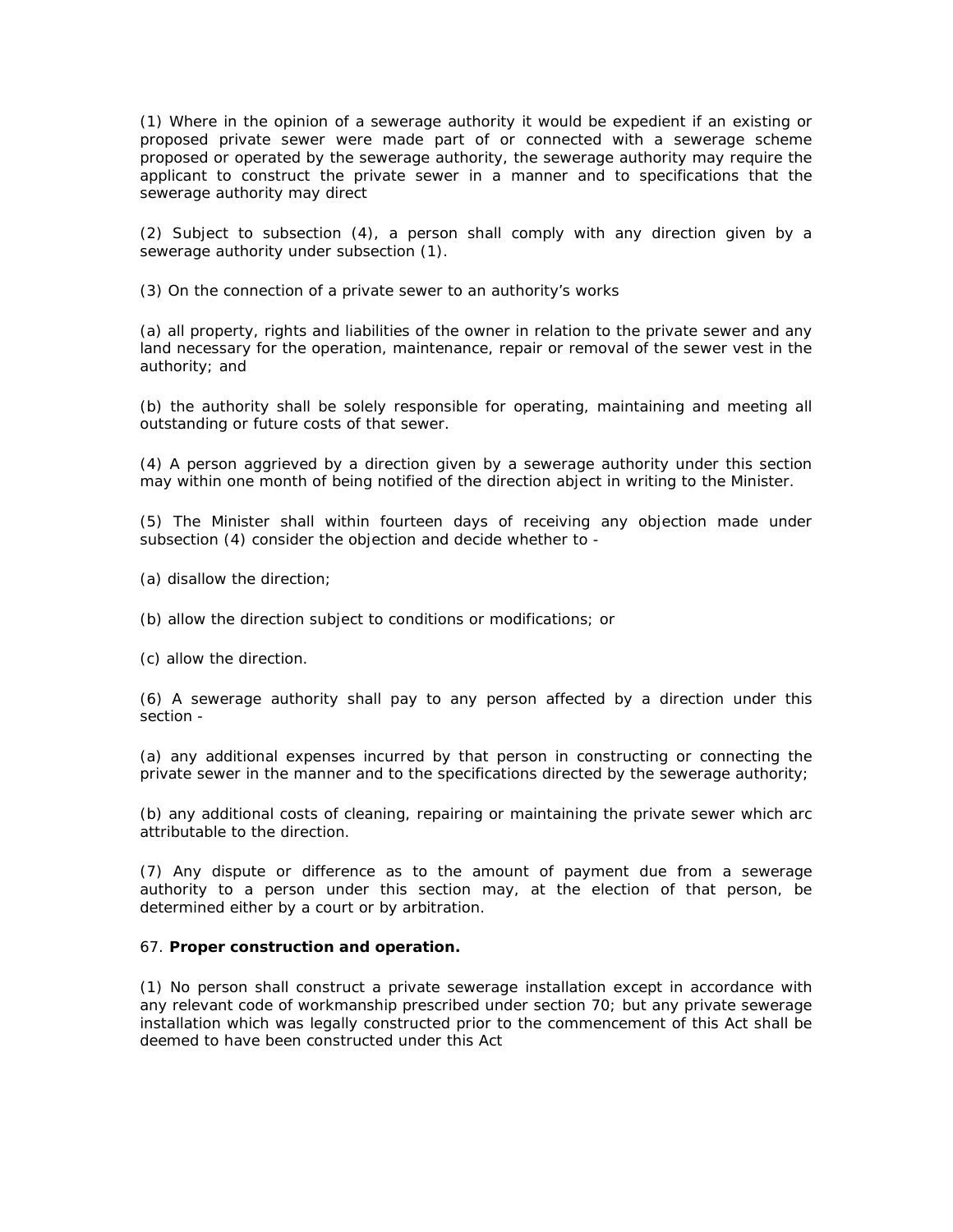(2) An authorised person may enter any land to inspect and ensure the proper construction of, or the safe and proper operation of, any private sewerage installation on that land.

(3) An authorised officer may take samples of such water or waste and submit them to analysis that he or she may see fit, and the sewerage authority may recover the cost of that analysis from the owner of the land from which samples are taken.

(4) A sewerage authority may, by notice in writing, direct an owner of land within such period as may be specified in the notice -

(a) to empty, clean, maintain or repair;

(b) to temporarily or permanently cease using;

(c) to take such other action as the sewerage authority may specify in relation to, any private sewerage installation on that land.

(5) A sewerage authority may, at the request of and at the expense of the owner, undertake such work as may be specified in the notice.

(6) Where the owner of land fails, within a specified period -

(a) to take the action specified in the notice; or

(b) to obtain the agreement of the sewerage authority to undertake the work specified in the notice and to pay to the sewerage authority the costs as estimated by the sewerage authority,

the sewerage authority may enter the land and undertake work or other measures that may be necessary to ensure compliance with the notice and may recover the costs from the owner or under section 54.

Division 10: Trade Waste Agreements.

## 68. **Declaration of prohibited waste by an authority.**

(1) Regulations or a sewerage authority may declare –

(a) any type of waste to be trade waste which may not be discharged;

(b) any type of trade, classes of premises or particular premises in which trade waste may not be discharged, directly or indirectly into any sewer, sewer connection, building sewer or connected fittings except in accordance with a trade waste agreement.

(2) A person -

(a) responsible for the production, storage, discharge or deposit of any waste;

(b) engaged in any trade;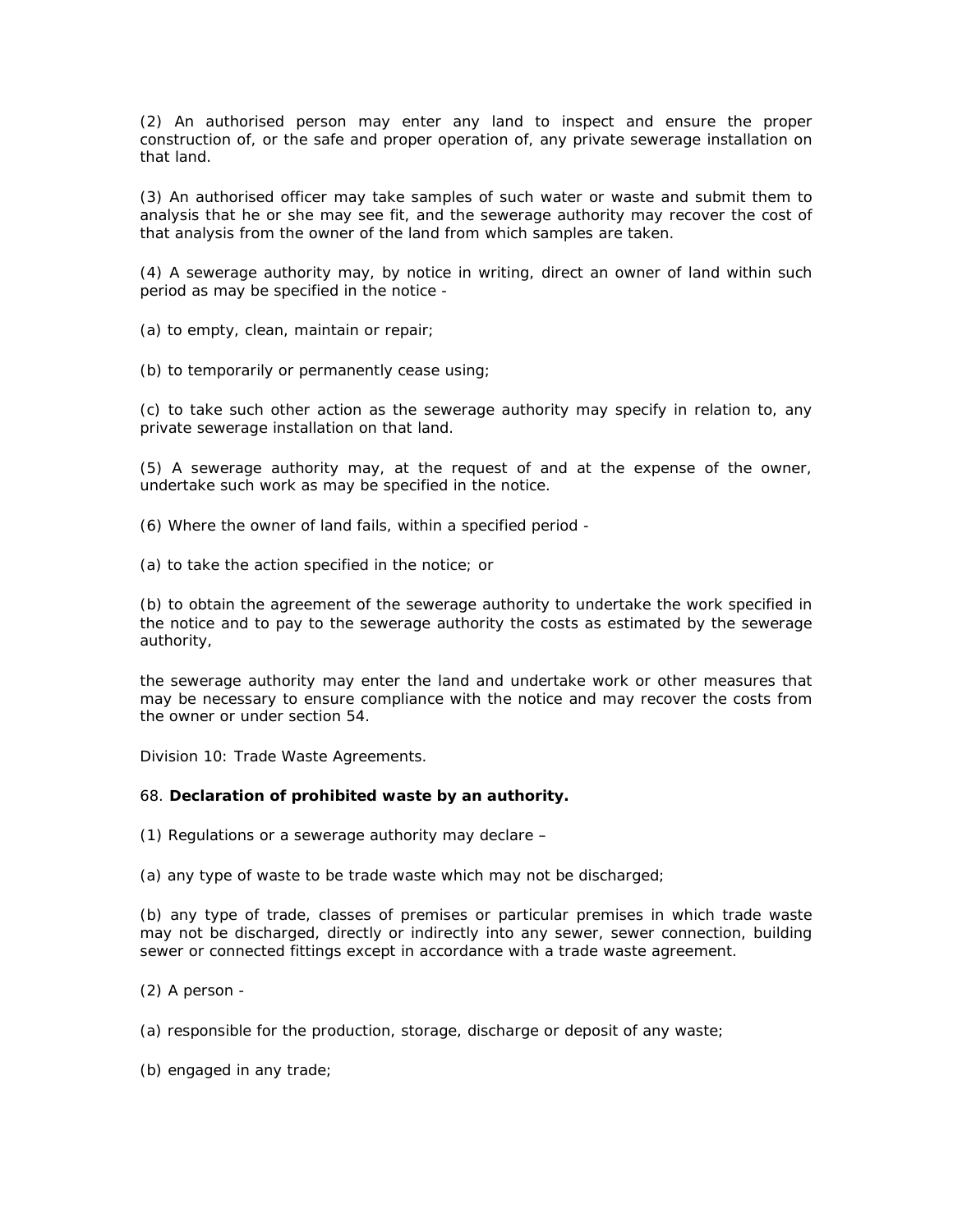(c) owning or occupying any premises, shall not cause or permit waste declared under subsection (1) to be directly discharged into any sewer, sewer connection, building sewer or connected fittings except in accordance with a trade waste agreement.

## 69. **Trade waste agreements.**

(1) A sewerage authority may enter into a trade waste agreement with any person for the discharge of waste into a sewer or the storage or ; treatment of waste by the sewerage authority, on terms and in a manner and I for a period that the sewerage authority may decide or as may be prescribed.

(2) Unless the sewerage authority is of the opinion that the concentration of the waste at the point of discharge from land occupied by that person will not -

- (a) adversely affect -
- (i) the life, health or safety of any person;
- (ii) the works of the authority;
- (iii) any sewerage treatment process employed by the authority; or
- (b) after treatment by the authority, affect -
- (i) the life, health or safety of any person; or
- (ii) any part of the environment,

any trade waste agreement made under subsection (1) shall include a condition requiring the treatment of waste before it is discharged.

(3) A trade agreement may be amended by the parties to the agreement.

(4) A trade waste consent may be amended by notice in writing given to the occupier by the sewerage authority.

(5) A trade waste agreement or a trade waste consent may be terminated in the circumstances and in a manner that may be provided by regulations or in the trade waste agreement or trade waste consent.

Division 11: Standards of Workmanship.

#### 70. **Codes of workmanship.**

(1) The Minister shall prescribe codes of workmanship in respect of -

(a) works of water supply, sewerage or waste treatment to be constructed under this Part of the Act;

(b) private sewerage installations;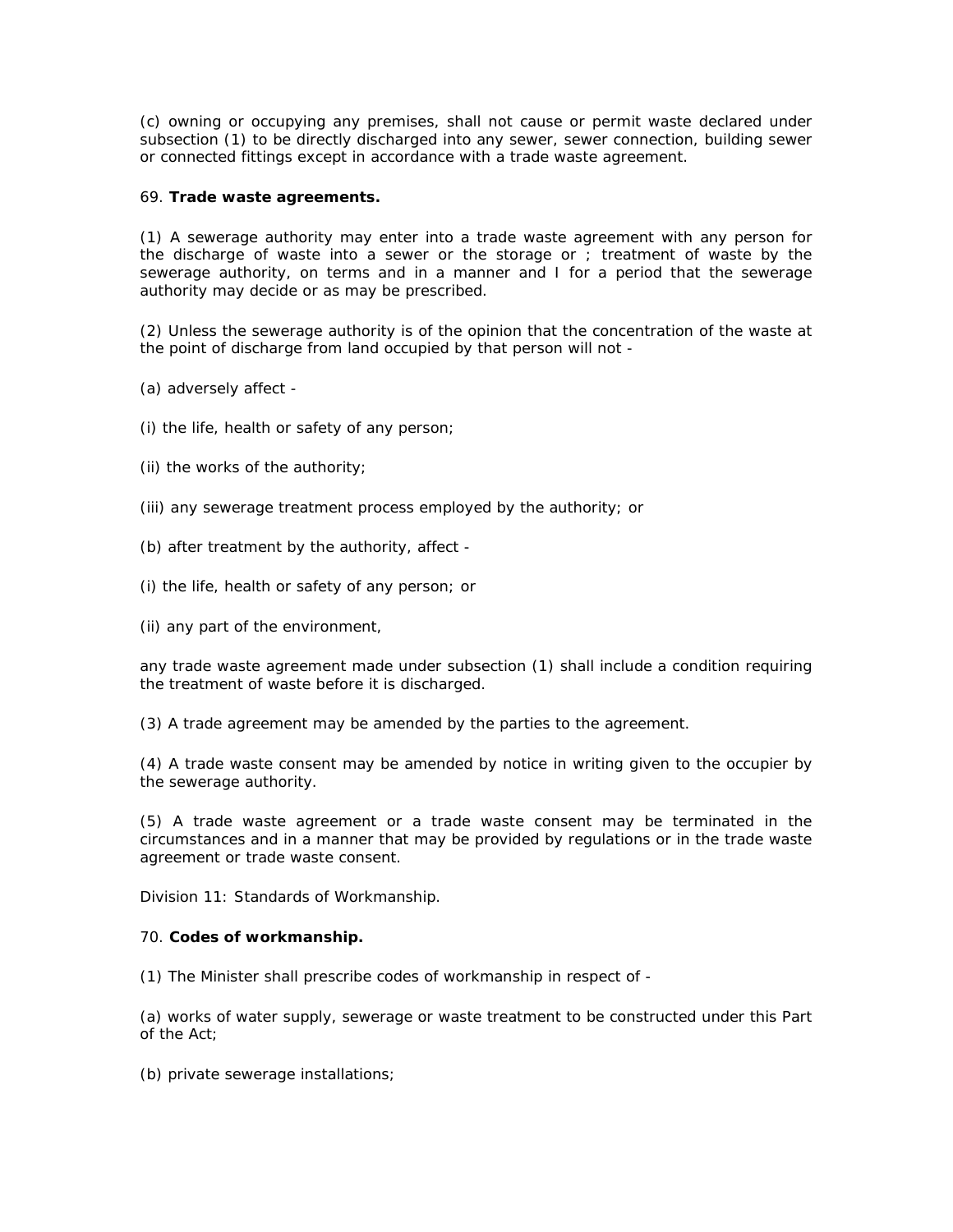(c) plumbing or drainage relating to water supply or sewerage to be executed on any land.

(2) A code of workmanship may include matters concerning the design, construction, alteration, maintenance or repair of works, including the types of materials, fittings or appliances which may be used in works or any other thing connected thereto.

(3) An authority may require that all or any part of the works referred to in a code of workmanship -

(a) may only be executed by, or under the direct supervision of, a person holding the prescribed qualifications;

(b) may only be executed after giving the authority notice that may be prescribed;

(c) may only be executed after obtaining the approval of the authority in the prescribed manner;

(d) may only be executed under the supervision and in the presence of an authorised officer and according to his or her direction;

(e) be inspected and approved by an authorised person before the work is used.

(4) Any person who fails to comply with, or causes or allows another person to fail to comply with, any lawful direction issued by an authorised person under this division commits an offence.

#### 71. **Power to conduct training courses for plumbers and drainers.**

The director may, in association with any other body -

(a) organise training courses for plumbers and drainers or other operators;

(b) conduct examinations in relation to plumbing and draining;

(c) award certificates to persons who have attended training courses or passed examinations held under this section.

Division 12: General Powers of Authorities.

### 72. **Execution of works on request.**

- (1) The owner of any land which cannot be -
- (a) supplied by water from any existing water supply works; or

(b) connected to any existing sewerage works, under this Part of the Act, may apply to the appropriate authority in writing for the extension of that existing works to extend services to that land.

(2) The authority may, at the cost of the owner, extend or arrange for the extension of existing works in order to serve that land.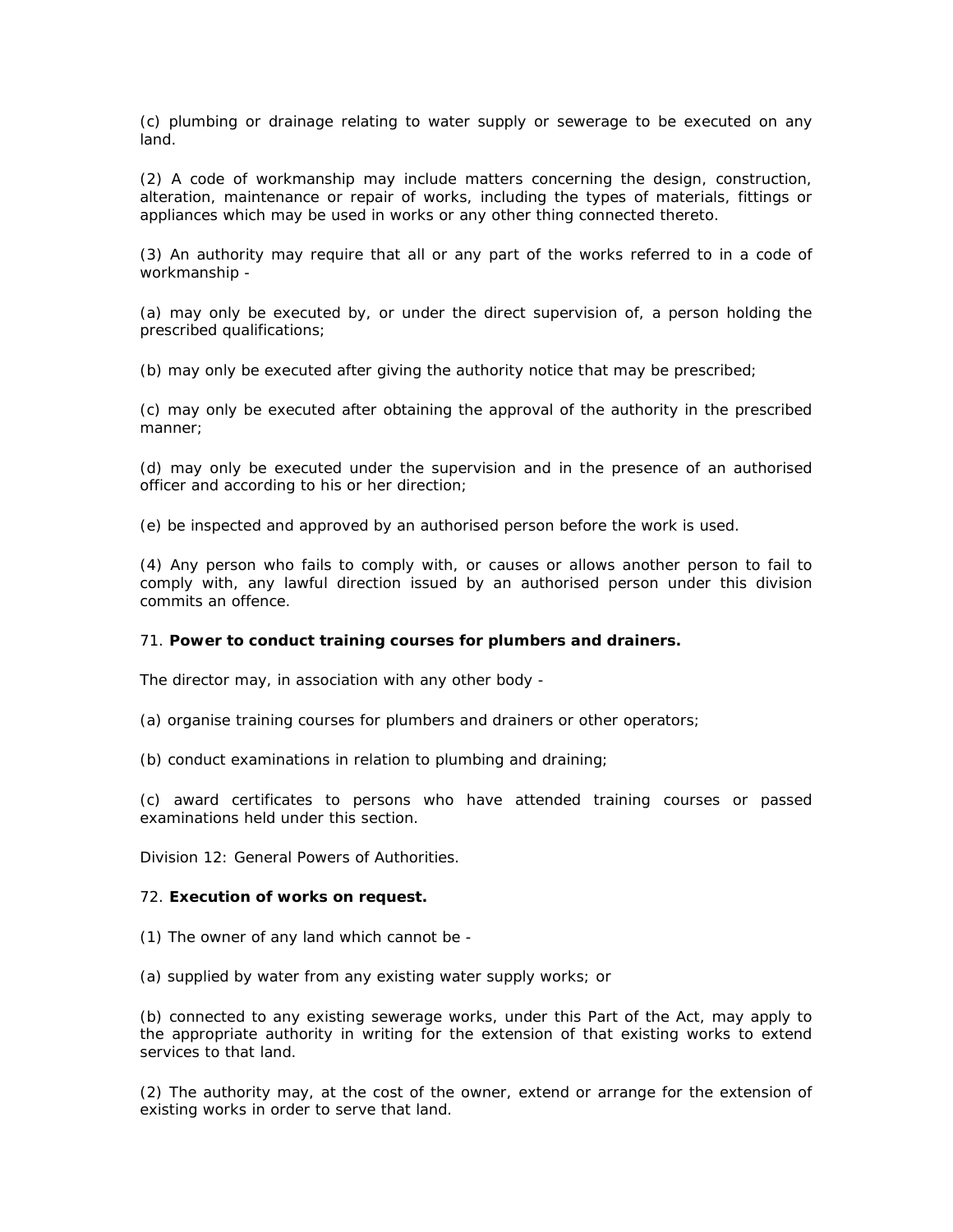## 73. **Notice to repair.**

(1) An authority may, by notice in writing to the owner of land, require the owner to repair, within the time specified in the notice, any works connecting that land to the works of the authority, or to do any thing necessary for the service provided to the land by the authority.

(2) If land is connected to the works of an authority by a combined connection, a notice to repair may be served on any or all of the owners of that land.

(3) Where the owner of land served by a notice fails to comply with the notice within the time specified, or any longer period allowed by an authority, the authority may carry out the necessary repairs and recover its reasonable costs from each owner on whom the notice was served under section 56.

## 74. **Notice of contravention.**

(1) An authority may, by notice in writing to a person who contravenes

(a) a provision of this Part of the Act;

(b) a requirement made by the authority under this Part of the Act; or

(c) a term of any agreement for services under this Part of the Act, require that person, or the owner of the land in relation to which the contravention occurs, to take specified action within the time specified in the notice or any longer time allowed by the authority to remedy the contravention.

(2) A person on whom a notice of contravention is served shall make sure that the notice is complied with within the time specified, or any longer time allowed by the authority.

(3) If a notice of contravention is not complied with within the time specified or any longer time allowed by the authority, the authority may -

(a) carry out the required works and take any other action necessary to remedy the contravention, and recover its reasonable costs from the person on whom the notice was served or under section 56;

(b) remove or disconnect any service to the land in relation to which the contravention occurs, and recover its reasonable costs from the person on whom the notice was served or under section 54;

(c) apply to court for an injunction restraining the person on whom the notice was served from contravening the notice.

#### 75. **Power to enter land for reading meter, etc.**

(1) An authorised person may enter land for the purpose of -

(a) reading, removing or repairing a meter;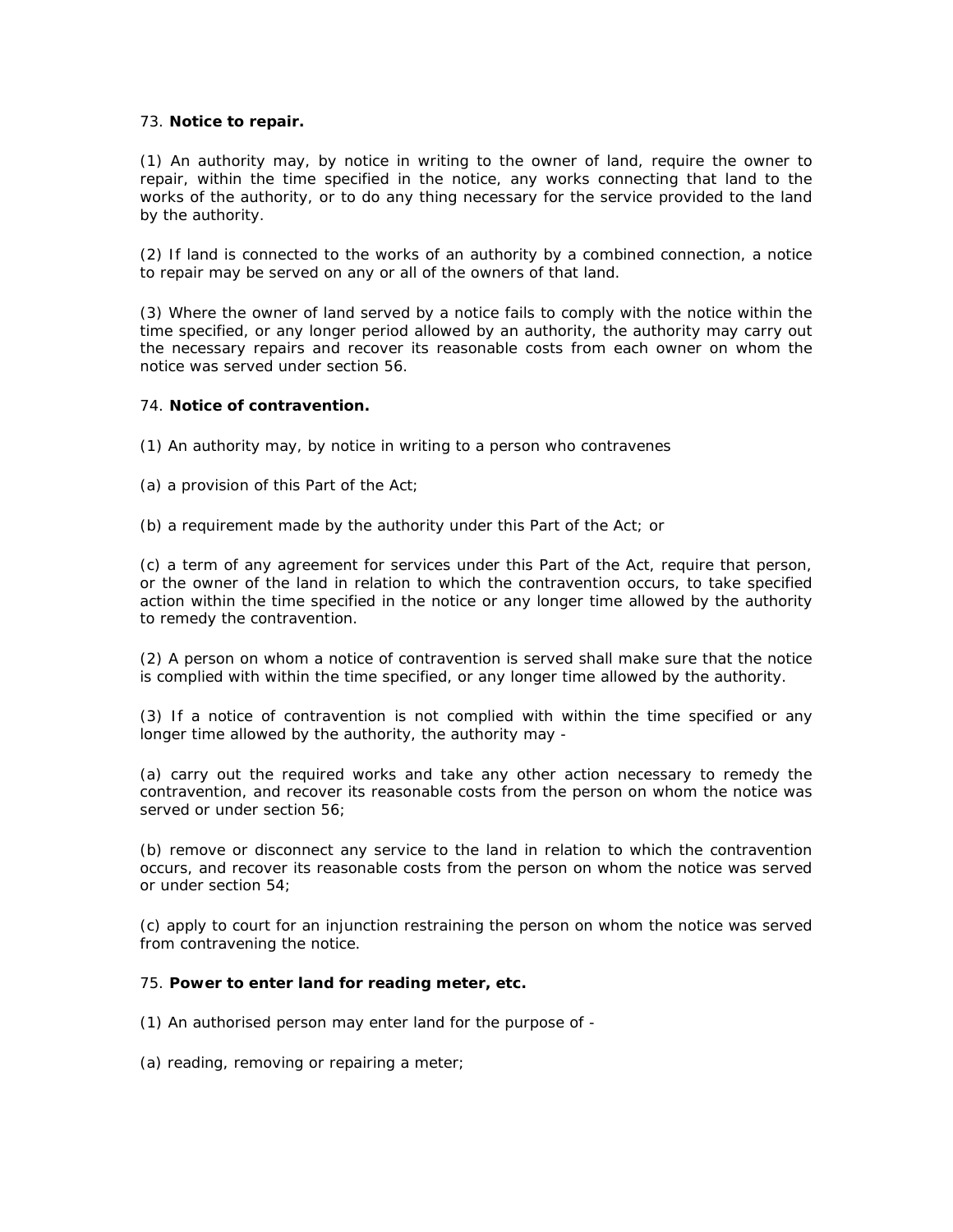(b) inspecting any works, installations or appliances or taking any samples or making tests to find out whether this Part of the Act is being complied with.

(2) An authorised person may, after an authority has given seven days' notice in writing to the occupier, enter any land and carry out on that land works that the authority is empowered to carry out.

(3) An authority may not give the notice required under subsection (2) -

(a) if the occupier consents to the entry and the carrying out of the works;

(b) in an emergency; or

(c) if the purpose of entry is to prevent the waste, misuse or pollution of any water or to enforce this Act.

(4) An authorised person shall not enter land which is used primarily for residential purposes under this section, except between 6 a.m. and 6 p.m., unless he or she has reasonable grounds to believe that -

(a) water restrictions in force are not being complied with by the occupier;

(b) water is being wasted, misused or polluted; or

(c) an offence under this Act is being committed.

#### 76. **Powers to undertake works.**

Subject to this Act, the action plan, or the terms of any water permit or other permit, which may be required under Part II of this Act, an authority may -

(a) enter upon any land, take its levels and set it out as the authority thinks necessary, dig, trench and break up the soil, and use or remove any material dug from the land;

(b) sink such boreholes and construct, use or operate reservoirs, waterworks, cisterns, tanks, aqueducts, sewers, sluices, pipes, culverts, drains, machinery and other works relevant to supply water, sewerage or waste treatment; and construct or use buildings as the authority thinks fit;

(c) divert, extract and impound the water from any watercourse or borehole or alter the course of any watercourse;

(d) blast with explosives or otherwise break up any rock, clay, stone, soil or other geological formation or artificial structure in any manner and remove or use all or any material obtained;

(e) construct or operate any works for the conservation or supply of water, the provision of sewerage or the treatment of any water or waste,

## 77. **Land and works to vest in authority.**

(1) Land and works acquired or constructed by or on behalf of an authority -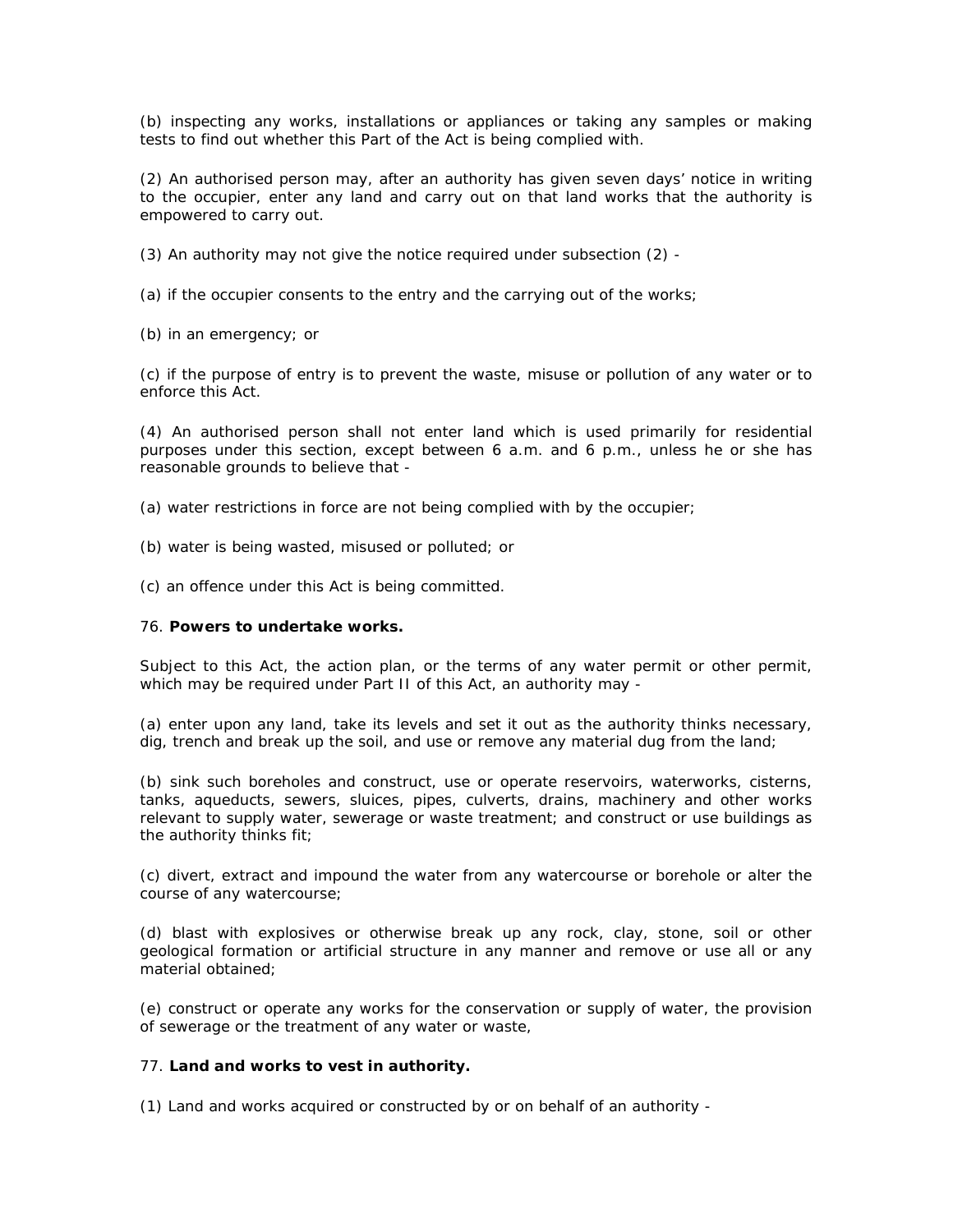(a) prior to the commencement of this Act; or

(b) under this Part of the Act,

are owned by that authority to the extent that is prescribed or directed by the Minister under section 48.

(2) Any main, water connection, sewer or sewer connection provided at the direction of, but not by an authority, belongs to the authority.

(3) Water taken by a water authority in accordance with the water resources provisions in Part II of this Act and contained for the time being in any works controlled by that authority belongs to the authority.

(4) Any waste for the time being contained in any works controlled by a sewerage authority belongs to that authority, and the authority -

(a) shall comply with any requirement of Part II of this Act in relation to the treatment or disposition of that waste;

(b) is liable to any penalty prescribed under section 104 for any offence relating to pollution.

(5) Where at the commencement of this Act -

(a) any main, water connection or related works (other than a private water pipe) which are part of a water supply operated by a water authority;

(b) any sewer, sewer connection or related works (other than a building sewer) which are part of a sewerage system operated by a sewerage authority,

are on private land, those works shall be taken to have been installed with the consent of the owner and occupier for the time being of that land at the time they were installed and pursuant to a sufficient interest in the land created by that owner or occupier in favour of the authority to enable it to enter the land in order to repair, maintain, alter, extend, replace or remove works in perpetuity.

(6) Any main, water connection, sewer or sewer connection or related work attached to private land by, for, on behalf of or at the direction of an authority does not become part of the land for the purpose of giving the owner or occupier of land a proprietory interest in it.

(7) Works constructed by an authority on behalf of another person do not belong to the authority.

## 78. **Abandonment of works.**

An authority shall not abandon any of its works without the Minister's approval.

#### 79. **Power to stop traffic.**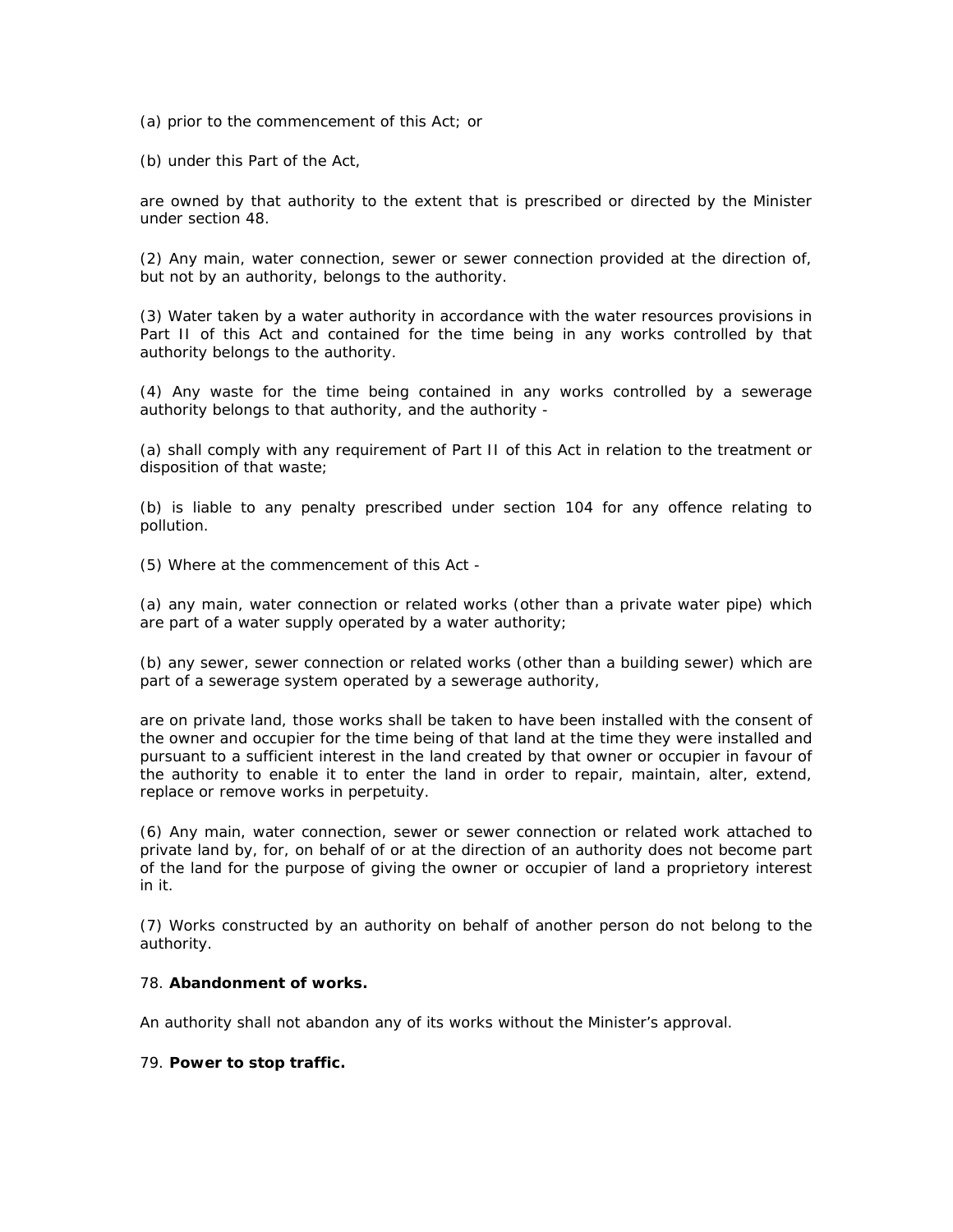(1) An authority may temporarily close all or any part of a road to traffic if it is necessary to carry out works on or adjacent to the road.

(2) An authority shall give notice to the Uganda Police Force -

(a) in writing at least three days before the closure;

(b) in an emergency, as soon as possible after the closure occurs.

#### 80. **Works on roads.**

(1) Where it is necessary for the construction or operation of any works, an authority may break up the surface of any road and open or break up any works under the road.

(2) An authority shall -

(a) while the surface is broken up, take appropriate safety precautions to minimise the possibility of injury to members of the public;

(b) remove from the site all rubbish resulting from the works;

- (c) do as little damage as possible; and
- (d) carry out the work as quickly and efficiently as practicable.
- (3) An authority shall -

(a) return the site, so far as possible, to the state it was in before the work was started; and

(b) pay compensation for any damage which may have been done to the works of any public authority in the exercise of the powers under this section.

(4) The obligations created under subsection (3) shall not apply to my structures or works of any type erected by a private person in or on a public road or adjacent road reserve.

## 81. **Protected zones.**

Subject to section 91, an authority may -

(a) establish a protected zone on land adjacent to -

(i) any water, borehole, treatment or other works forming part of a water supply or from which a water supply is drawn; or

(ii) any sewer, sewerage treatment works or outfall;

(b) erect and maintain fences on or enclose the land under the protected zone; and

(c) prohibit activities within the protected zone, as it sees fit.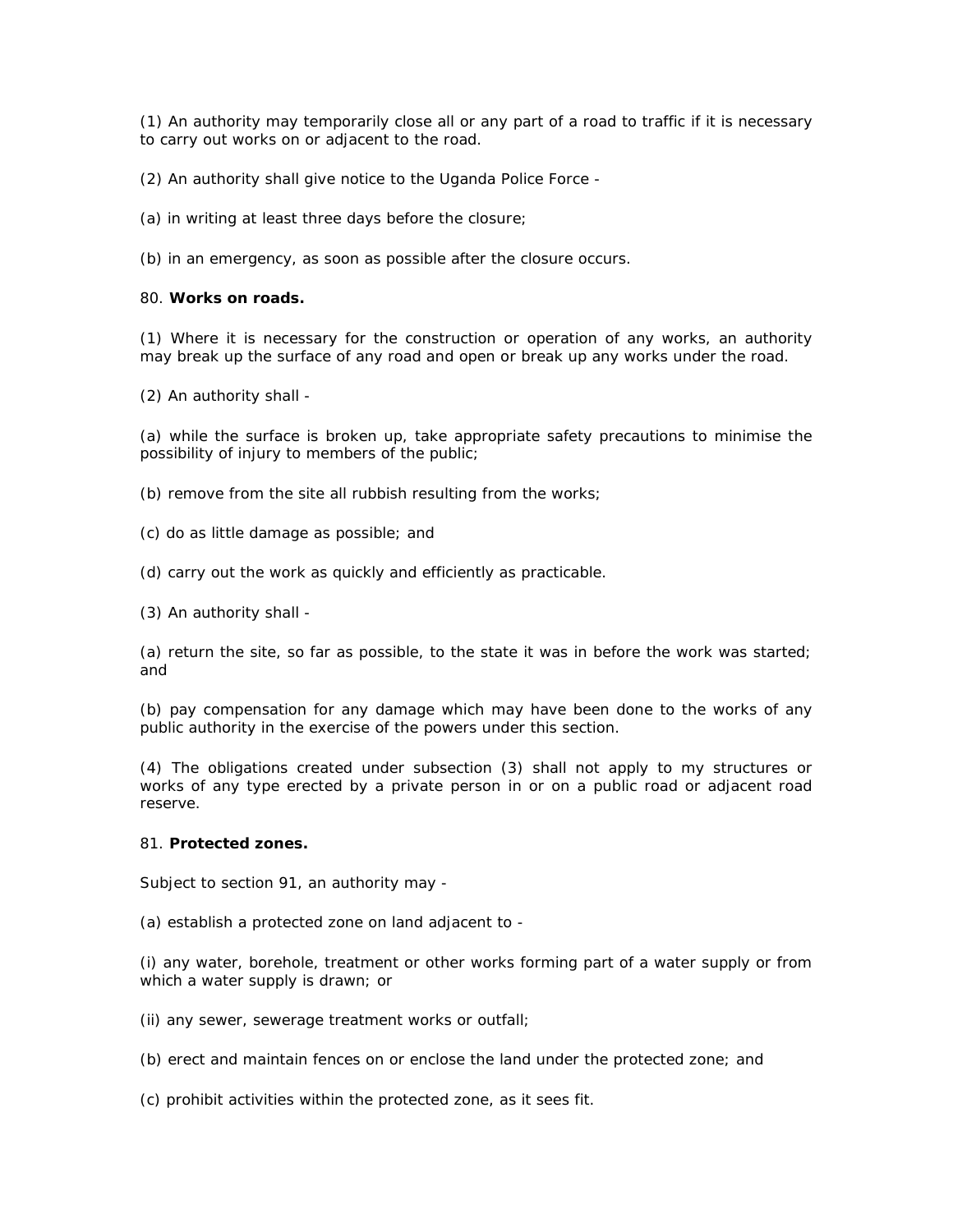### 82. **Restriction or discontinuation of water supply.**

(1) A water authority may, without prejudice to any other remedy it may have, restrict the quantity of water or discontinue the supply of water to any person if -

(a) the water authority is unable to supply the quantity of water which would otherwise be supplied to the person;

(b) the water authority believes that the reduction or discontinuance is necessary to avoid future water shortages;

(c) any private water pipe or other works on land of that person for the supply of water or any connected fittings -

(i) are, in the opinion of the water authority, inadequate or not properly constructed; or

(ii) do not comply with the regulations or code of workmanship;

(d) that person contravenes this Act through waste, misuse or pollution of water supplied to that person by the water authority or through the taking or use of water;

(e) that person contravenes any water restrictions in force;

(f) that person refuses entry to an authorised person exercising powers conferred under this Act to stop the committing of an offence under this Act.

(2) If a water authority restricts or discontinues the supply of water to a person in accordance with subsection (1), that person shall have no claim against the authority.

(3) Where a water authority restricts or discontinues the supply of water to a person under subsection  $(l)(c)$ ,  $(d)$ ,  $(e)$  or  $(f)$ , it may charge a fee for restoring the supply.

### 83. **Power to enter land and take action.**

(1) An authority may enter and remain upon land and may –

(a) take measurements and make estimates on the land as it thinks necessary or desirable;

(b) construct or remove works as it thinks necessary or desirable for the exercise of its functions;

(c) collect and take samples it may think necessary or desirable;

(d) make investigations, inquiries or inspections as it thinks necessary or desirable to determine whether the provisions of this Act are being complied with.

(2) Section 15 shall apply to any entry of land under this section.

(3) A water authority shall be liable for any nuisance or other injury tone to any land other than the land entered under this Act.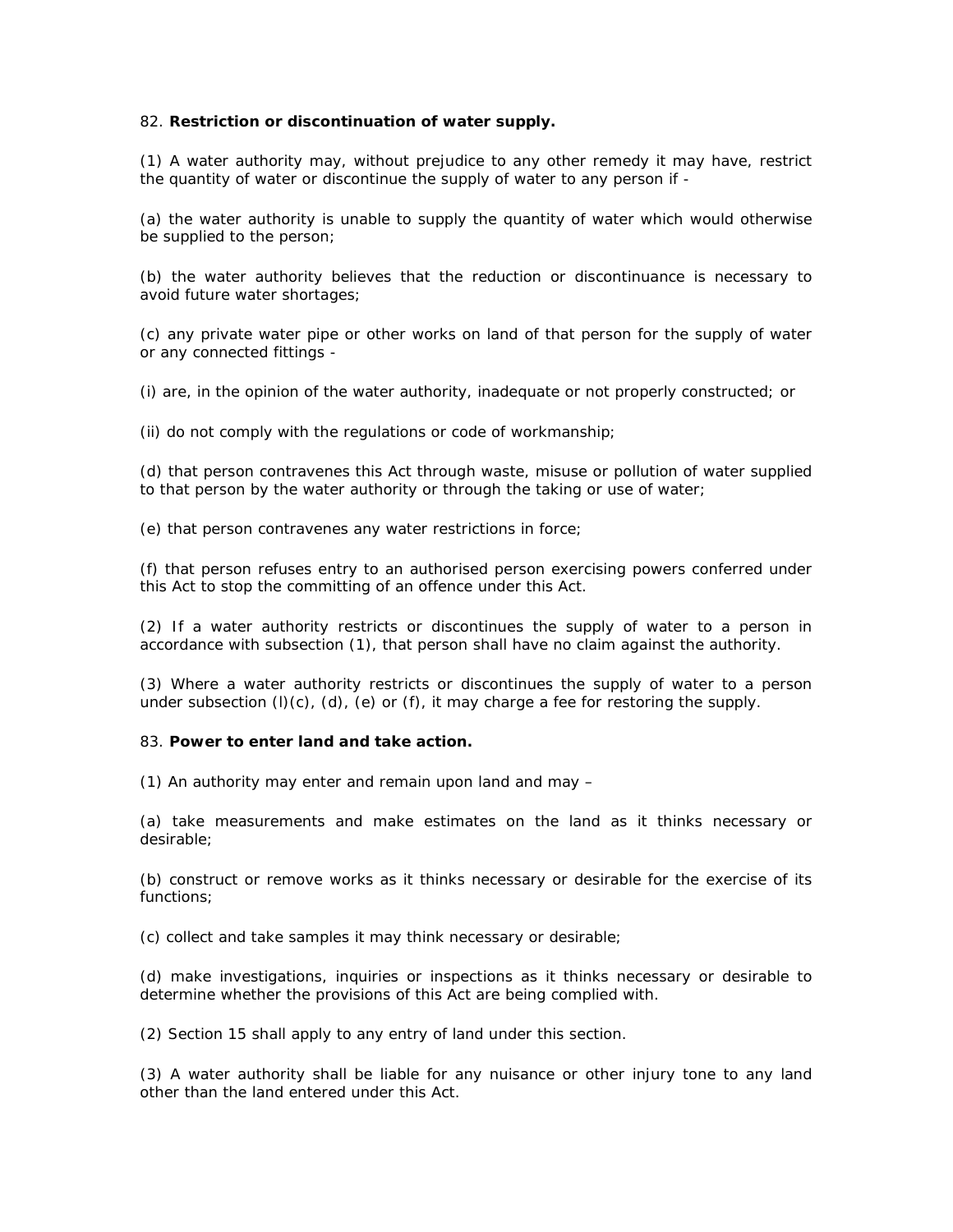#### 84. **Power to acquire land.**

(1) The Minister or the authority, if authorised by the Minister, may acquire an interest in land and any structures on the land for purposes of this Act.

(2) An acquisition under subsection (1) -

(a) may be by agreement or through lawful compulsory acquisition of land;

(b) shall be deemed to be for a public purpose within the meaning of article 26 of the Constitution.

(3) Compensation payable to a person under this section shall be determined under the Land Acquisition Act and section 91 of this Act.

#### 85. **Power to deal with land.**

An authority may, in the performance of its functions -

- (a) exchange any land for any other land;
- (b) grant leases, licences or easements over its land;
- (c) mortgage its land; or
- (d) sell any of its land.

## 86. **Notice of intention to affect works.**

Where an authority intends to do anything that will affect the works of mother public authority, it shall give notice to that other public authority -

(a) in normal circumstances, of at least fourteen days before the work is effected; or

(b) in an emergency, as soon as is practicable before or after the work is affected.

Division 13: Commercial Powers and Financial Provisions.

## 87. **Application of sections 88, 89 and 90.**

The Minister may authorise an authority to exercise powers under sections 88, 89 and 90 on such conditions as he or she may see fit.

#### 88. **Authority's contracts.**

(1) Subject to section 87 and for the better functioning of the authority, the authority may enter into contract with any person or public authority for the provision of equipment, facilities, expertise, services or staff or the joint use of the above.

(2) An authority may, at the request of any person or public authority and at the expense of that person or public authority -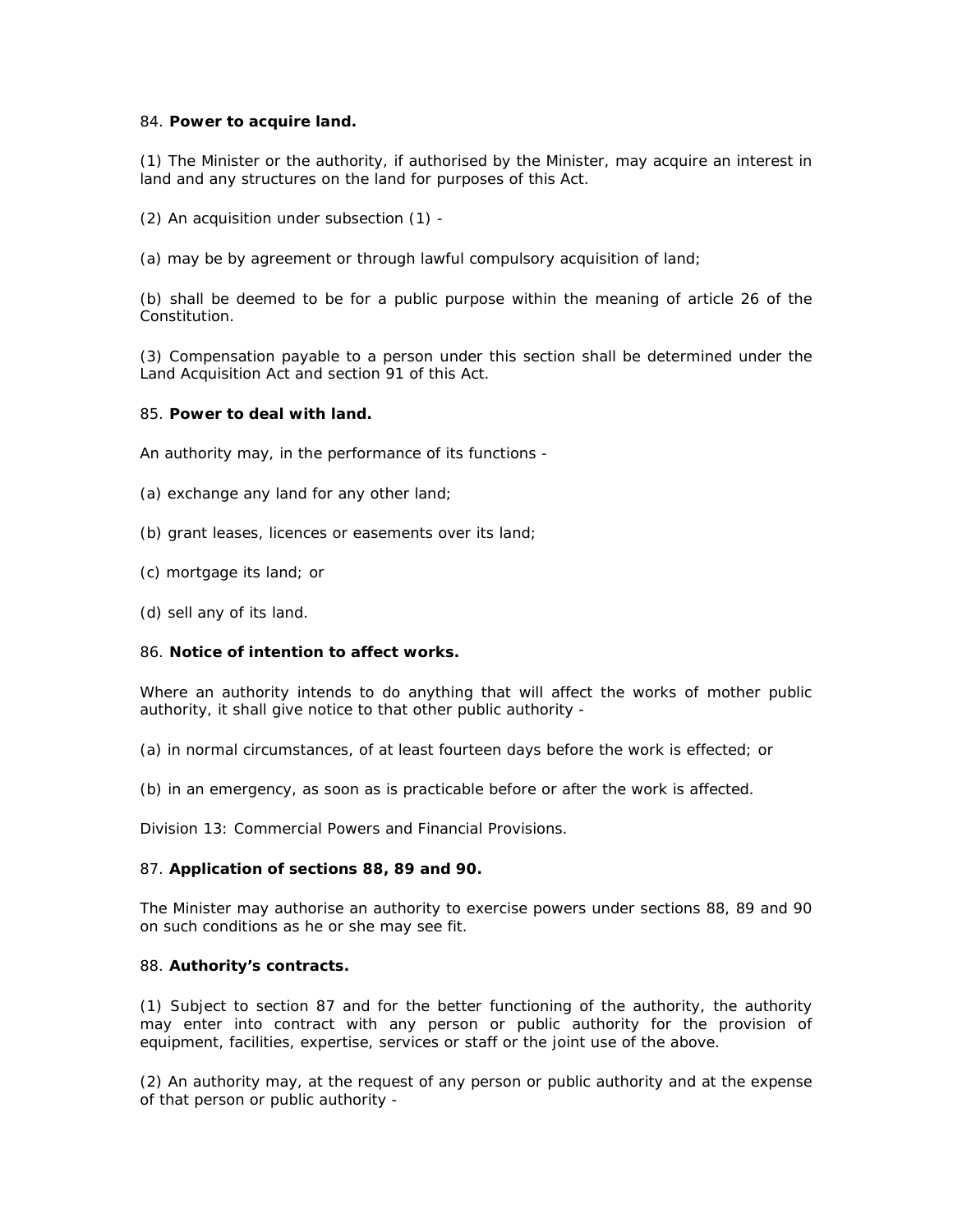- (a) repair or alter any works;
- (b) carry out any survey or investigation; or

(c) do anything else connected with, or incidental to, the functions of the water authority.

## 89. **Authority's commercial ventures.**

An authority may, subject to section 87 -

(a) participate in the formation of a corporation, trust, partnership or other body;

(b) subscribe for, or otherwise acquire, hold and dispose of, shares in debentures or other securities of a corporation;

(c) become a member of a company limited by guarantee;

(d) subscribe for, or otherwise acquire, hold and dispose of, units in a trust;

(e) acquire, hold and dispose of an interest in a partnership or other body; and

(f) enter into a partnership or arrangement for sharing of profits, union of interest, cooperation, joint venture, reciprocal concession or other arrangement, with any person or body carrying on or engaged in any business or transaction (whether within or outside Uganda) to the benefit of the authority.

#### 90. **Industrial property.**

An authority may, subject to section 87 -

(a) apply for, obtain and hold, whether on its own behalf or jointly with any other person, industrial property rights;

(b) assign or grant licences in respect of those industrial property rights, with or without charge; and

(c) enter into agreements and arrangements for the commercial exploitation of industrial property rights.

#### 91. **Compensation to be paid.**

(1) If damage is caused to land in the exercise of powers conferred on an authority by this Act, the authority shall, if required, compensate all parties interested in the land for all damage sustained by them in consequence of the exercise of those powers, subject to this Act.

(2) For purposes of this section, "damage to land" means loss suffered as a result of -

(a) deprivation of the possession of the surface of any land;

(b) damage to the surface of land and to any improvements, crops or trees on the land;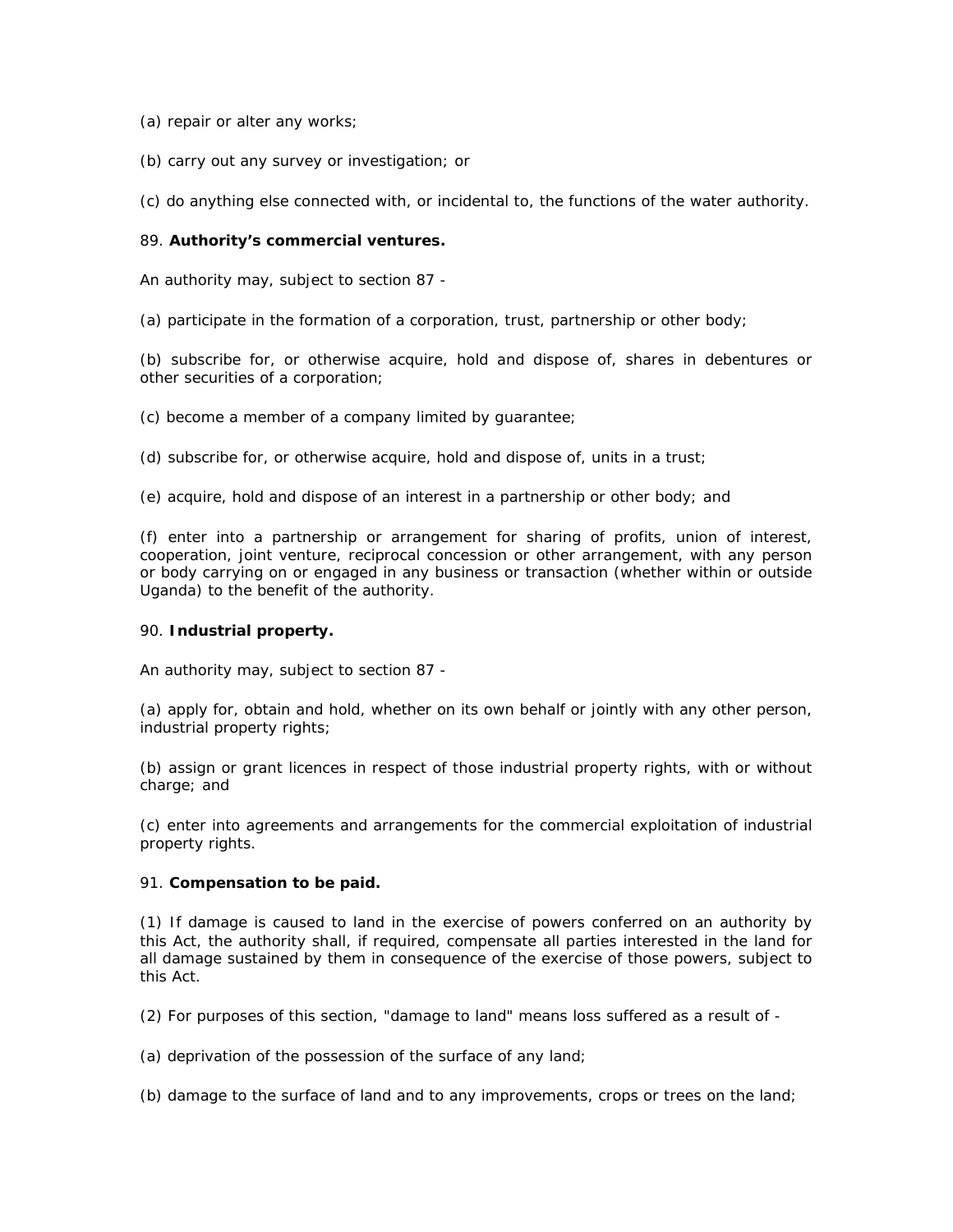(c) damage to stock; and

- (d) all consequential damage.
- (3) In calculating compensation under this section -
- (a) for damage to land payable under this section;

(b) in respect of the compulsory acquisition of any interest in land for the purposes of this Act,

no amount will be payable to the owner of any interest in, or the occupier of, any land in respect of the taking or use of water on, adjacent to or beneath that land by an authority pursuant to a water permit granted under Part II of this Act.

(4) Compensation shall not be paid under this section unless a written claim for compensation has been lodged with the responsible authority within six months of either the claimant learning of the act giving rise to the claim or the completion of any works in respect of which compensation is sought, whichever is later.

- (5) A claim for compensation shall set out -
- (a) the claimant's name and address;
- (b) a description of the land in respect of which the claim is made;
- (c) the claimant's interest in the land;
- (d) the nature and extent of the interest of any other person in the land;
- (e) the damage caused to the land;
- (f) the particulars of any other damage; and
- (g) the total amount of the claim.
- (6) An award of compensation may take the form of -
- (a) a payment of money;
- (b) the provision of compensation water to land on terms the authority may determine;
- (c) the remission of rates, charges or fees payable to the authority;
- (d) any other type of award which the authority considers appropriate.

(7) An authority shall notify the claimant of its decision on a claim made under subsection (5) as soon as is practicable; and any person aggrieved by the decision of an authority may, within thirty days from receiving the notice of the decision, appeal to the Minister.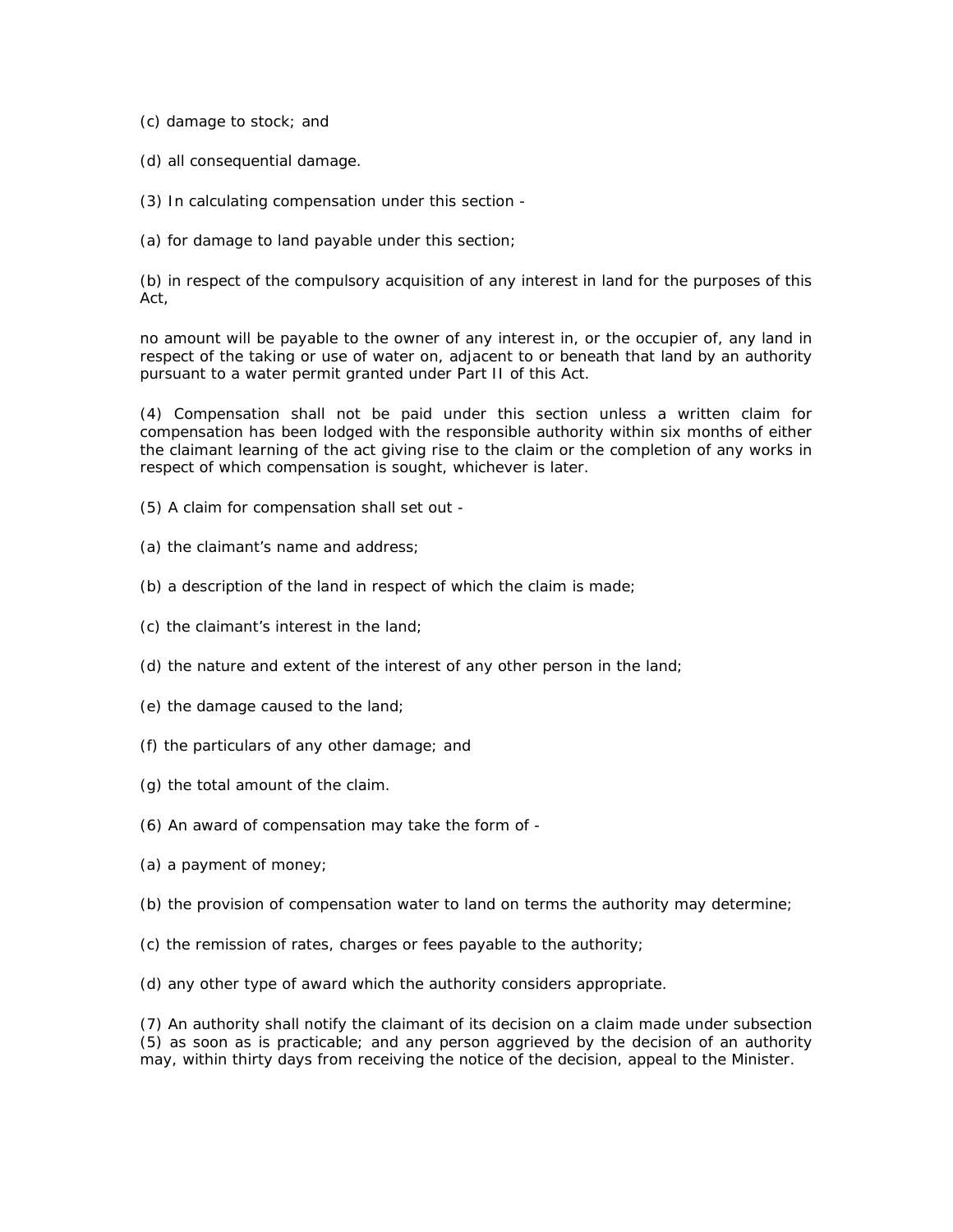(8) The Minister shall consider an appeal made under subsection (7) within thirty days of receiving the notice of appeal and may grant the appeal and fix compensation as he or she may consider reasonable in the circumstances.

(9) An authority shall pay to the applicant all the difference, if any, between the amount already paid by it and the amount fixed under subsection (8) award within seven days of getting notice of the Minister's decision.

## 92. **Cost of relocation or reconstruction.**

(1) Where it becomes necessary to relocate or reconstruct works vested in an authority as a consequence of the execution of work by any other public authority, the costs of the relocation or reconstruction shall be paid to the authority by that public authority less such sum, if any, of any improvement to the works of the authority.

(2) An authority may, at the request of a person with an interest in the land upon which works vested in the authority are located, agree to relocate lose works at the cost of that person and upon such terms as the authority lay determine.

## 93. **Compensation to the authority.**

If damage occurs to any works of an authority as a consequence of the ommission of an offence under this Act, the court may, in addition to any penalty, order the offender to compensate the authority as the court may think fit.

#### 94. **Rates, charges and fees.**

(1) An authority may, by regulations and with the approval of the Minister -

(a) fix rates with respect to land within the authority's area;

(b) fix charges, fees or deposits for commodities, services or facilities provided or to be provided by the authority;

(c) fix penalties for failure to pay any amount due to the authority when it falls due and payable and rates or interest on outstanding amounts due to the authority.

(2) An authority may levy and demand rates, and demand payments of charges, fees, deposits, interests or penalties fixed under this section.

(3) Charges for water supplied by a water authority may, at the option of the water authority -

(a) be assessed on the quantity of water supplied as registered by a meter installed on the consumer's land by the water authority;

(b) be assessed in some other manner approved by the Minister; or

(c) be otherwise arrived at by agreement with the consumer.

(4) A water authority may, with the approval of the Minister, establish -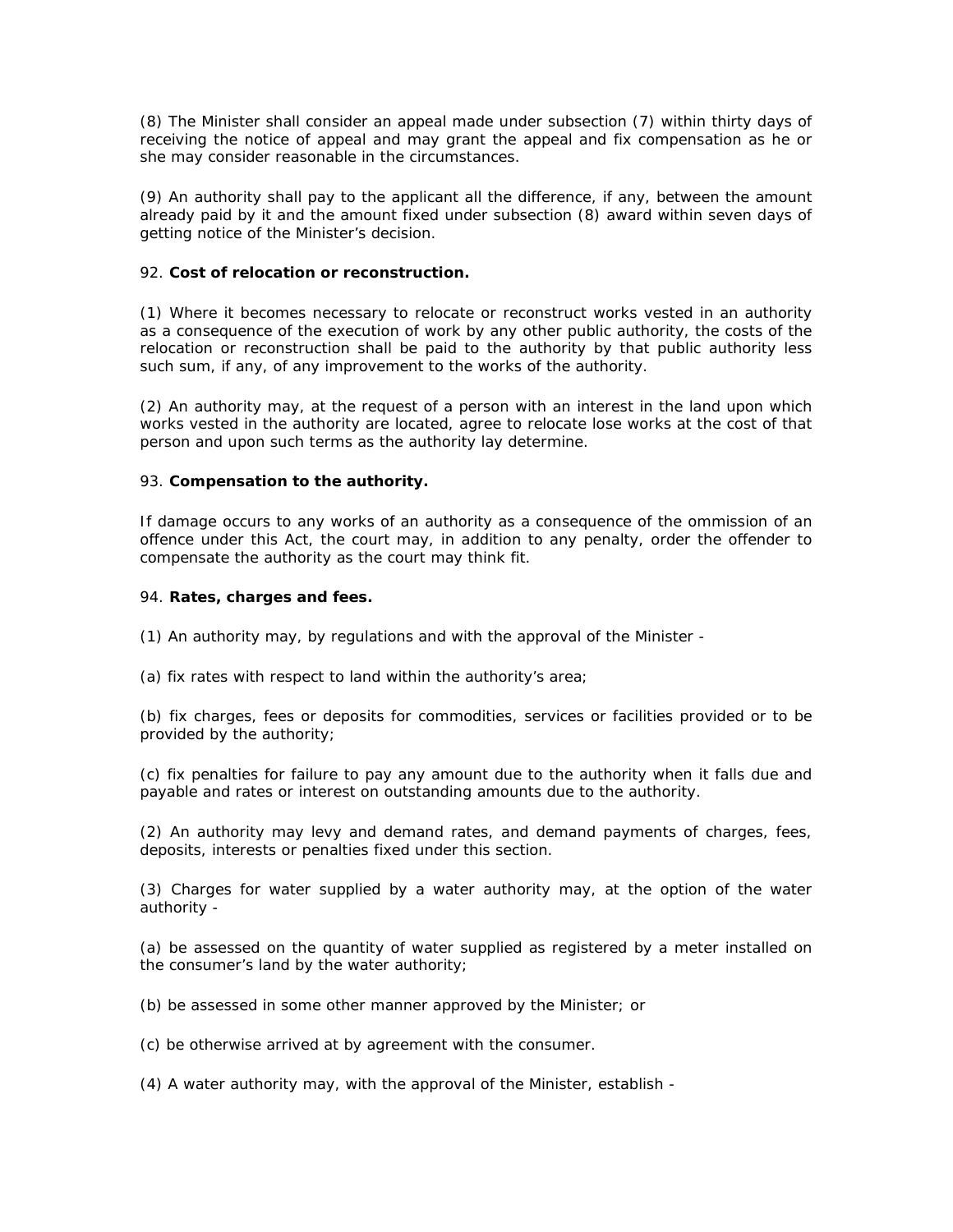(a) charges to be paid per unit of quantity for water supplied by metered or computed quantity;

(b) minimum charges to be paid for water supplied;

(c) rent to be paid for a meter installed by the water authority; and

(d) the time within which charges and rent shall be paid, and the terms and conditions of payment, including the payment of deposits,

by consumers generally or by any class of consumers.

#### 95. **Recovery of outstanding rates, etc.**

(1) A rate, charge or fee levied or made under this Part of the Act and any interest or penalty payable on it is a charge against the land in respect of which the rate, charge or fee is levied or made.

(2) Without prejudice to any other remedy available to a water authority, where any rate, charge, fee, or any interest or penalty payable in respect of -

(a) any water supplied by the water authority; or

(b) any sewerage services relating to land to which water is supplied by the water authority,

is outstanding for thirty days from the day on which it became due, the water authority may -

(c) restrict or disconnect the supply of water to the land in question;

(d) demand the outstanding amount from the person; and

(i) if the amount demanded is not paid in full within seven days from the date of that demand, may recover any part of the amount which has not been paid by distress and sale of the goods of the person; or

(ii) by serving on any occupier paying rent in respect of the land a notice setting out the outstanding amount and requiring the occupier, from the date that notice is served, to pay any rent or other amount he or she would otherwise be obliged by law to pay to that person, direct to the authority until the outstanding amount, any interest thereon, any penalty imposed or any reconnection fee has been recovered in full by the authority.

(3) Any amount paid to the authority under subsection  $(2)(d)(ii)$  shall, for all purposes, be deemed to have been paid to the owner, and the receipt of the authority shall be a sufficient discharge for the amount which would otherwise be payable to the owner by the occupier.

(4) Section 84(2) and (3) shall apply to the restriction or discontinuation of water supply under this section.

Division 14: Miscellaneous for Part III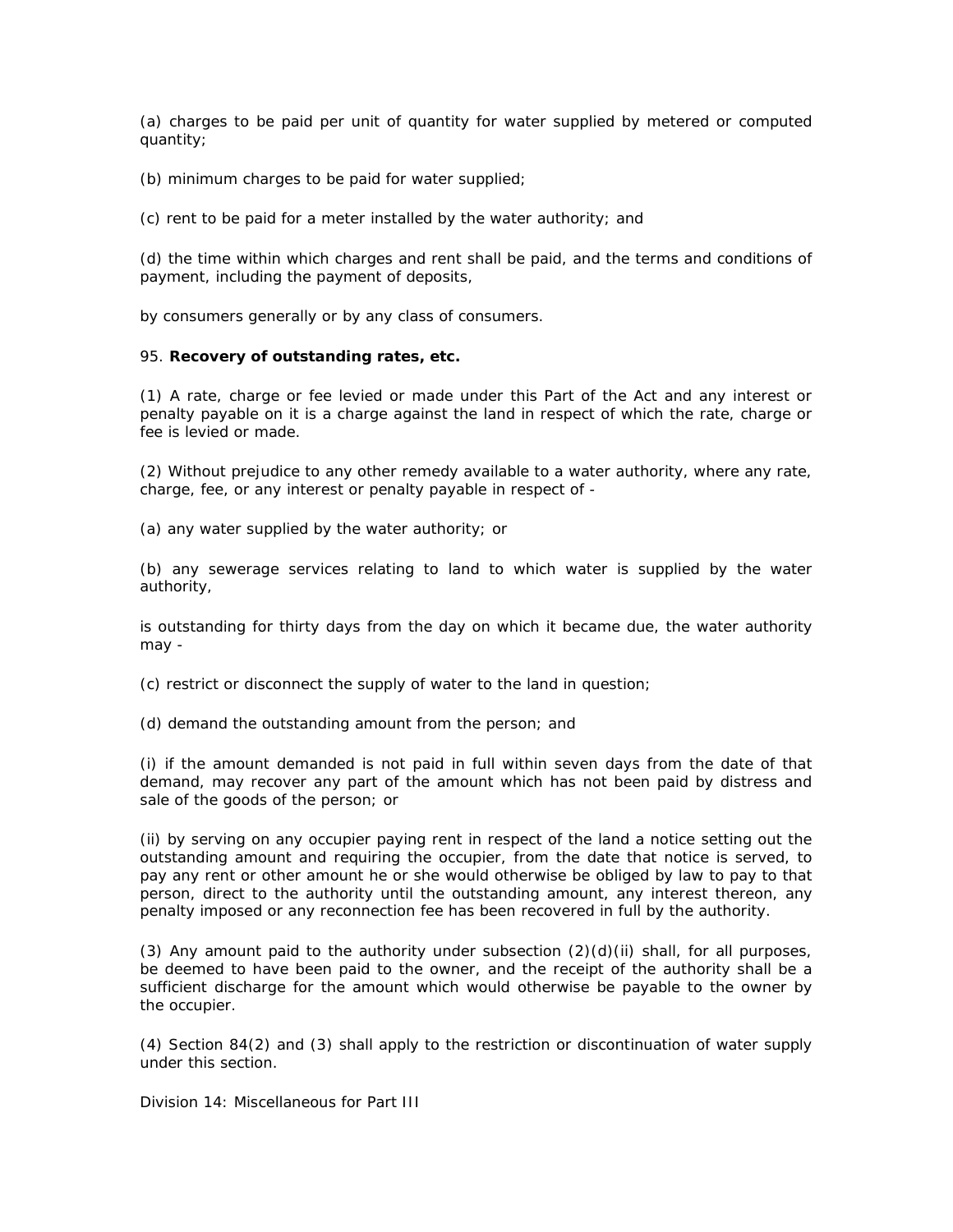#### 96. **Supply outside water supply areas.**

(1) The Minister may authorise a water authority to execute works and to supply water outside its water supply area on terms prescribed by the Minister, including -

(a) the charge to be paid for water supplied; and

(b) the conditions on which supply is authorised.

(2) Except in the case of water supplied in bulk to a public authority, a charge prescribed under this section shall not be less than for a similar supply within the water supply area.

#### 97. **Supply by certain persons prohibited.**

No person within a water supply area and no person supplied with water under this Act may supply water to any other person or cause or permit any other person to take water except -

- (a) for use or consumption on those premises;
- (b) for the purpose of extinguishing a fire; or
- (c) with the approval of the water authority for that water supply area.

#### 98. **Unlawful taking of water.**

(1) A person shall not take or use, or cause or allow or attempt to cause or allow any person to take or use, water from works vested in a water authority except as provided under this Act.

(2) A person shall not -

(a) take, or cause or allow or attempt to cause or allow any person to take, water from a standpipe;

(b) use, or cause or allow any person to use, water from a standpipe, except for human and household consumption or such other purposes as may be prescribed by the responsible authority from time to time.

(3) In any proceedings for an offence under this section, proof of the existence of a structure, obstruction or device on the land capable of allowing water to be taken or used is prima facie evidence that water was taken or used at the time that structure, obstruction or device is proved to have existed.

#### 99. **Interference with works.**

(1) A person shall not cause or allow or attempt to cause or allow any works acquired, constructed or operated under this Act to be interrupted, interfered with, altered, moved, damaged or destroyed, except as provided for in this Act.

(2) A person who attaches or causes or allows any person to attach any hose, pipe, fitting or other device to a standpipe vested in an authority commits an offence.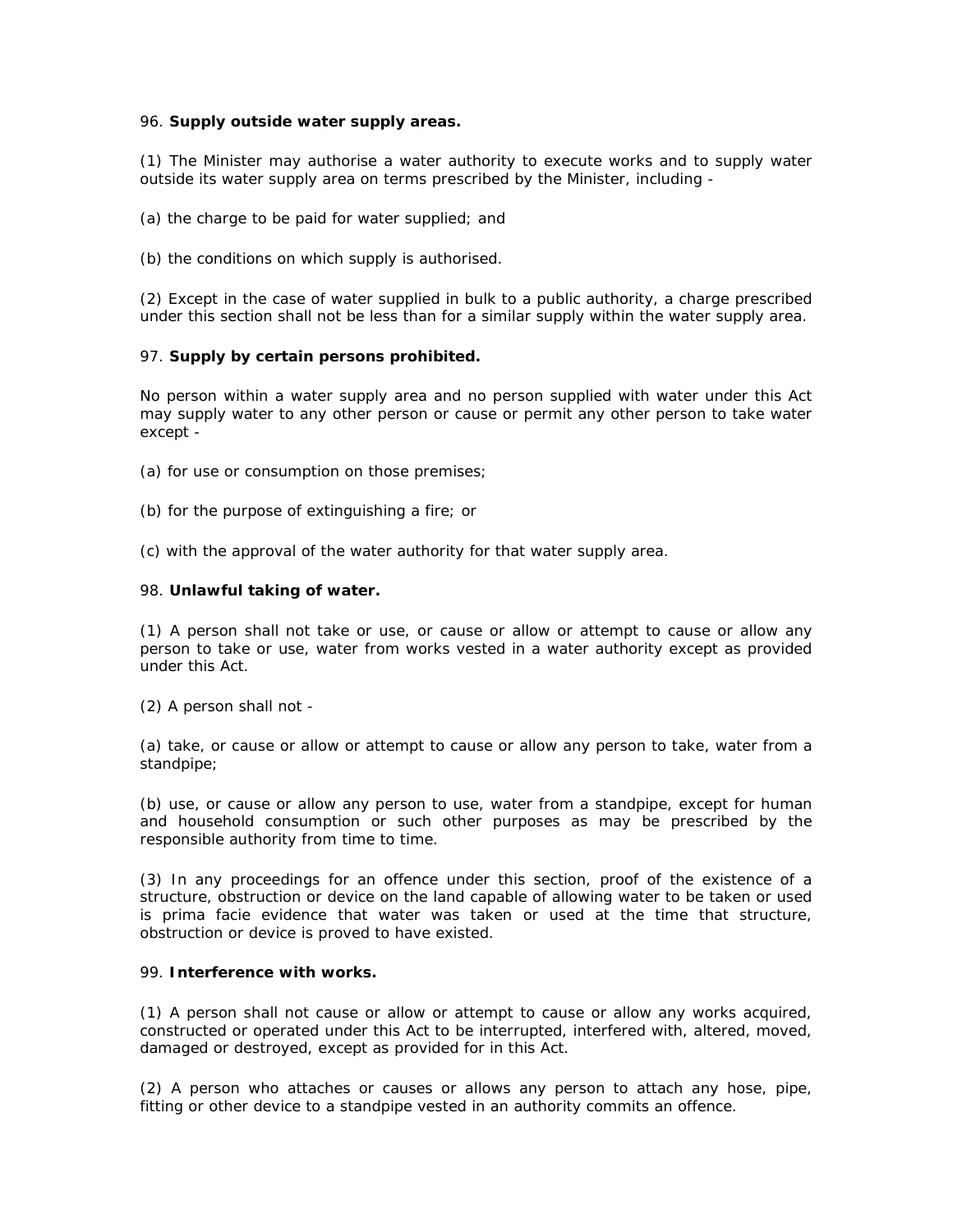(3) In any proceedings for an offence under this section, proof of the existence of any structure, obstruction or device on land capable of causing an interruption, interference, alteration, movement, damage or destruction is prima facie evidence that an interruption, interference, alteration, movement, damage or destruction occurred at the time that structure, obstruction or device is proved to have existed.

(4) An authority may confiscate any structure, obstruction or device referred to under subsection (3).

#### 100. **Tampering with works.**

(1) A person shall not -

(a) uncover or expose any main, pipe or other underground works vested in a water authority;

(b) wilfully or negligently break, damage, injure, open, alter or obstruct any main, pipe, meter or other works vested in a water authority; or

(c) alter the index of any meter or prevent or impede any meter from duly registering the quantity of water supplied, except with the permission of the responsible water authority.

(2) Where any person is convicted of an offence under this section, the court may, in addition to imposing the penalty, order that person -

(a) to meet the cost of making good any damage caused;

(b) to pay any other charges which by virtue of the offence it may assess the water authority to have lost,

as the case may require.

#### 101. **Structures not to be put on land, etc.**

(1) A person shall not, without the consent of an authority, cause or allow  $-$ 

(a) a structure to be built or filling to be placed on land in which the authority has a proprietary interest;

(b) a structure to be built or filling to be placed within four meters of any works of an authority;

(c) any soil, rock or other matter that supports, protects or covers any works of an authority to be removed.

(2) An application for an authority's consent under subsection (1) shall be made in the manner prescribed by the authority and shall be accompanied by plans and other information that the authority may require.

(3) A person who, with the consent of an authority, causes or allows anything referred to in subsection (1) to be done shall make sure that it is done in accordance with any conditions which the authority gave with the consent, if any.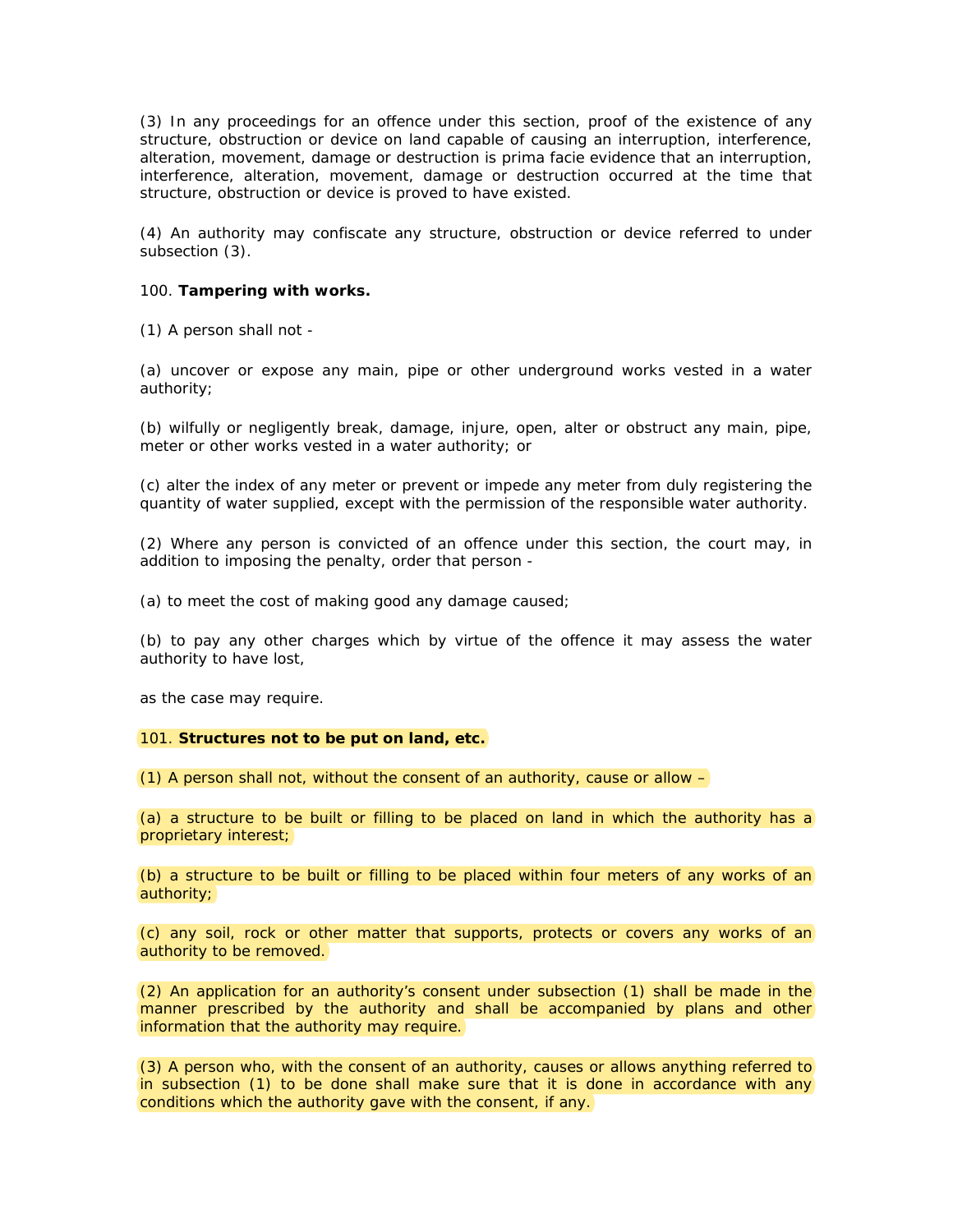(4) If a structure has been built or filling placed on land contrary to this section, an authority may, by notice in writing to the owner or occupier of the land, require the owner or occupier to alter, remove or relocate the structure or filling within the time specified in the notice, whether or not the structure was built or the filling placed by or on behalf of the owner or occupier.

(5) If the person to whom a notice is given under subsection (4) does lot comply with the notice within the time specified, or any longer time allowed by the authority, the authority may -

(a) carry out the requirements of the notice; and

(b) recover from that person its reasonable costs of carrying out paragraph (a) of this subsection; or

(c) exercise the powers conferred on it by section 95.

(6) Consent given by an authority under subsection (3) shall be binding upon the applicant, his or her heirs, successors and assignees and the owner or occupier for the time being of the land, whether or not that person has notice of the consent or the conditions of the consent.

(7) A person who contravenes this section or causes or allows any person to contravene this section or any condition attached to any approval of an authority commits an offence.

## 102. **Trees, crops and shrubs.**

(1) Where trees, crops or shrubs are located within four metres of the centre line of any sewer, pipe or other works vested in an authority and the authority requires access to those works, an authorised officer may, without notice to the owner or occupier of the land upon which the trees, crops or shrubs are located, cause them to be removed.

(2) Where a sewer, pipe or other works vested in an authority is damaged or blocked by any tree or shrub or the roots, an authorised officer may, by notice in writing to the owner or occupier, require the owner or occupier of the land on which the tree or shrub is located to -

(a) remove the tree or shrub or roots thereof;

(b) make good any damage or blockage to the works; and

(c) restore the service to the land,

in a manner and within the time specified in the notice.

(3) If the person to whom a notice is given fails to comply with the notice within the time specified, or any longer time allowed by the authorised officer, the authorised officer may -

(a) carry out the requirement of the notice; and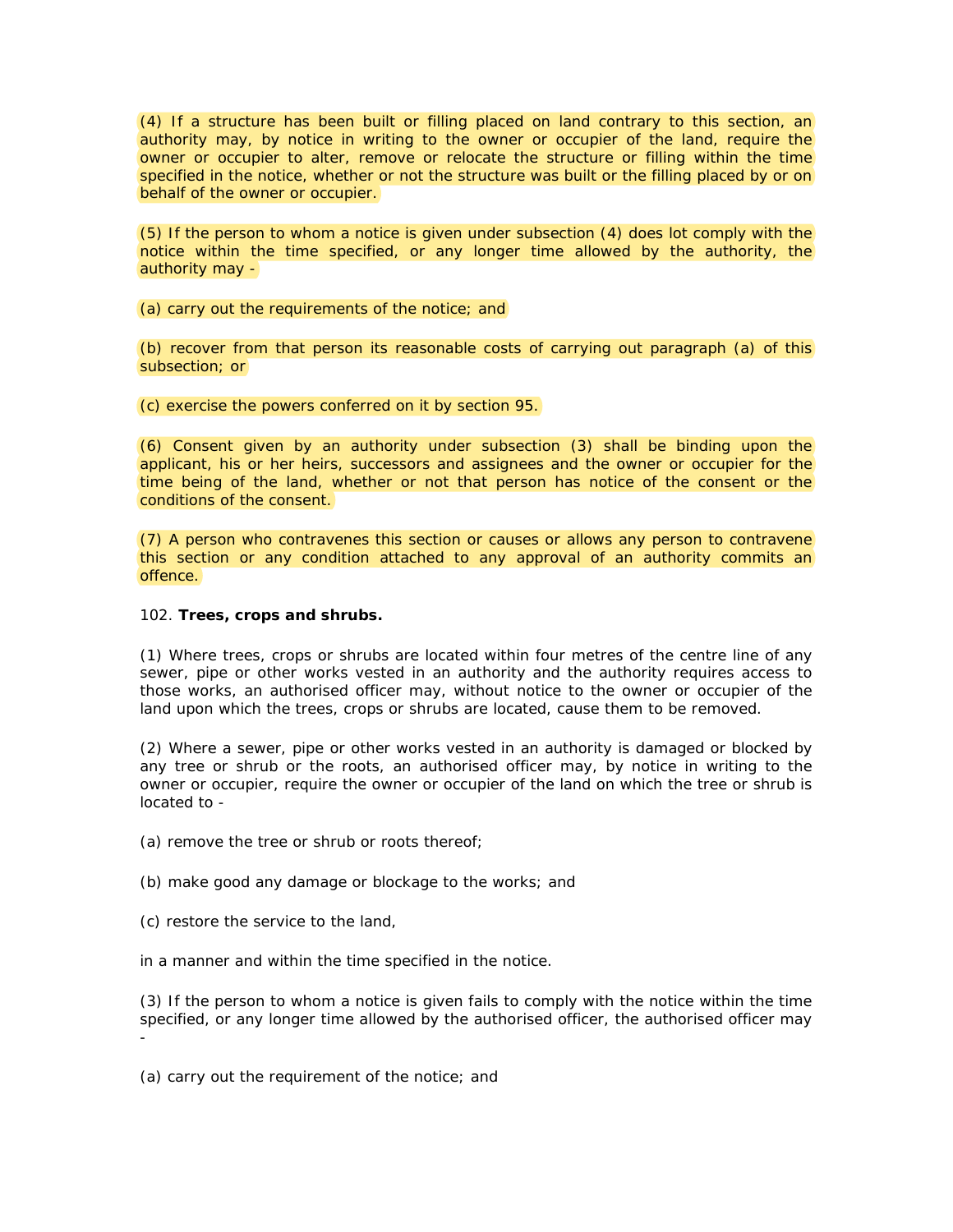(b) recover from that person any costs incurred in the carrying out requirements of the notice.

(4) A person contravening this section commits an offence

## **Part IV: General and Miscellaneous.**

#### 103. **Obstruction of an officer.**

(1) No person shall assault, threaten, resist, obstruct, hinder, delay or allow any other person to do the above to an authorised officer or person in the performance of his or her powers, functions or duties under this Act.

(2) Where a person is convicted of an offence under this section, the court may, in addition to any penalty, order that person to pay compensation sufficient to cover any damage which the authorised officer or other person might have suffered as a result of the commission of the offence, and the sum awarded may be recovered in the same manner as the penalty.

## 104. **Offences and penalties.**

(1) A person who contravenes any provision for which no offence is specified commits an offence and is liable on conviction to imprisonment for a term of not less than three months and not more than ten years or to a fine of not less than one hundred thousand shillings and not more than six million shillings or both.

(2) A person who commits an offence under any other section for which no penalty is specified is liable on conviction to imprisonment for a term of not less than twelve months and not more than ten years or to a fine of not less than one hundred and twenty thousand shillings and not more than i ten million shillings or to both and is liable -

(a) for a continuing offence, to a fine of not less than one hundred and eighty thousand shillings and not more than eighteen million shillings for each day on which the offence is continued;

(b) for a subsequent offence, to imprisonment for a term of not less than thirty-six months or to a fine of not less than three hundred and sixty thousand shillings and not more than thirty-six million shillings or both.

(3) In this section, a "continuing offence" starts when the offence continues -

(a) after the date on which the court finds that the offence was committed; or

(b) where there is no court proceeding, after the complaint alleging the commission of the offence has been issued.

## 105. **Inspection of authorities.**

(1) The Minister shall, from time to time, appoint an inspector to investigate the affairs of each authority and to report to the Minister in such manner as he or she directs.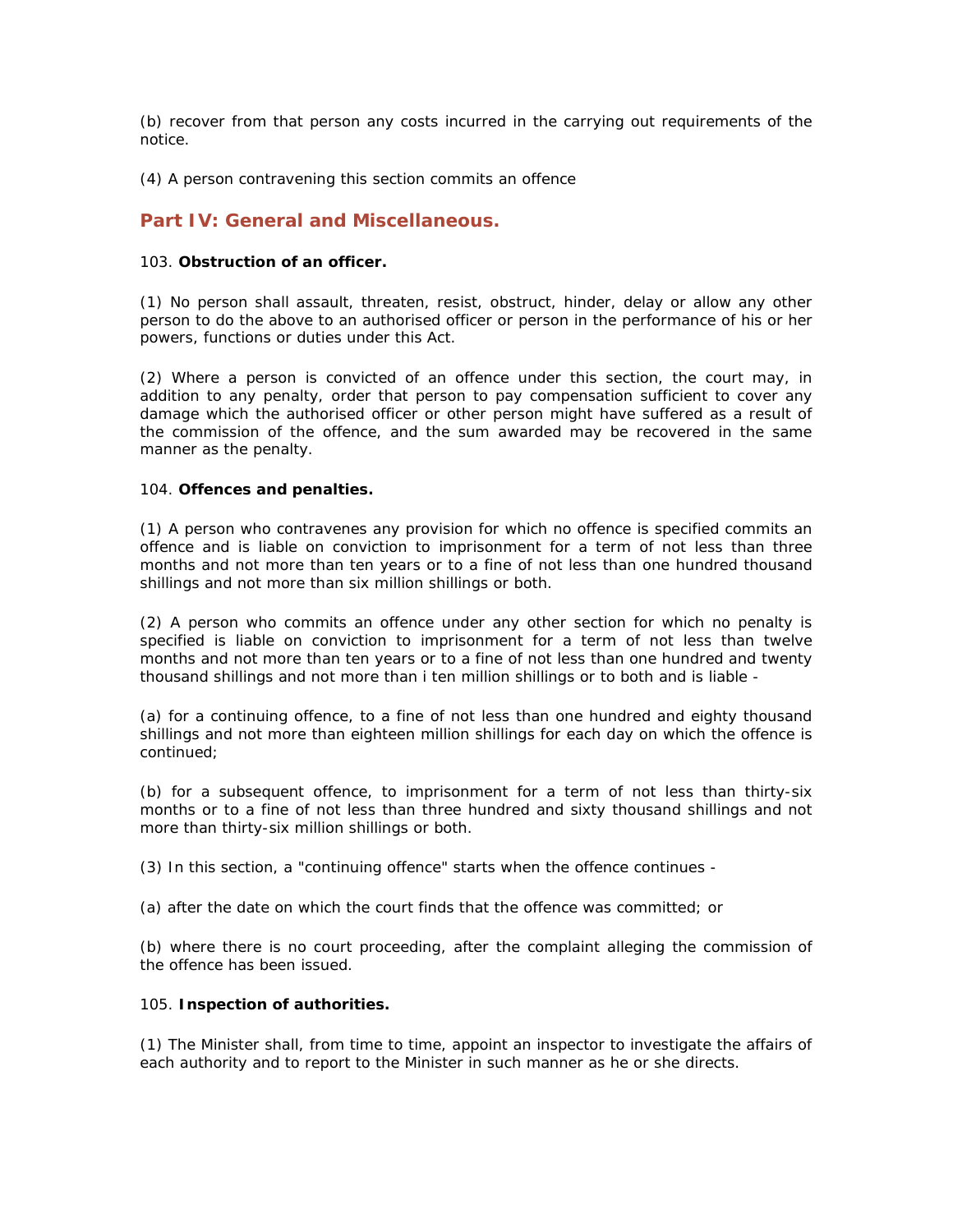(2) An authority, its officers, servants and agents shall, if required by an inspector, provide the inspector with -

(a) all information in its possession;

(b) the books of account, records, other documents and other sources of information available to the authority.

(3) An inspector, and advisers or assistants as he or she considers necessary, may enter any land at any reasonable time for purposes of carrying out an investigation under this section.

(4) A person shall not -

(a) assault, threaten, resist, obstruct, hinder or delay, or use foul, abusive or insulting language towards or at any inspector, his or her advisers or assistants in the exercise of an inspector's powers under this section; or

(b) falsely hold himself or herself out to be an inspector.

#### 106. **Protection of authorities and officers.**

(1) Except as expressly provided in this Act, the Minister, an authority, its servants or agents or any authorised person shall not be liable for any loss, injury or damage resulting from any act done or omission made in good faith in the exercising of any powers or functions or in discharging of any duty under this Act.

(2) Without in any way limiting the generality of subsection (1), that subsection shall apply to -

(a) any failure to make available or to continue to make available any service under this Act;

(b) any action taken in connection with the beneficial treatment of water for human consumption, including disinfection or fluoridation;

- (c) any date or information supplied;
- (d) any approval or permission given;
- (e) any inspection conducted; or
- (f) any requirement imposed or direction given,

by the Minister, an authority, its servants or agents, or an authorised person.

(3) Nothing in subsection (1) protects an authority from any liability it might otherwise have for supplying water, which does not comply with any water quality or other standards prescribed under this Act.

#### 107. **Regulations**.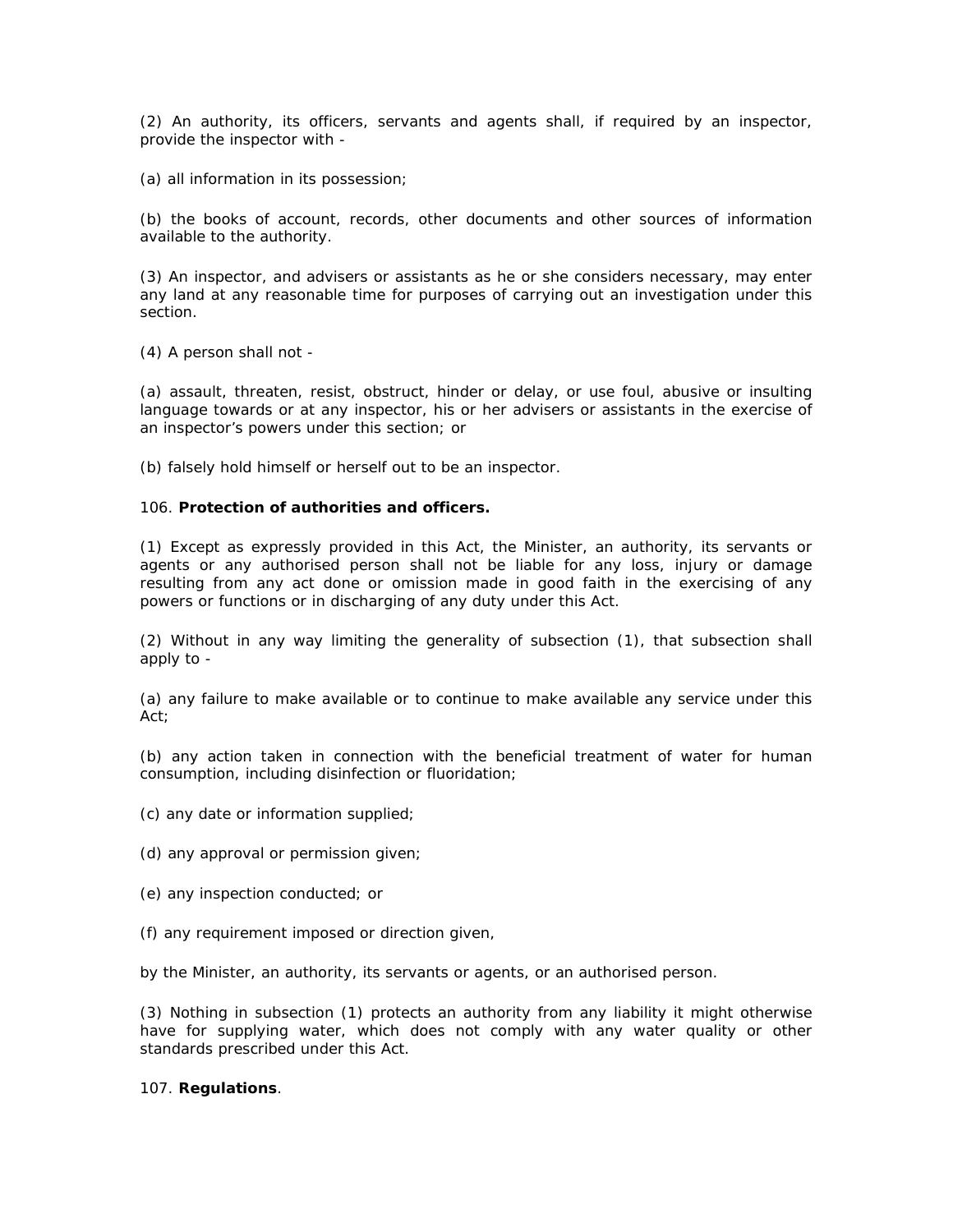(1) The Minister may make regulations not inconsistent with this Act generally to give effect to the purposes and provisions of this Act.

(2) Without limiting the generality of subsection (1), regulations may -

(a) prescribe anything which may be prescribed under this Act;

(b) establish guidelines for the exercise of the functions or powers of the director, any authorised person or public authority under this Act;

(c) provide for the preparation, revision and approval of the water action plan;

(d) provide for the membership, appointment, functions, powers and proceedings of the Water Policy Committee;

(e) provide for the registration of existing uses of water and structures;

(f) provide for means of exempting classes of uses, uses and the structures from some or all the provisions of Part II of this Act;

(g) provide for the decentralisation or delegation of functions under this Act;

(h) provide for the duration, granting, amending, renewing, suspending, varying or cancelling of permits;

(i) prescribe the registers and records to be kept under this Act and the manner in which they are to be kept;

(j) prescribe the forms to be used and fees to be paid in respect of any matter required or permitted to be done under this Act;

(k) provide for the advertisement of, and the giving of notice of, applications made under this Act;

(l) provide for and regulate the making of objections and the time in which objections must be made;

(m) regulate the conduct of appeals to the Minister;

(n) prescribe standard conditions to be attached to water permits, waste discharge permits or other permits or different classes of any such permits;

(o) classify water by reference to its quantity, quality or possible use;

(p) prescribe standards or criteria for the design, construction or operation of works and means for enforcing the same;

(q) fix rates, charges, fees, deposits, penalties and interest payable on outstanding amounts paid;

(r) provide for the prevention of waste, misuse or pollution of water;